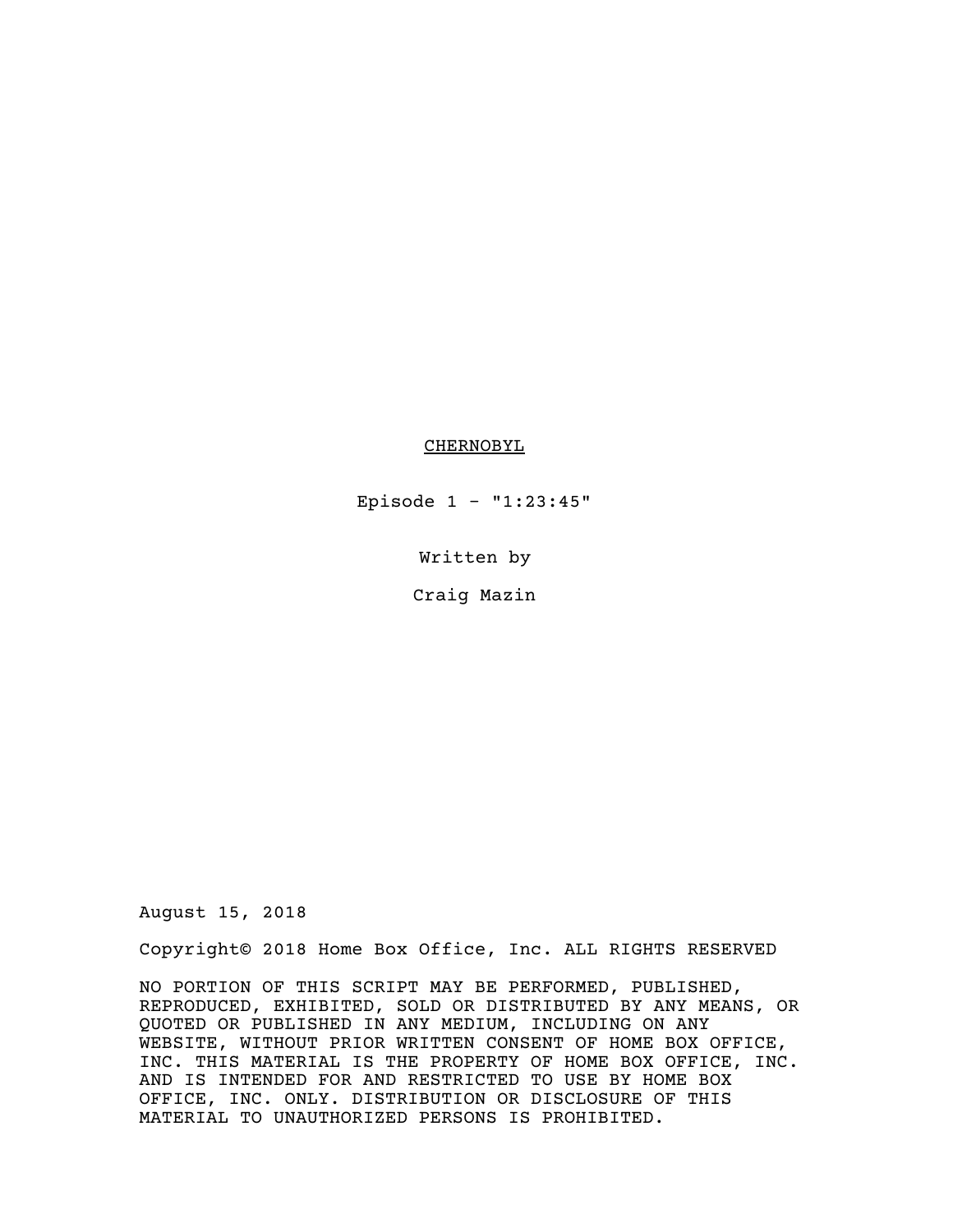# **101 OVER BLACK 101**

A man's voice, tinny, over audio cassette hiss.

RECORDED VOICE What is the cost of lies?

## **102 INT. MOSCOW APARTMENT 102**

A CIGARETTE - slowly burns in an ashtray.

RECORDED VOICE It's not that we'll mistake them for the truth. The real danger is that if we hear *enough* lies, then we no longer recognize the truth at all. What can we do then? What else is left but to abandon even the hope of truth, and content ourselves instead... with *stories*.

The apartment is cramped. Bookshelves. Stacks of scientific journals. Soviet-era furniture. Nicotine wallpaper.

> RECORDED VOICE In these stories, it doesn't matter who the heroes are. All we want to know is: who is to blame? Well. In this story, it was Anatoly Dyatlov. And he was the best choice. An arrogant, unpleasant man, he ran the room that night, he gave the orders... and no friends. Or at least not important ones.

A CAT pads softly over a TYPEWRITER on a wooden desk. Through an open archway, we see a MAN sitting at a kitchen table. Takes the cigarette from the ashtray. Smokes.

> RECORDED VOICE And now Dyatlov will spend the next ten years in a prison labour camp.

**IN THE KITCHEN** - the soft tick-tick-tick of a small CLOCK on the kitchen table. It's a little past 1:00 AM.

TITLE: **MOSCOW - APRIL 26, 1988**

Next to the clock: a cup of tea, the ashtray, and a chunky Soviet-era AUDIO CASSETTE RECORDER. Tape playing.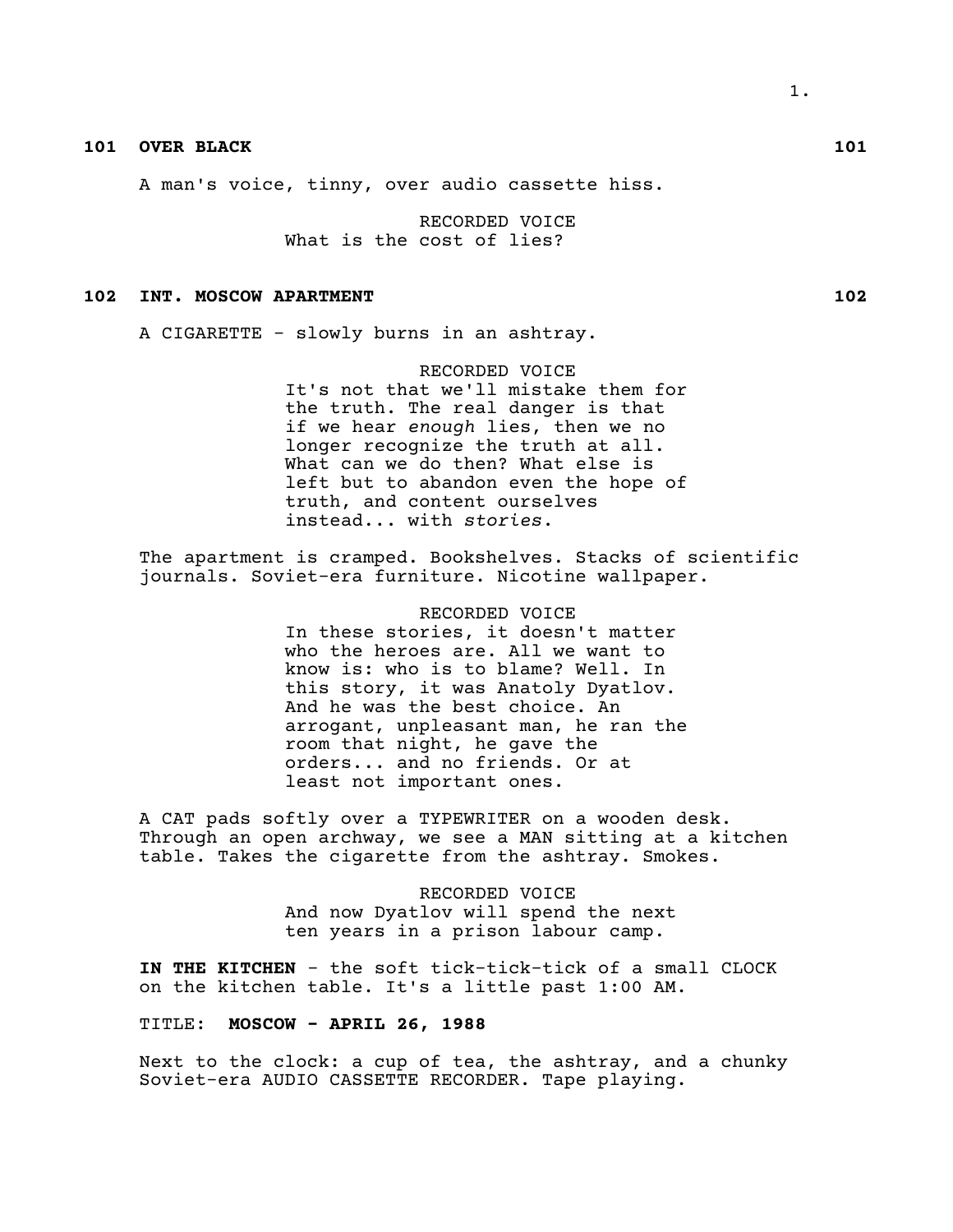RECORDED VOICE Of course that sentence is doubly unfair. There were far greater criminals than him at work.

The listening man is: VALERY LEGASOV, 52. Glasses. Pale skin, a bit papery. His hair is thinning in odd patches.

> RECORDED VOICE And as for what Dyatlov *did* do, the man doesn't deserve prison.

Legasov takes a drag on his cigarette. Listening calmly to his own voice playing back through the recorder.

> RECORDED VOICE He deserves death.

Legasov presses STOP on the recorder. Picks up a small microphone wired to the cassette player. Hits PLAY/RECORD.

LEGASOV

But instead, ten years for "criminal mismanagement". What does that mean? No one knows and it doesn't matter. What does matter is that to them, justice was done. Because you see? A just world is a sane world. (beat) There is nothing sane about Chernobyl. What happened there, what happened after... even the good we did... all of it... all of it... (beat) Madness.

He removes his glasses. Rubs his eyes. Exhausted.

LEGASOV I've given you everything I know. They'll try to deny it, the way they always do. Will you prevail? I do not know. I only know you'll do your best to try.

Legasov presses STOP. Then REWIND. As the tape spins, we see: FIVE OTHER TAPES on the table, each numbered.

Legasov crosses to a WINDOW. Moves the curtain slightly to the side and peeks down at:

HIS POV - a CAR parked across the street. The interior LIGHT is on. *It's always on. Someone's always there.*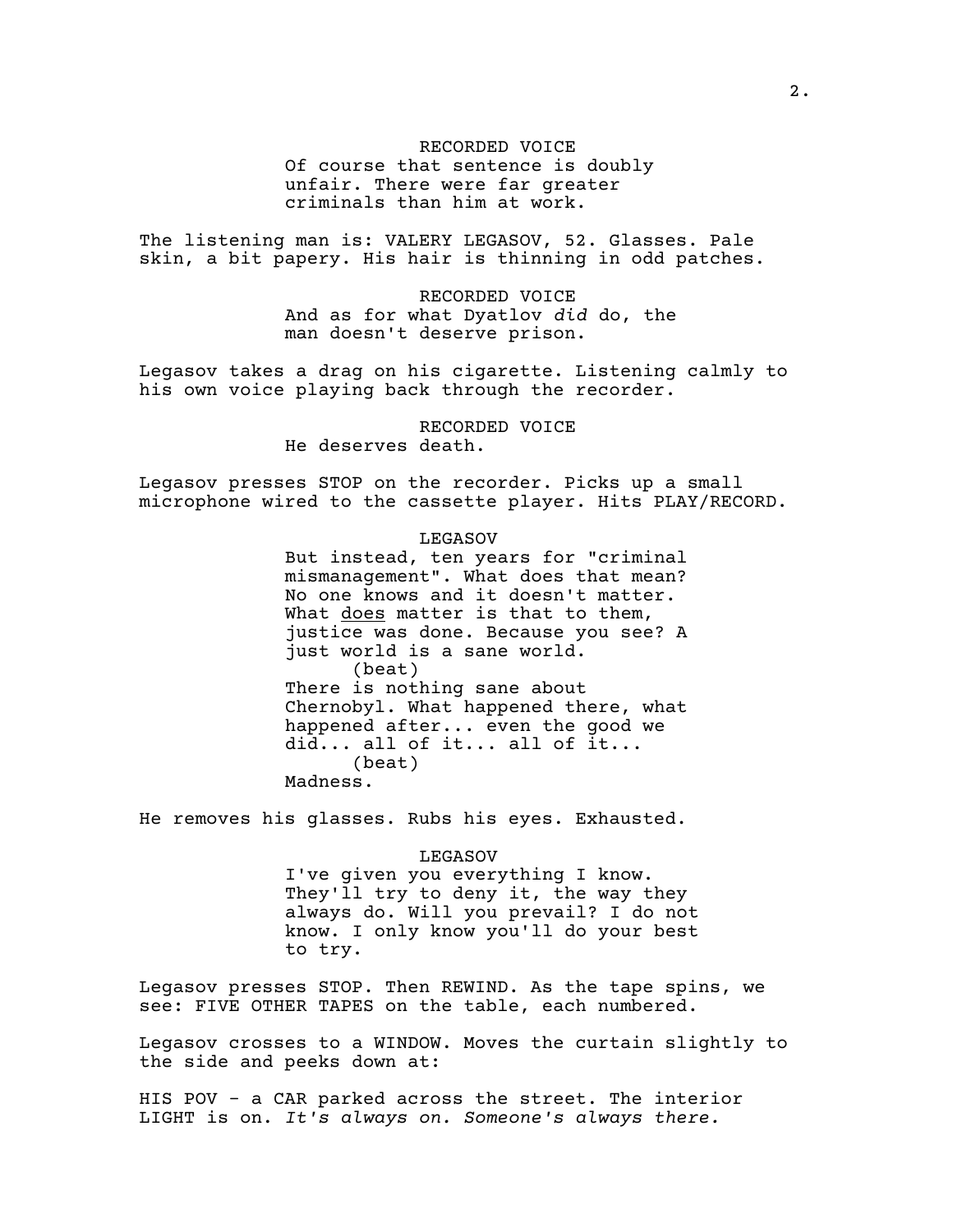## **103 EXT. MOSCOW APT. BUILDING - NIGHT 103**

Moscow is dead quiet. Legasov carefully steps outside, remaing in shadow, holding his COAT closed with his hands. There's a slight bulge. Across the street - THE PARKED CAR.

A MAN sits in the car. Dome light on. He's pouring coffee from a thermos into a cup, and while he's distracted, Legasov quickly PASSES through the BEAM of a streetlamp to:

A DARK ALLEY next to his building. Back in shadows. He moves past the rubbish bins and into a small garden area. Then removes the PACKAGE from inside his coat, and stashes it in a small air vent, well out of view.

Now, only one final task remains. He checks his watch. **1:19**. *Nearly time.* He removes a single cigarette from a nearly full pack. Tosses the rest of the pack away.

## **104 INT. LEGASOV'S APARTMENT - MINUTES LATER 104**

The cat is now on the kitchen table. It raises its head at the sound of the door opening and closing.

Legasov enters. Removes his jacket. Moves quickly to the window and checks once again.

HIS POV: the car light is still on. But no one's gotten out. He was unseen.

Legasov lights his one cigarette. A long draw. Checks his watch again. Another draw. He's rushing now.

He places four small bowls on the floor in a row. Fills each with scraps of boiled chicken from a plate.

Walks back to the table. Another drag of the cigarette. Looks at the clock. It's now **1:23**. Okay. Rests the cigarette back in the ashtray. Walks out of frame.

We stay with the CAT and the CLOCK. We HEAR: a closet door opening... something jangles.

The second hand ticks. It's 1:23 and 20 seconds.

SOUND: footsteps

1:23 and 30 seconds.

SOUND: a chair is moved

1:23 and 40 seconds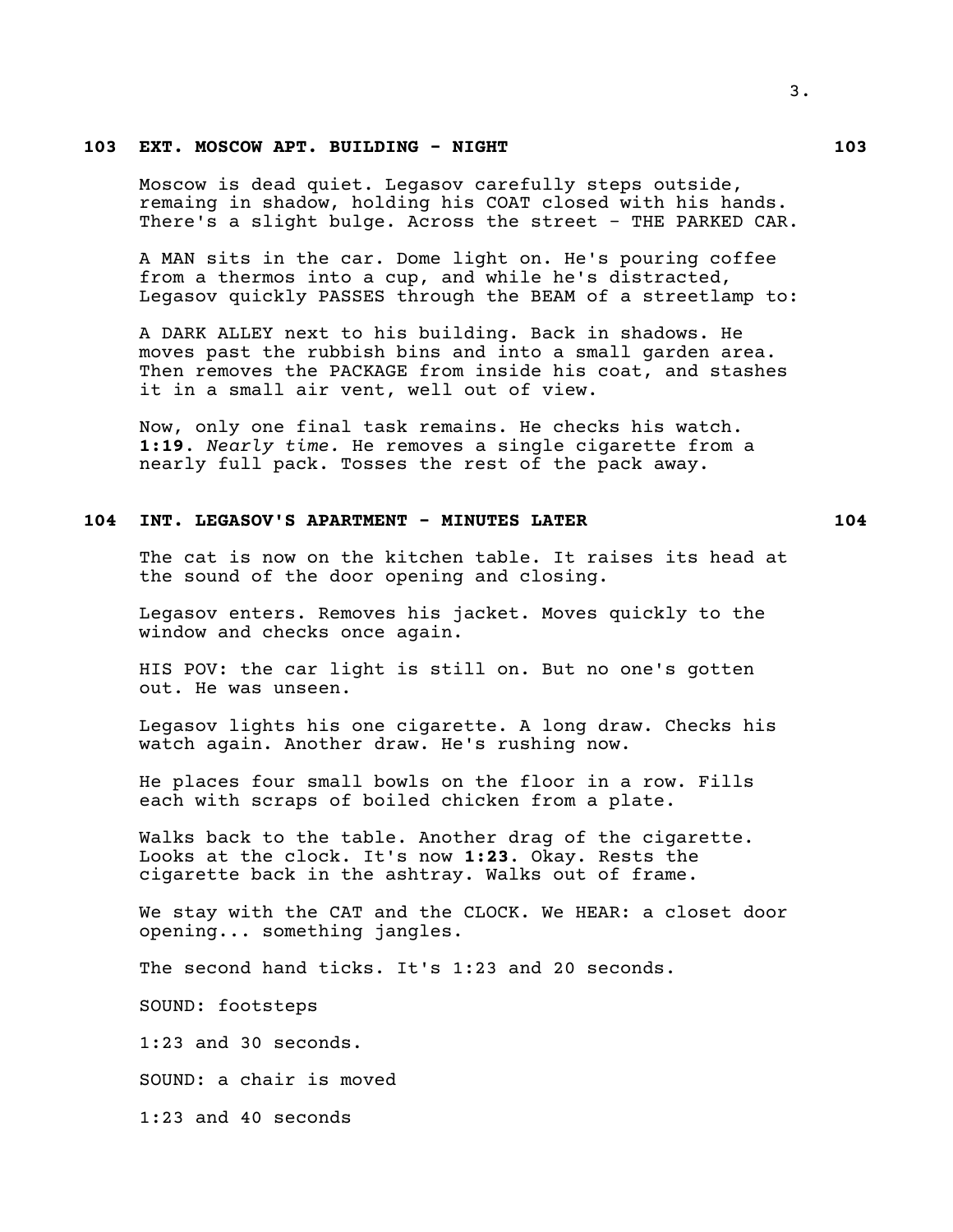...now silence as the cat lowers its head, bored. Tick tick tick tick. 1:23:41, 42, 43, 44 --

SOUND: a chair toppling and a sharp SNAP.

The cat lifts its head. Startled.

REVERSE TO REVEAL - Legasov's legs, hanging in mid-air, slightly turning, out of focus in the background.

The cigarette still burns. Smoke curls.

DISSOLVE TO:

## **105 EXT. PRIPYAT - NIGHT 105**

VIEW THROUGH GLASS - a small city of 50,000 people, mostly living in large block apartment buildings.

Beyond that, LIGHTS clustered in the distance, perhaps two or three miles away. Some white, some red, some blinking.

The Chernobyl Nuclear Power Plant.

TITLE: **PRIPYAT, UKRAINE - USSR TWO YEARS AND ONE MINUTE EARLIER**

We PULL BACK to see we're:

## **106 INT. APARTMENT - NIGHT 106**

Looking out at the blinking lights of the nearby power plant through a WINDOW. This apartment is simple. Sparse. Flat, powder blue walls. Tiny kitchenette.

ON THE WALL - a PHOTO of a young man holding a woman off the ground. She's laughing. Scared. In love. Next to the photo, a calendar. The year is 1986.

We hear: a woman RETCHING off-screen. A toilet flushing.

LYUDMILLA IGNATENKO, 23, emerges from the bathroom. Catching her breath. Sick. But happy. Something beautiful.

She peers in to her bedroom, where her husband VASILY, 25, sleeps soundly. Good. She'll tell him later.

Oh. Her cigarette in the ashtray. No more smoking. She quickly stubs it out. A growing HISS. Lyudmilla crosses out of frame. We hear tea being poured.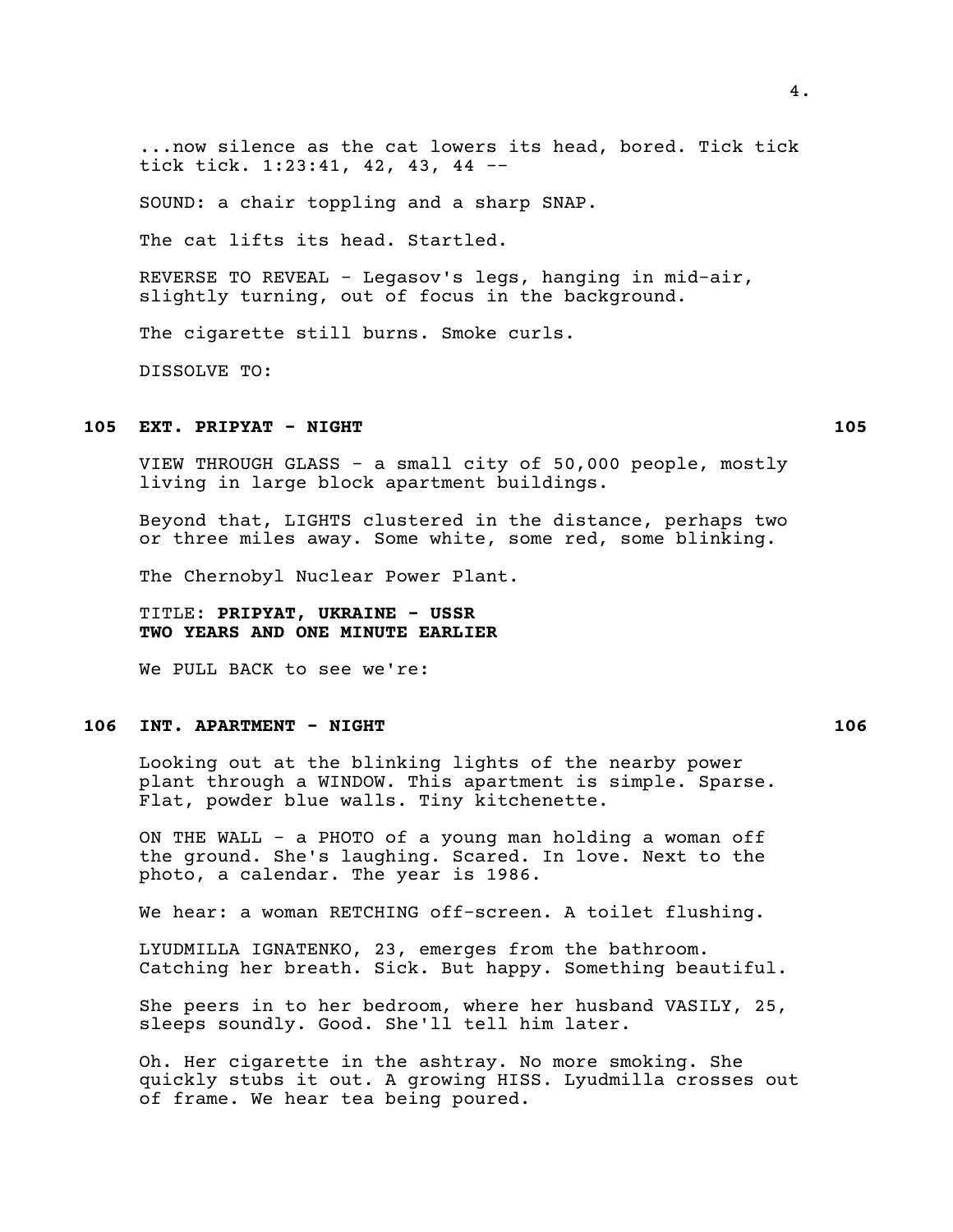THROUGH THE WINDOW - we see but do not hear a small EXPLOSION at the power plant, followed almost instantly by a MASSIVE EXPLOSION that turns night into day. And still, no sound. A mute apocalypse.

One second goes by. Lyudmilla re-enters frame. Oblivious.

Two seconds. She sits down.

Three seconds - SHOCKWAVE - like a massive fist SLAMMING into the side of the building... and she jolts back.

The BEDROOM DOOR flings open, and Vasily emerges. Sleeveless undershirt, pyjama bottoms. Confused. The noise.

He joins Lyudmilla at the window. Sees...

FIRES ringing a terrible crimson-red GLOW at the power plant, as if the building has opened a gate to hell.

And rising out of the inferno-- an unnatural, glowing, BRIGHT BLUE COLUMN OF LIGHT, like a beacon shooting straight up into the sky... seemingly to the stars.

Dogs begin barking. Apartment lights turn on. Pripyat awakens. It's 1:24 AM.

#### **107 INT. CONTROL ROOM - REACTOR #4 - 01:24 AM 107**

No sound except distant hissing noises.

All we see is SWIRLING WHITE DUST, illuminated by emergency BACKUP LIGHTS. And now we make out:

MEN - the control room operators, dressed identically in white uniforms. White paper hats covering their heads. All in the same position. Cowering.

Except for one man, who stands. 55 years old, gray mustache, white hair swept back on his head. This is ANATOLY DYATLOV.

CLOSE ON DYATLOV - SLOW MOTION - the white dust swirls eerily around his face. He's bewildered. Shell-shocked.

We hear a voice echoing as if from far away:

VOICE (O.S.) *Comrade Dyatlov? Comrade Dyatlov?*

Time SNAPS BACK into rhythm, and Dyatlov registers: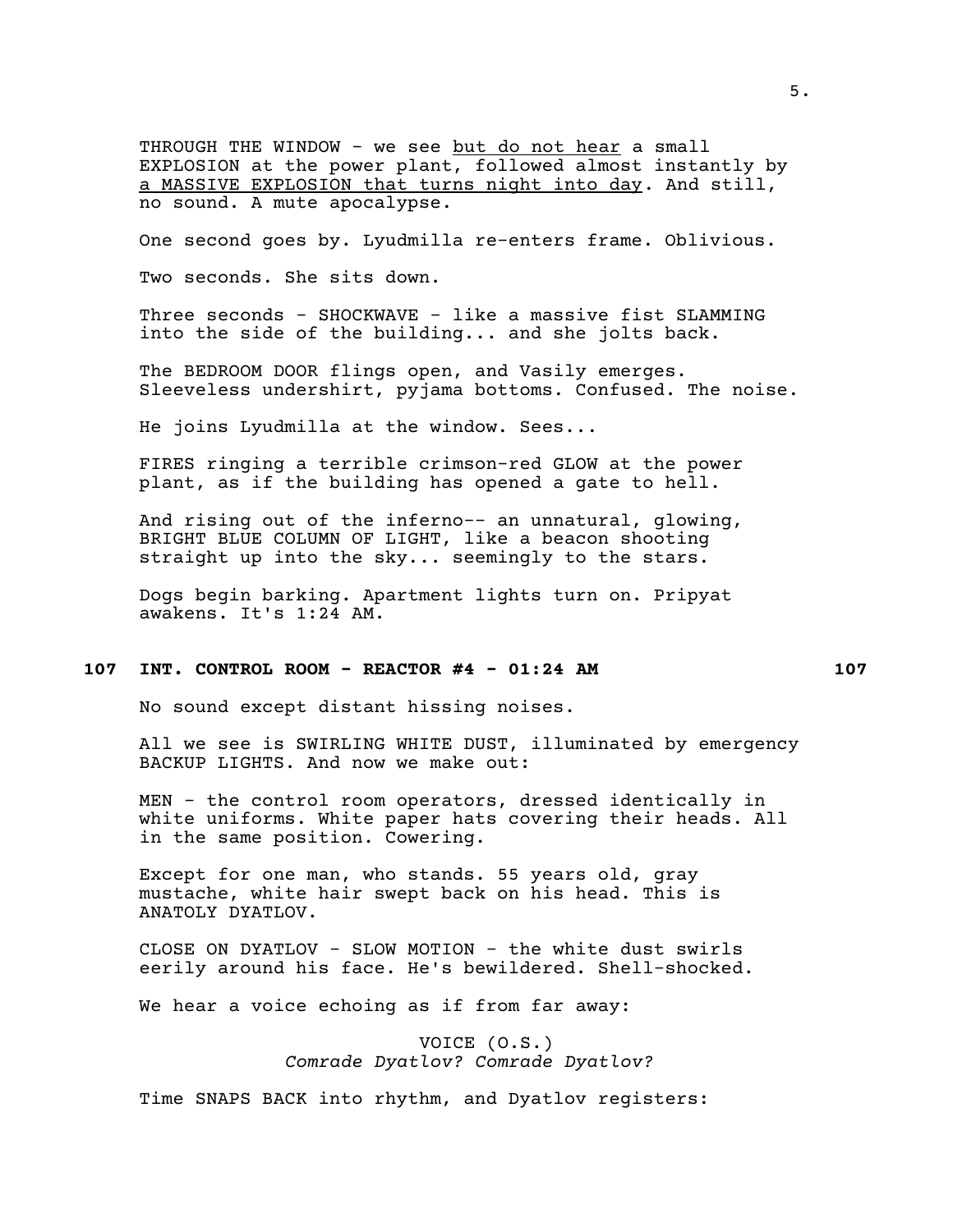ALEXANDR AKIMOV, 33, black mustache, glasses. Staring at him - saying his name.

> AKIMOV Comrade Dyatlov?

DYATLOV What just happened?

AKIMOV

I don't know.

BRAZHNIK, 20's, enters the control room in a panic.

BRAZHNIK There's a fire in the turbine hall. Something blew up...

Dyatlov pauses. Lost in thought? His face is unreadable. Agonizing seconds tick by. Then he turns coldly to Akimov.

> DYATLOV The turbine hall. The control system tank. Hydrogen. You and Toptunov--

you morons blew the tank.

LEONID TOPTUNOV, 25, blond, thin, terrified. His boyish moustache is a struggling, wispy version of Akimov's.

> TOPTUNOV No, that's not--

Akimov signals Toptunov not to argue.

DYATLOV (to the room) This is an emergency. Everyone stay calm. Our first priority is--

PEREVOZCHENKO, 30's, bursts in. Panting. Frantic.

PEREVOZCHENKO It exploded.

DYATLOV We know. Akimov-- are we cooling the reactor core?

AKIMOV We shut it down. (MORE)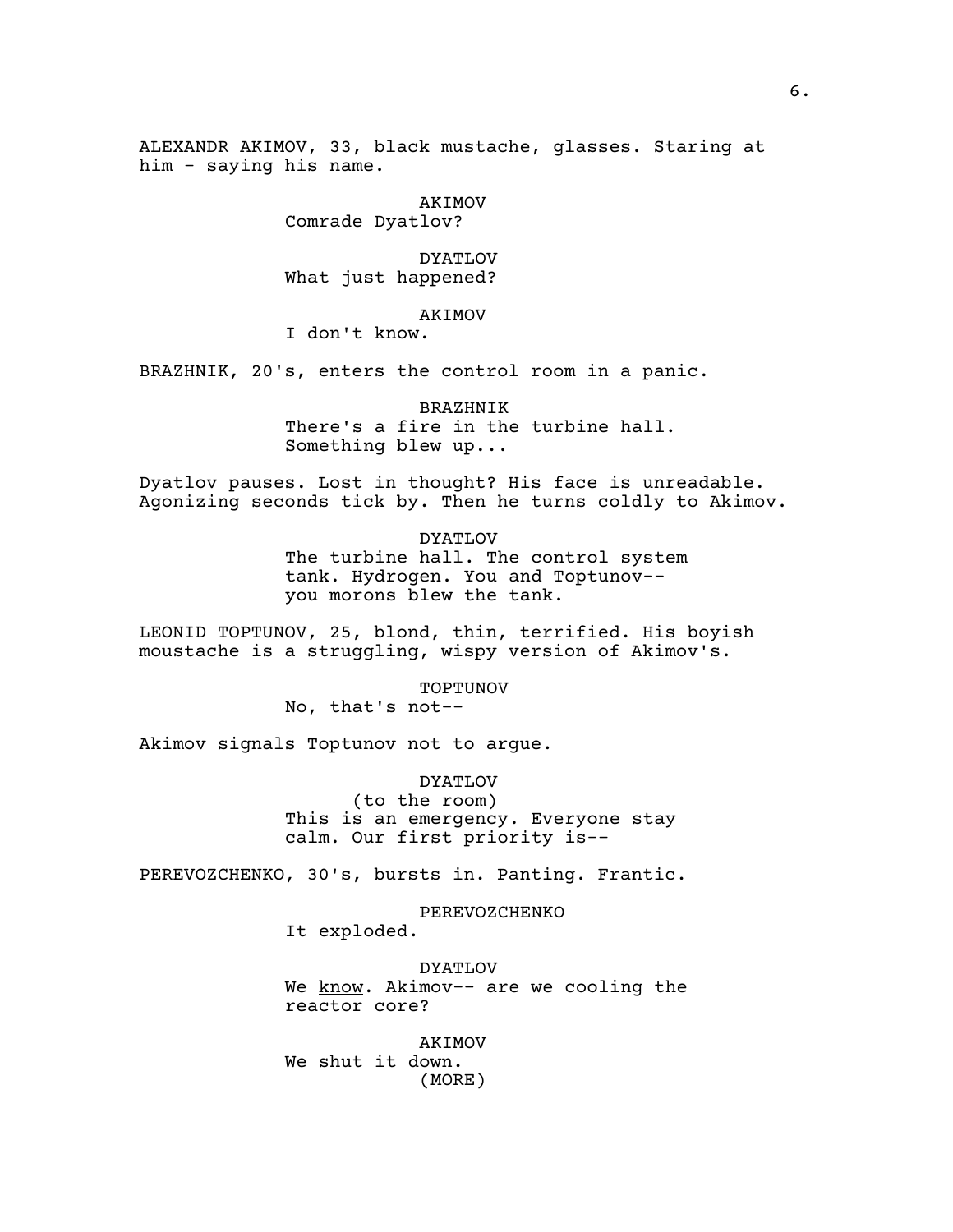(checks the panel) AKIMOV (cont'd) But the control rods are still- they're not all the way in-- I disengaged the clutch. I don't--

Perevozchenko watches Akimov and Dyatlov talking about the reactor.. are they out of their minds?

> DYATLOV Alright. I'll disconnect the servos from the standby console. You two!

ACROSS THE ROOM: BORIS STOLYARCHUK and IGOR KIRSCHENBAUM, late 20's, sit together at a control panel. Shell-shocked.

> DYATLOV Get the backup pumps running. We need water moving through the core. That's all that matters.

As Dyatlov heads for the door--

#### PEREVOZCHENKO

There is no core.

Dyatlov stops. Turns. Everyone in the room stares. Two TRAINEES, PROSKURYAKOV and KUDRYAVTSEV, both 30, look at each other. For the first time, real fear.

> PEREVOZCHENKO It exploded. The core exploded.

A beat, then Dyatlov shakes his head in disgust.

DYATLOV He's in shock. Get him out of here.

PEREVOZCHENKO The lid is off. The stack is burning. I saw it.

#### DYATLOV

(calmly) You're confused. RBMK reactor cores don't explode. Akimov...

Akimov hesitates. Stares at the control panel. A plastic cover is lifted up over a large black switch labeled AZ-5. Then he looks at young, frightened Toptunov.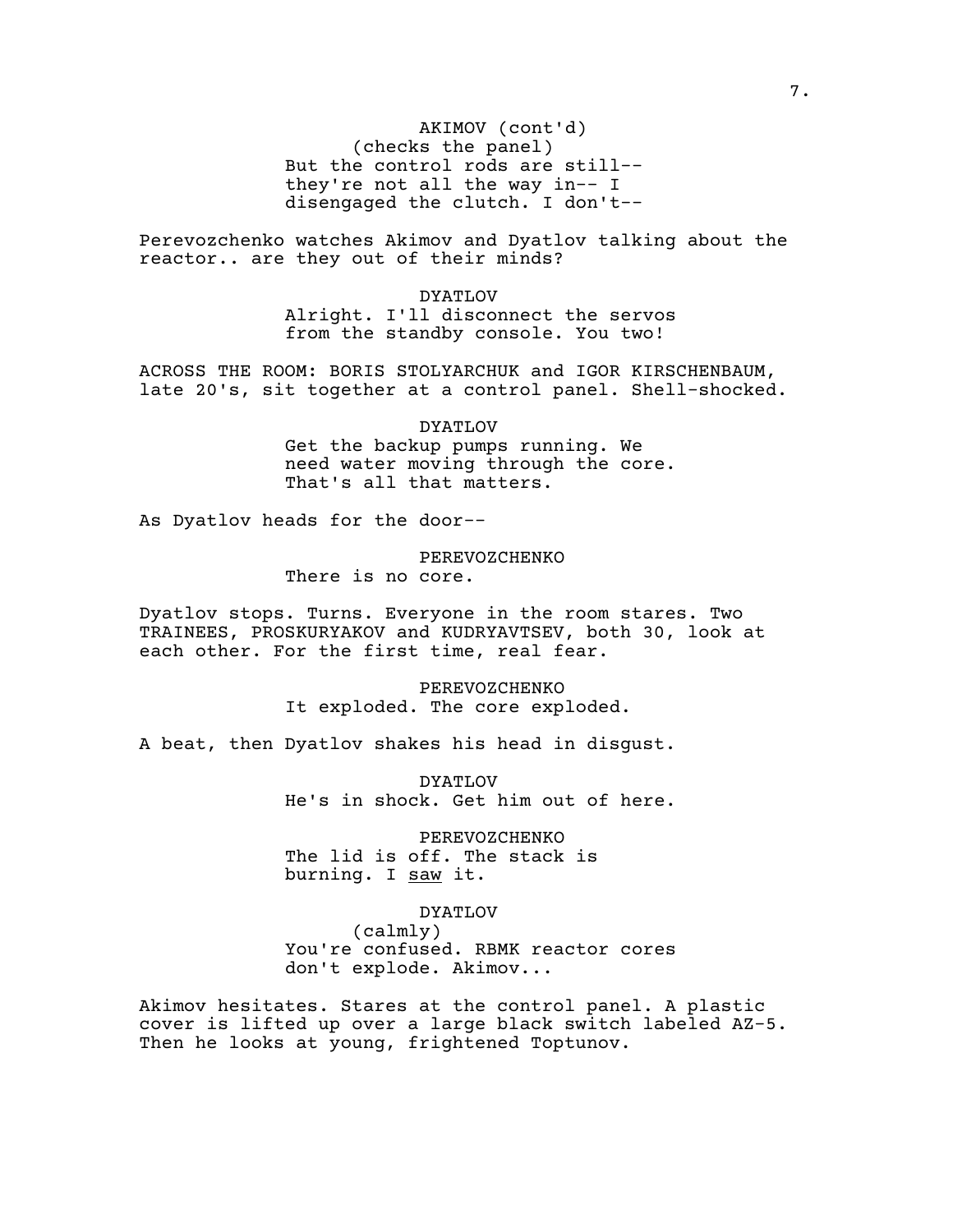## AKIMOV

Don't worry, Leonid. We did everything right. Something- something strange has happened.

Toptunov grabs Akimov's arm. Whispers to him.

TOPTUNOV Do you taste metal?

## DYATLOV

Akimov.

Akimov tastes the metal in his mouth. Then:

AKIMOV

Comrade Perevozschenko, what you're saying is physically impossible. A core can't explode. It has to be the tank.

Perevozchenko looks at Akimov in disbelief.

DYATLOV We're wasting time. LET'S GO. Get the hydrogen out of the generators, and pump water into the core.

As Dyatlov turns to exit--

BRAZHNIK What about the fire?

Dyatlov looks back at him. Annoyed.

DYATLOV Call the fire brigade.

Dyaltov EXITS.

## **108 INT. HALLWAY OUTSIDE CONTROL ROOM 4 - CONTINUOUS 108**

Battery-powered emergency lights shine into swirls of dust.

We hear a distant ALARM blaring. Someone's shouting.

DYATLOV - strides with purpose. No emotion. Stone cold. Then stops. Feels the COLD AIR on his face. Turns to:

A SMALL LANDING with a WINDOW. The glass has been BLOWN IN, and shards litter the floor. Dyatlov walks slowly across the broken glass to the window...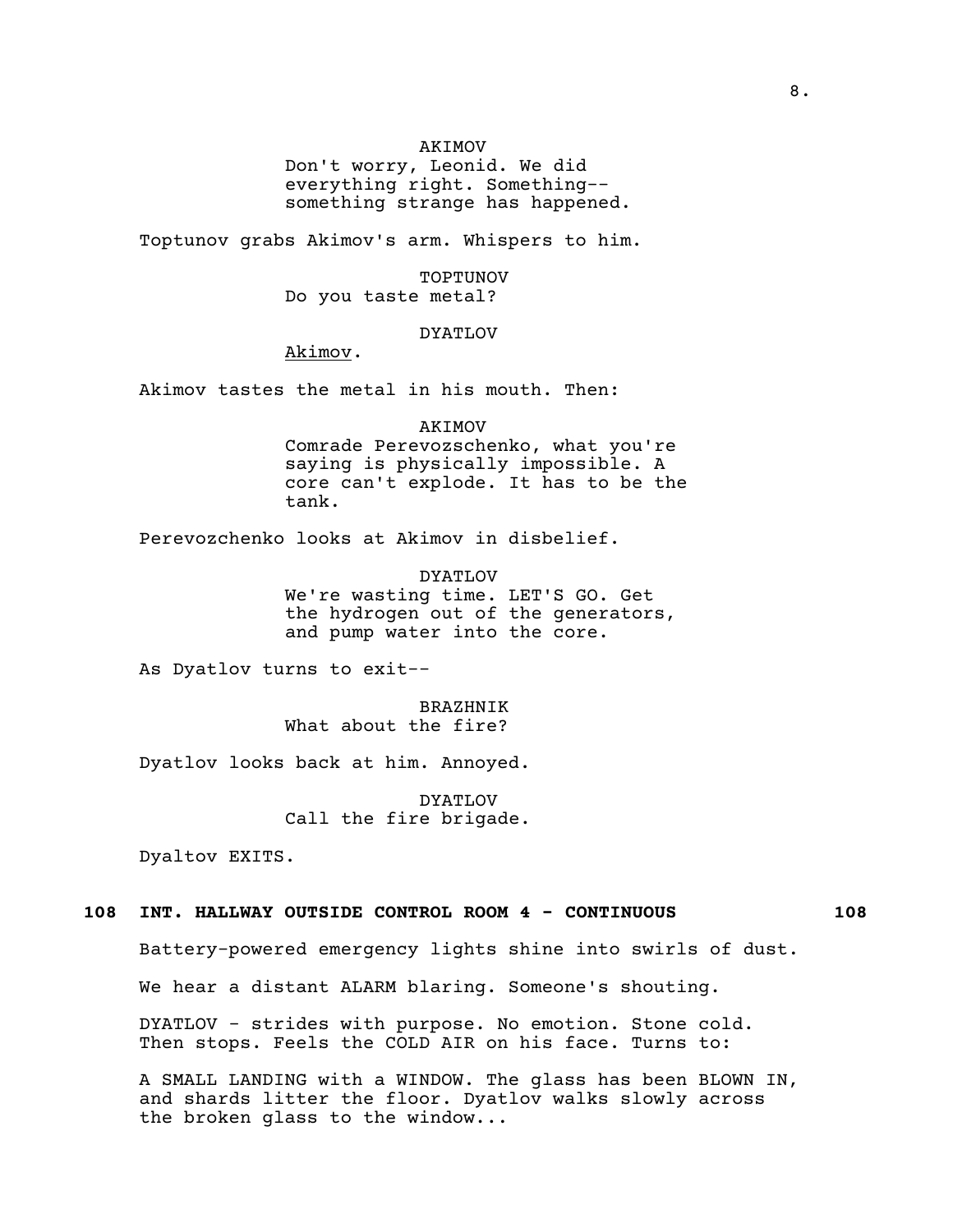He walks up to the open window. Looks at the grounds below.

Chunks of DEBRIS litter the ground. Hard to tell in the moonlight just what it is. But some of it is BURNING.

Dyatlov stares at the debris for a moment. Then calmly turns and continues down the hall.

# **109 EXT. CHERNOBYL POWER PLANT - CONTINUOUS 109**

THE BURNING RUBBLE - thick black chunks of GRAPHITE, with smooth channels carved through them.

We lift up from the rubble... and now we see:

REACTOR BUILDING #4 - and the massive GAPING HOLE in its side - tons of steel and graphite and plaster and cinderblock vomited out from the blast...

FIRES burn in scattered pockets where red-hot graphite has ignited the tar-covered roof. Pouring out from somewhere inside the building, BLACK SMOKE. And still, the awful scarlet glow. And still, the impossible BEACON of BLUE LIGHT spiring up...

We hear: crackling static - and a strange, repeating audio tone.

**CUT TO BLACK**

# **110 OVER BLACK 110**

The tone stops as a new audio signal is connected. Then voices over a phone or perhaps a radio, speaking Russian.

### This is a recording of the actual call made that night.

Translation only is SUBTITLED over black:

*PRIPYAT EMERGENCY DISPATCH Hello, is this Military Fire Station 2?*

*MILITARY FIRE STATION 2 Yes.*

*PRIPYAT EMERGENCY DISPATCH What's happening with the accident?*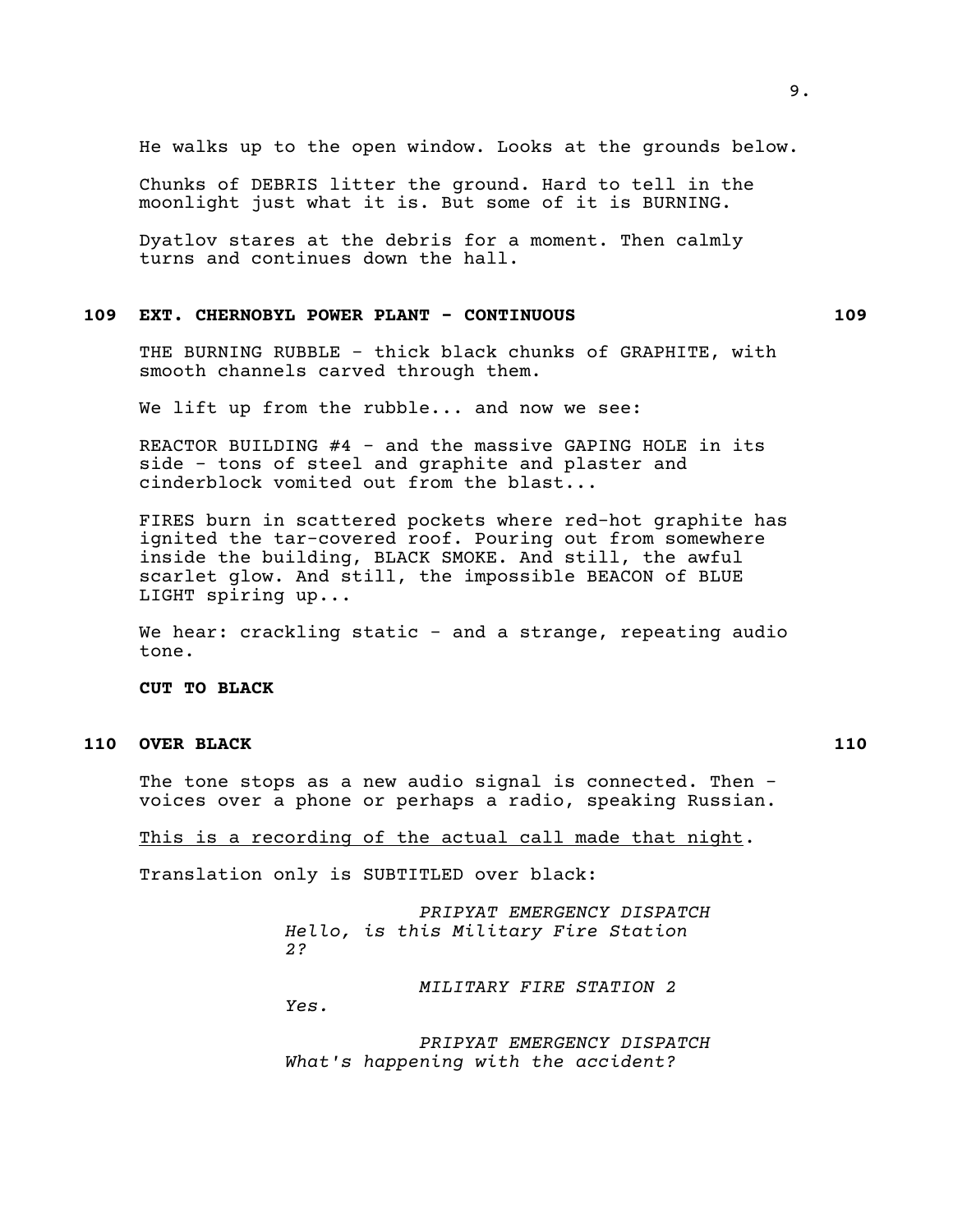*MILITARY FIRE STATION 2 Explosion in the main building between third and fourth blocks.*

*PRIPYAT EMERGENCY DISPATCH Are there people there?*

*MILITARY FIRE STATION 2*

*Yes.*

*(We hear another voice on the military fire station end)*

*OTHER VOICE Wake up the bosses. Call them.*

*MILITARY FIRE STATION 2 I already called mine.*

*OTHER VOICE Wake them up, wake them all up. Wake up the entire officer's block.*

AUDIO TONE - then a new call

*FIRE DEPARTMENT Fire Department.*

*PRIPYAT EMERGENCY DISPATCH Hello, Ivankov?*

*FIRE DEPARTMENT Yes. Yes?*

*PRIPYAT FIRE DISPATCH You've been called to Pripyat. Hello?*

*FIRE DEPARTMENT Yes. Yes I can hear you.*

*PRIPYAT FIRE DISPATCH At the nuclear plant over there, in the third and fourth blocks. The roof is on fire.*

AUDIO TONE - call ends

The black is WIPED OPEN into light, and we're: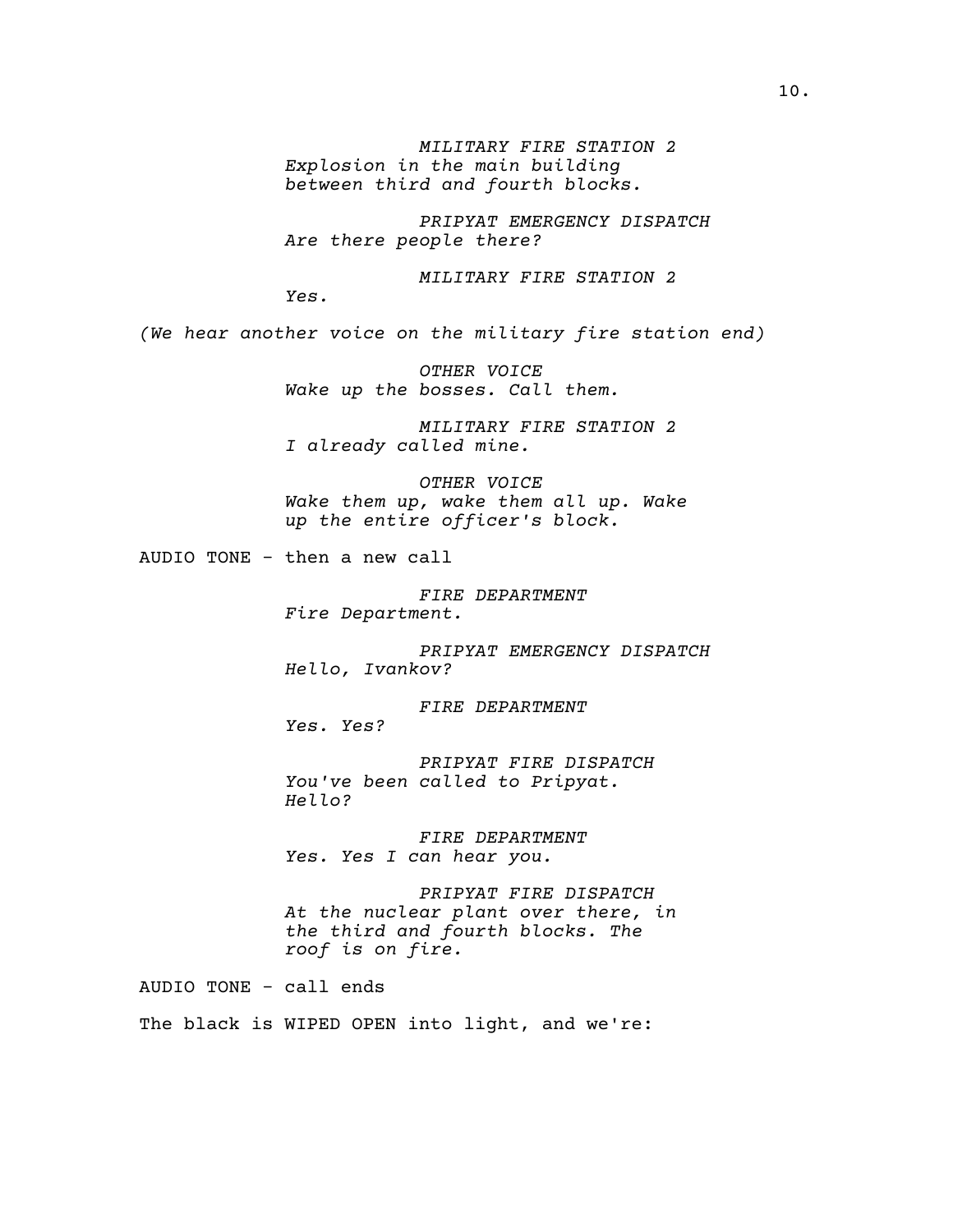## **111 INT. LYUDMILLA AND VASILY'S APARTMENT - NOW 111**

--in a CLOSET, looking out at VASILY, in a t-shirt and uniform pants. He grabs his boots.

Lyudmilla watches him nervously.

LYUDMILLA You're not on call tonight.

He hustles to get his boots on.

VASILY They're bringing everyone in. Military and civil. Pripyat, Polesskoe. Even Kiev. It's a big one.

LYUDMILLA It doesn't look right. The color.

VASILY Pravik thinks they're shining floodlights or something.

LYUDMILLA But are there chemicals?

He pulls on his jacket.

VASILY

Chemicals? No, the problem's the roof. It's covered in tar. It's going to burn all night and stink like hell. But that's the worst of it.

She opens her mouth to say something, but he takes her face in his hands. Gives her a kiss.

> VASILY Go to sleep. It'll be over before you wake.

**112 OMITTED 112**

**113 OMITTED 113**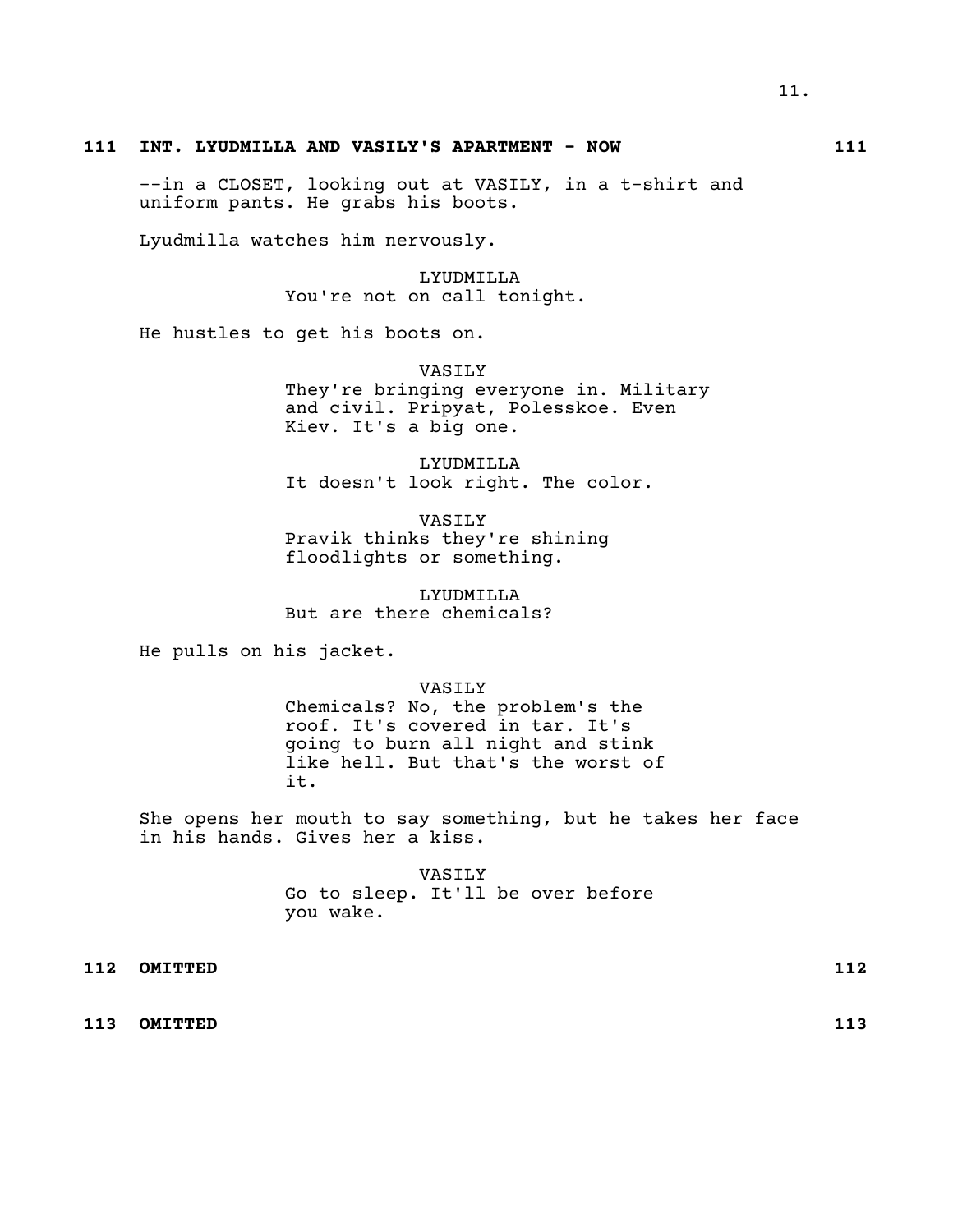## **114 INT. INSIDE REACTOR BUILDING #4 - SAME TIME 114**

Dark hallway. Smoke. Sparks shower down from severed electric lines arcing into flooding water. Steam hissing.

PEREVOZCHENKO lurches into view.

We LEAD him through the twisted, mangled maze. A disaster area of debris, collapsed ceilings, spurting steam...

But he pushes through until he gets to an OPEN DOOR - and we follow him in to:

DOSIMETRY - NIKOLAI GORBACHENKO is cowering under his desk. SPARKS exploding down from a hole in the ceiling.

GORBACHENKO

Is it war?

Perevozchenko searches frantically through the debris.

## PEREVOZCHENKO Where's the dosimeter?

## GORBACHENKO

Here... here...

Gorbachenko crawls out and hands Perevozchenko a brown leather case with the DOSIMETER. We hear something heavy COLLAPSING above them. Gorbachenko flinches.

# GORBACHENKO

Are they bombing?

Perevozchenko doesn't answer. Just stares at the dosimeter in disbelief.

> PEREVOZCHENKO What the fuck is this? 3.6 roentgen?

> GORBACHENKO That's as high as it goes. The good one's locked in a safe. I don't have the key-- (sees) Valera-- your face...

Perevozchenko's face has DARKENED. A reddish brown TAN. He doesn't know. Doesn't care.

He throws the useless dosimeter aside and grabs Gorbachenko, lifting him to his feet.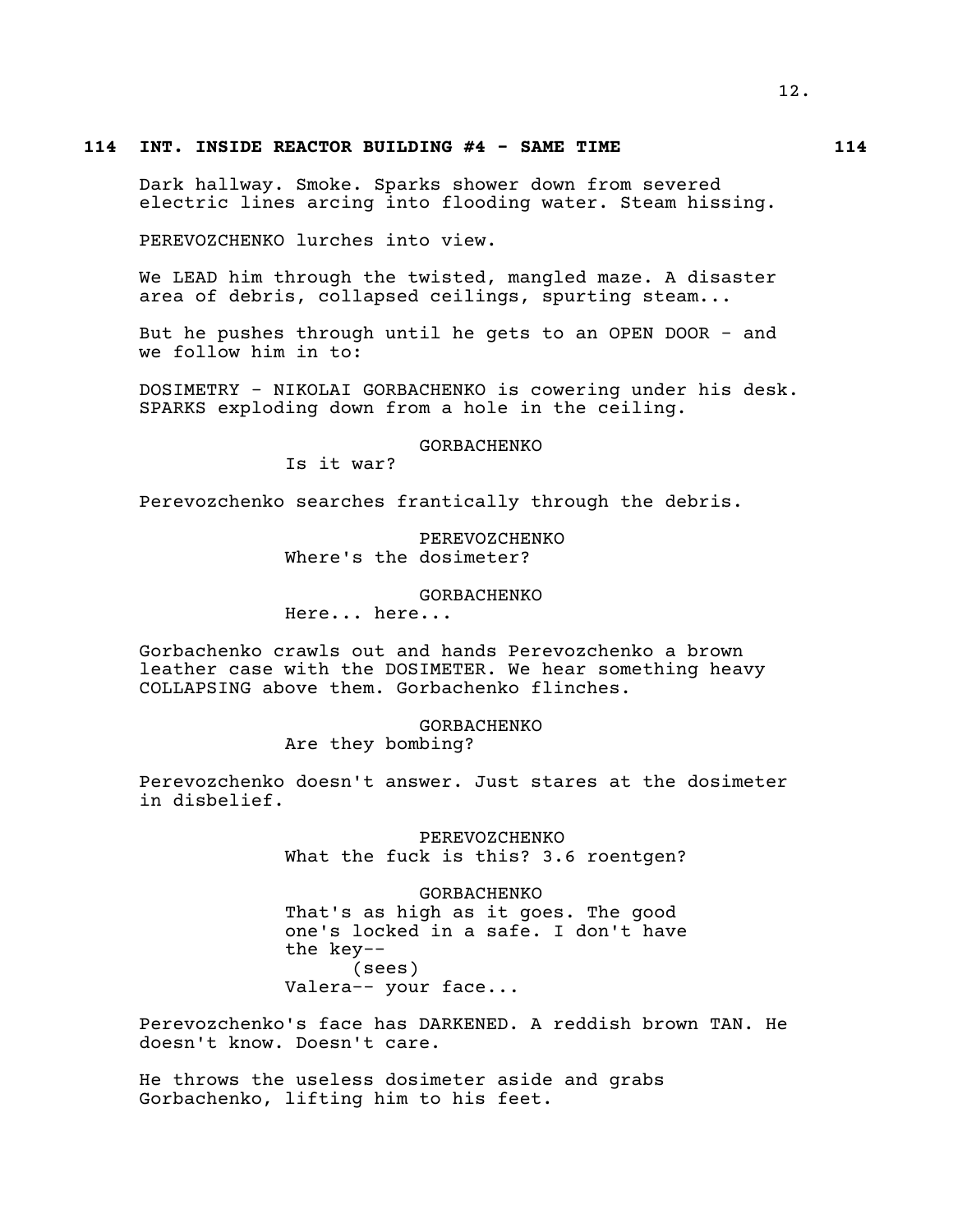## PEREVOZCHENKO I'm going to find Khodemchuk. You get Shashenok. He's in 604. Go. Go!

Perevozchenko wanders DOWN A TUNNEL away from us and we swing around to Gorbachenko, who is terrified.

Now WE FOLLOW GORBACHENKO as he heads up a steep staircase into DARKNESS - coming around on him so we're leading him, watching his face as it's illuminated by sparks and the orange flicker of SPOT FIRES...

A MAN LURCHES OUT OF THE DARKNESS into Gorbachenko and VOMITS BLOOD in a violent ejection, spattering Gorbachenko's white uniform with red.

# GORBACHENKO

Shit!

The man stumbles away from us, and we WHIP around to PROSKURYAKOV and KUDRYAVTSEV, the trainees, running down the stairs at us.

> PROSKURYAKOV We need to get to the reactor hall. The lift's destroyed.

GORBACHENKO (points) Across to the stairs. That way.

The trainees run off in that direction. Gorbachenko yells after them...

# GORBACHENKO

Why are you going there?

No answer. They're gone. Then he sees: a METAL DOOR ahead. The number 604 stencilled in the concrete beside it.

We follow him in to the DEVASTATED ROOM - debris everywhere, and in a puddle of water, under a fallen BEAM--

Oh god. SHASHENOK - pinned. Bloody foam bubbling from his mouth. But breathing.

A FIGURE STUMBLES BY in the doorway. Gorbachenko sees.

GORBACHENKO

HEY!

A BUILDING 4 WORKER STUMBLES BACK - trickle of blood down the side of his face. DUST in his hair.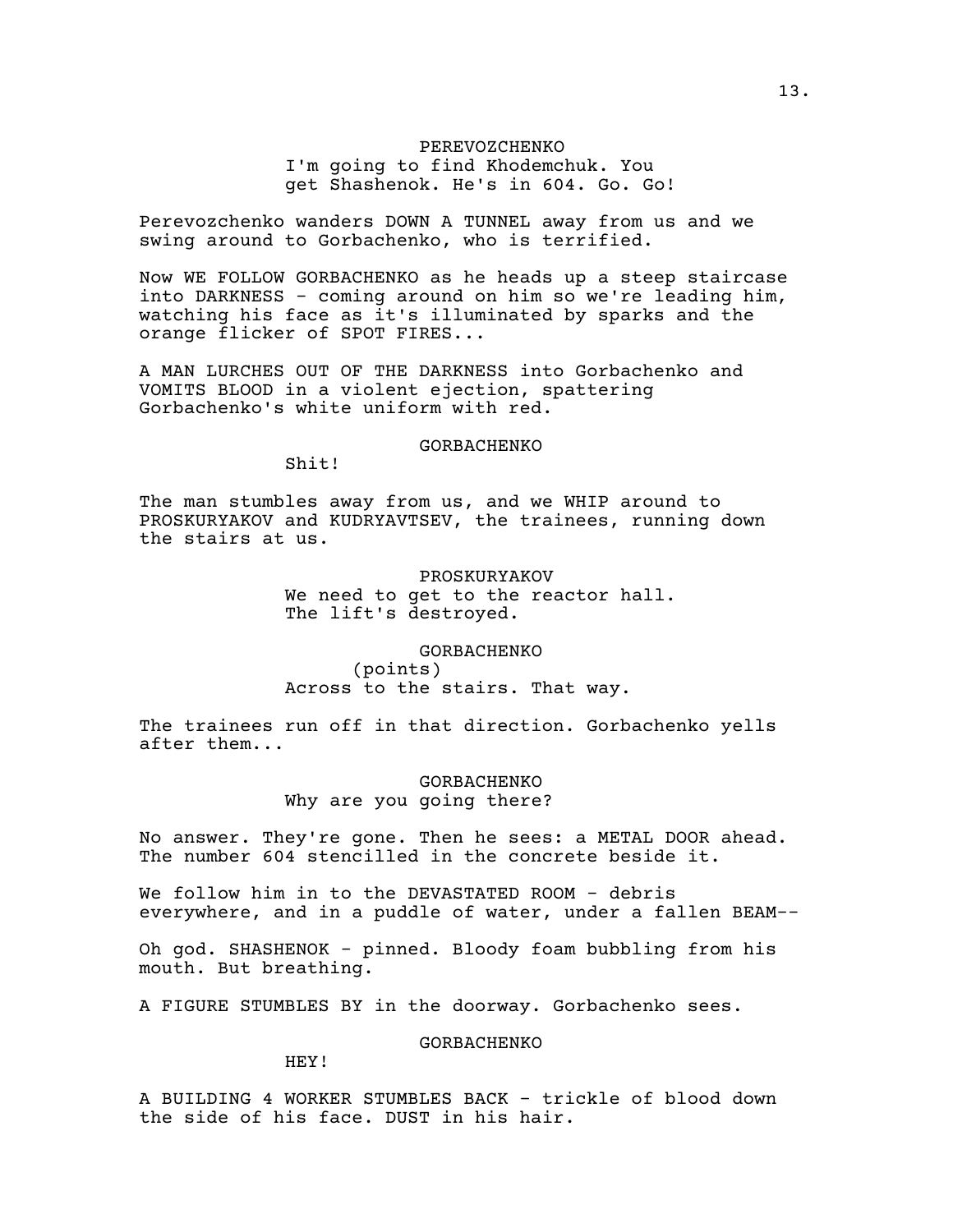#### GORBACHENKO

Help me.

The Building 4 Worker joins Gorbachenko. They ROLL the beam off Shashenok, then PULL HIM UP by his arms...

They support him from under each armpit, his arms around their necks. Gorbachenko presses Shashenok's RIGHT HAND tight to his chest to keep him steady, and as they MOVE:

--we LEAVE THEM and DROP DOWN through a HOLE in the floor, past a cross-section of torn up plumbing and wires, and arrive one floor below in the complex to find:

PEREVOZCHENKO - his face even DARKER now - skin beginning to swell - wading through more floodwater and debris, including CHUNKS of BLACK MATERIAL...

From somewhere, the steady sound of BANG, BANG, BANG metal on metal...

Perevozchenko climbs upstairs out of the water and:

BANG - a bent metal DOOR pops open, and a new face - YUVCHENKO, emerges holding a fire extinguisher.

> PEREVOZCHENKO Have you seen Khodemchuk?

## YUVCHENKO No-- where's Viktor?

Perevozchenko starts to shake his head "I don't know" then vomit cascades out from his mouth, his nose. Yuvchenko backs away in fright, drops the extinguisher and--

--now WE FOLLOW YUVCHENKO, 25 years-old, 6'5", powerful and athletic, as he RUNS deeper into the complex, jumping over LIVE WIRES and debris, as fast as he can... until he sees--

### YUVCHENKO

VIKTOR? VIKTOR?

--a body next to a large PUMP. Yuvchenko runs over to:

VIKTOR DEGTYARENKO, 31 - burned and covered in blood... we can barely make out a face at all beyond the whites of his eyes.

He's trembling. Seizing.

YUVCHENKO Can you stand?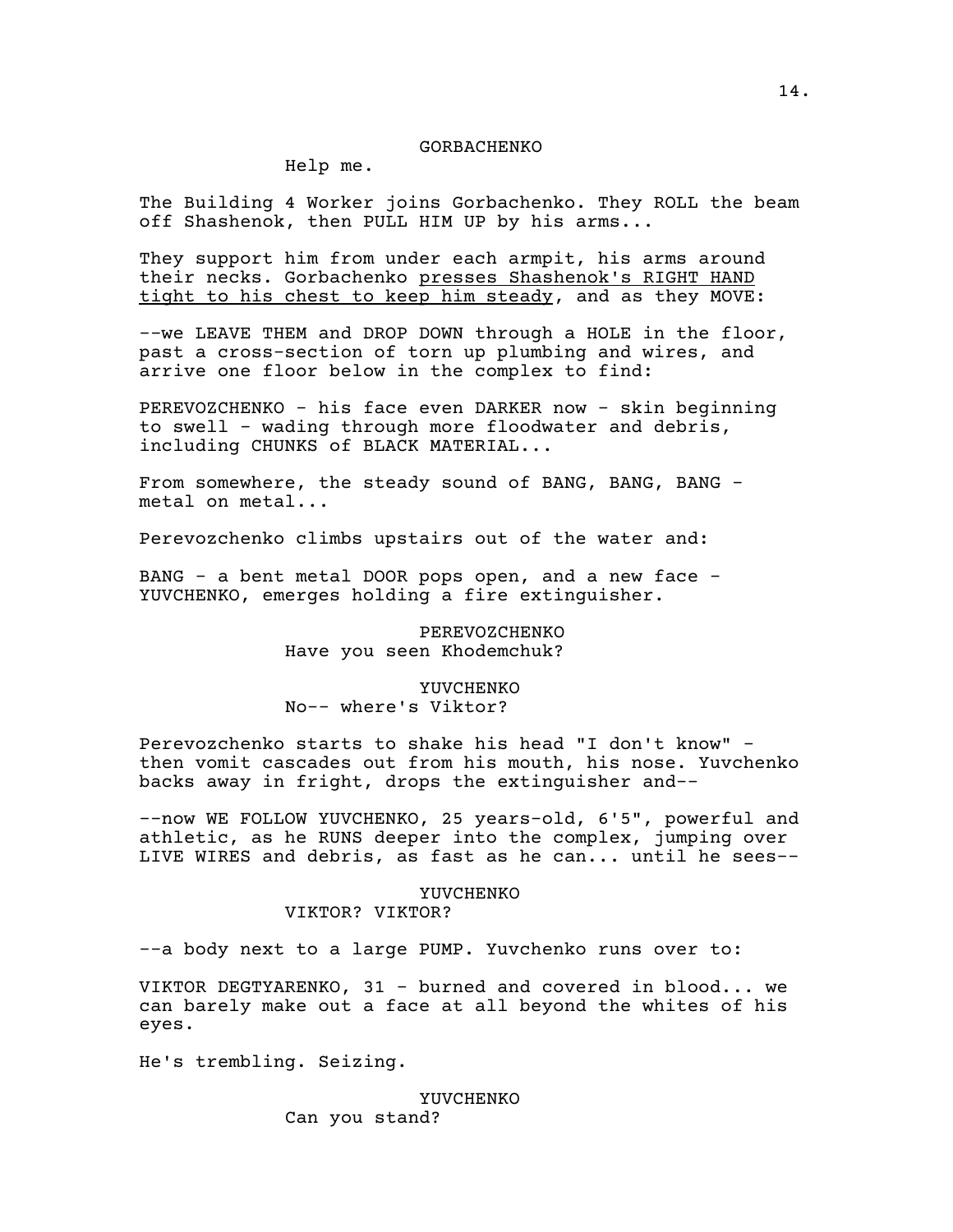### VIKTOR

## Kh-- dem-ch-- Khdem--

Viktor stops trying to make his mouth work. His eyes roll to the left - toward a BLASTED OPEN WALL.

Yuvchenko stands up, and we FOLLOW as he walks slowly through the opening into:

THE PUMP ROOM - in ruins. Massive chunks of concrete embedded in the enormous machinery.

From underneath one massive column, a steady trickle of blood. We can't see Khodemchuk under there.

But we know he's dead.

One section of wall - three foot thick concrete and rebar rocks back and forth as if it were rubber.

We follow Yuvchenko's eyes to: A PUDDLE OF WATER on the ground, coming from a broken pipe.

In the reflection of the shimmering water - strange WHITE DOTS...

We come up and around on Yuvchenko and look down on him as he lifts his head - stunned beyond words--

And we TURN to see what he sees. An enormous, impossible hole in the ceiling of the building.

And the stars shining down.

## **115 INT. CORRIDOR OUTSIDE CONTROL ROOM - MOMENTS LATER 115**

CLOSE ON - DYATLOV - walking back toward Control Room 4. His face as stoic as ever. Granite jaw. Unblinking eyes.

He stops at the sound of SIRENS approaching from outside... a lot of them... and growing louder...

Then he resumes walking. No change in expression.

## **116 INT. CONTROL ROOM - REACTOR #4 116**

Akimov is at the panel. Toptunov is dialing a phone.

TOPTUNOV No answer. The internal lines are down.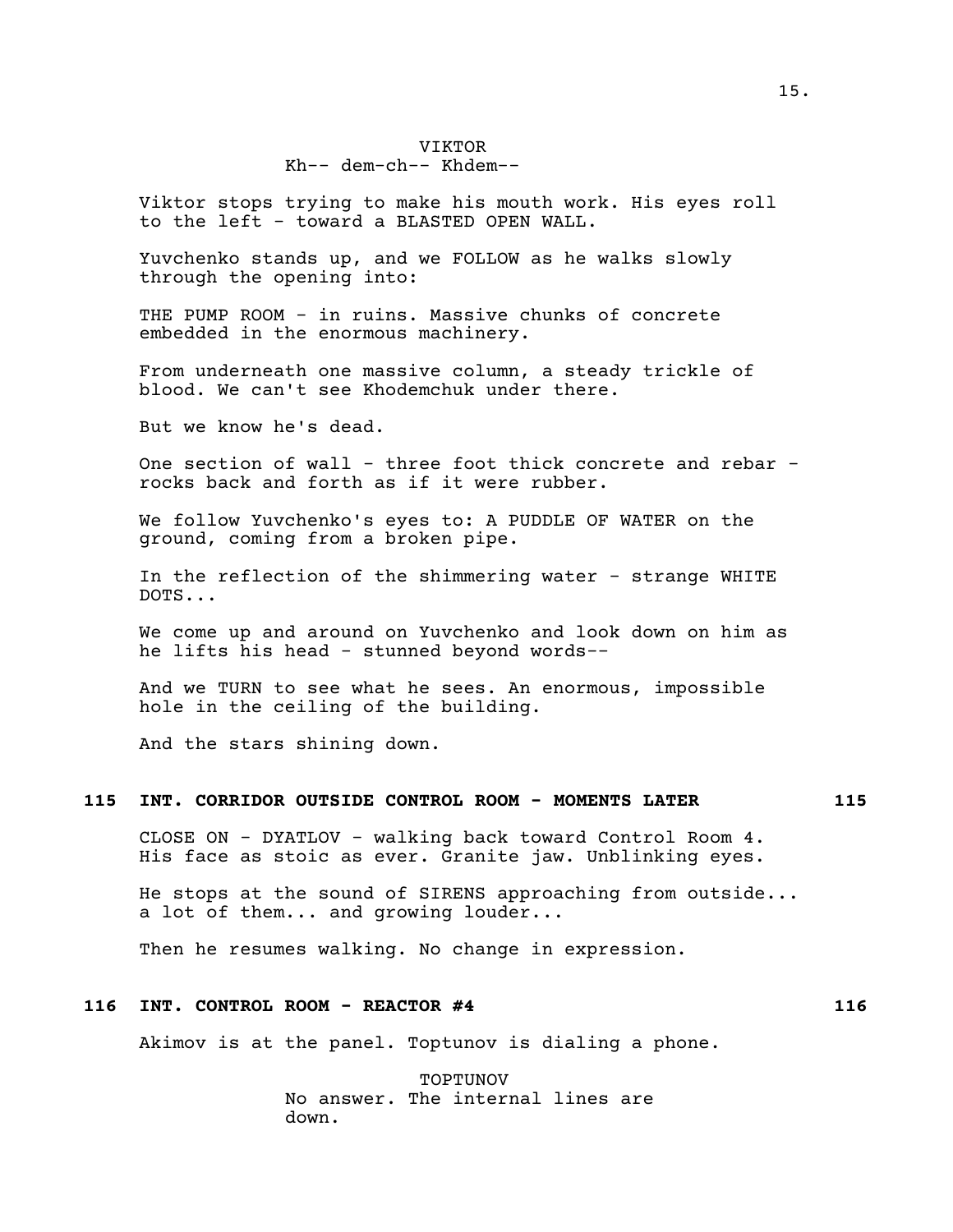Dyatlov enters.

# DYATLOV I dropped the control rods from the

other panel.

AKIMOV They're still up.

#### DYATLOV

What?

### AKIMOV

They're only a third in, I don't know why-- I already sent the trainees to the reactor hall to lower them by hand.

DYATLOV (frustrated) What about the pumps?

TOPTUNOV I can't get through to Khodemchuk. The phones are down.

DYATLOV Fuck the phones and fuck Khodemchuk. Are the pumps on or not?

AKIMOV

Stolyarchuk?

STOLYARCHUK, looks up like a deer in the headlights. Doesn't want Dyatlov's eyes on him.

> STOLYARCHUK My panel's not working. I tried calling for the electricians but--

> > DYATLOV

I don't give a shit about the panel! I need water in my reactor core. Get down there and make sure those pumps are on.

Stolyarchuk looks at Akimov, but Akimov won't look back. No one will challenge this. Kirschenbaum wants to say something, but the words stick in his throat.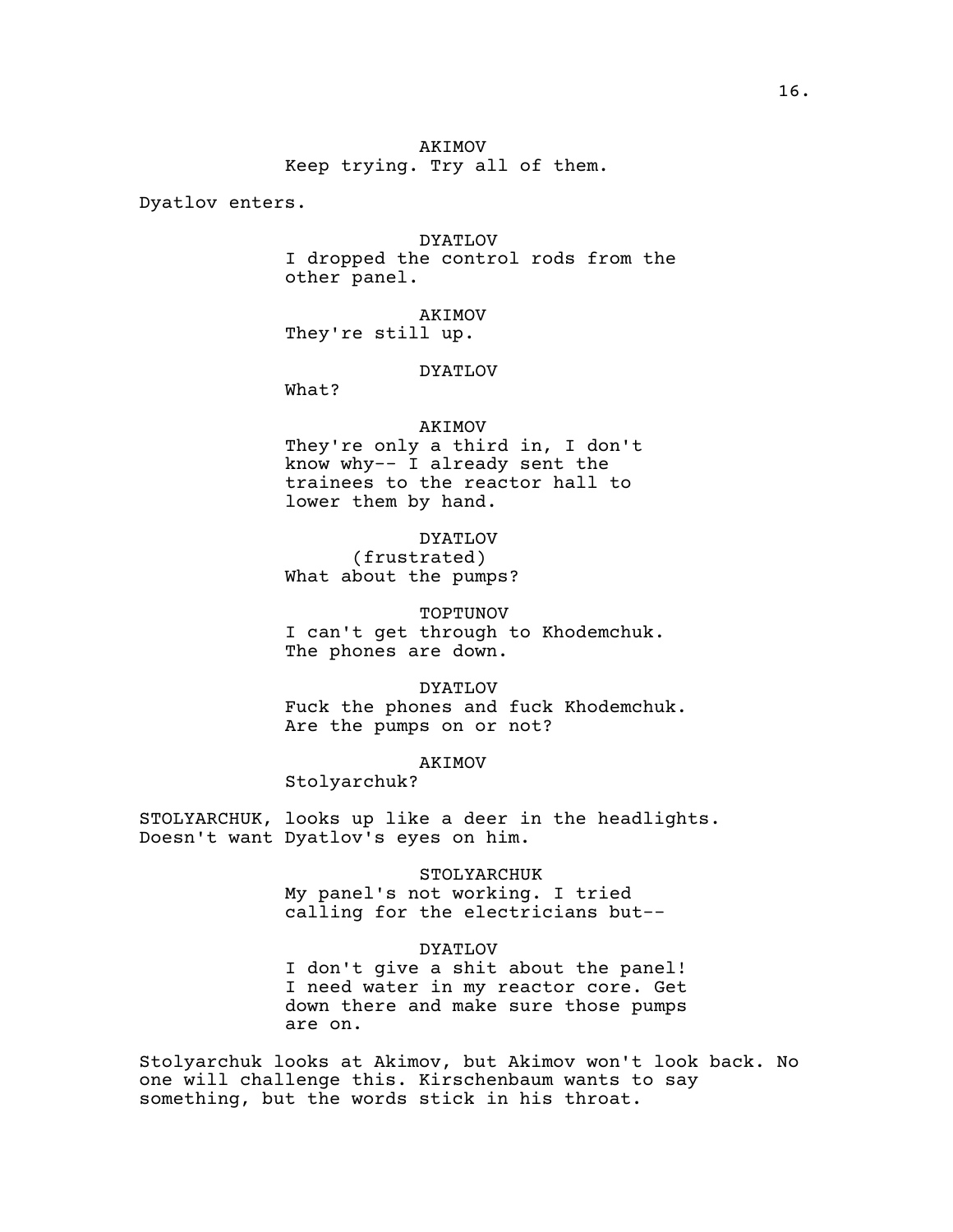#### DYATLOV

Now.

Cowed, Stolyarchuk scurries out of the control room. Dyatlov turns back to Akimov.

> DYATLOV What does the dosimeter say?

AKIMOV 3.6 roentgen. But that's as high as the meter--

Dyatlov waves him off.

DYATLOV 3.6 -- not great, not terrible.

Toptunov looks at Akimov. Scared. And once again, Akimov comforts him... his mantra...

> AKIMOV We did everything right.

## **117 EXT. REACTOR #4 BUILDING - CONTINUOUS 117**

SIRENS BLARE.

POV through the windshield of a fire engine as it approaches the reactor building. A few fire engines are already there, lights flashing.

Firefighters are rushing... connecting fire engines to the power plant water supply...

We follow VASILY out of the truck. He and his fellow firefighters are dressed the same. Boots and jackets and helmets... but no gloves. And underneath the jackets... white t-shirts.

He looks at the building. From here, he can see the spot fires up on the roof. But there's a MASSIVE plume of smoke billowing up from somewhere inside the building.

And fainter now, but still there, the trace of that impossible blue light...

Now that he's close to it, Vasily realizes this is much bigger, and much worse, than it seemed from afar.

> MISHA (O.S.) Vasily...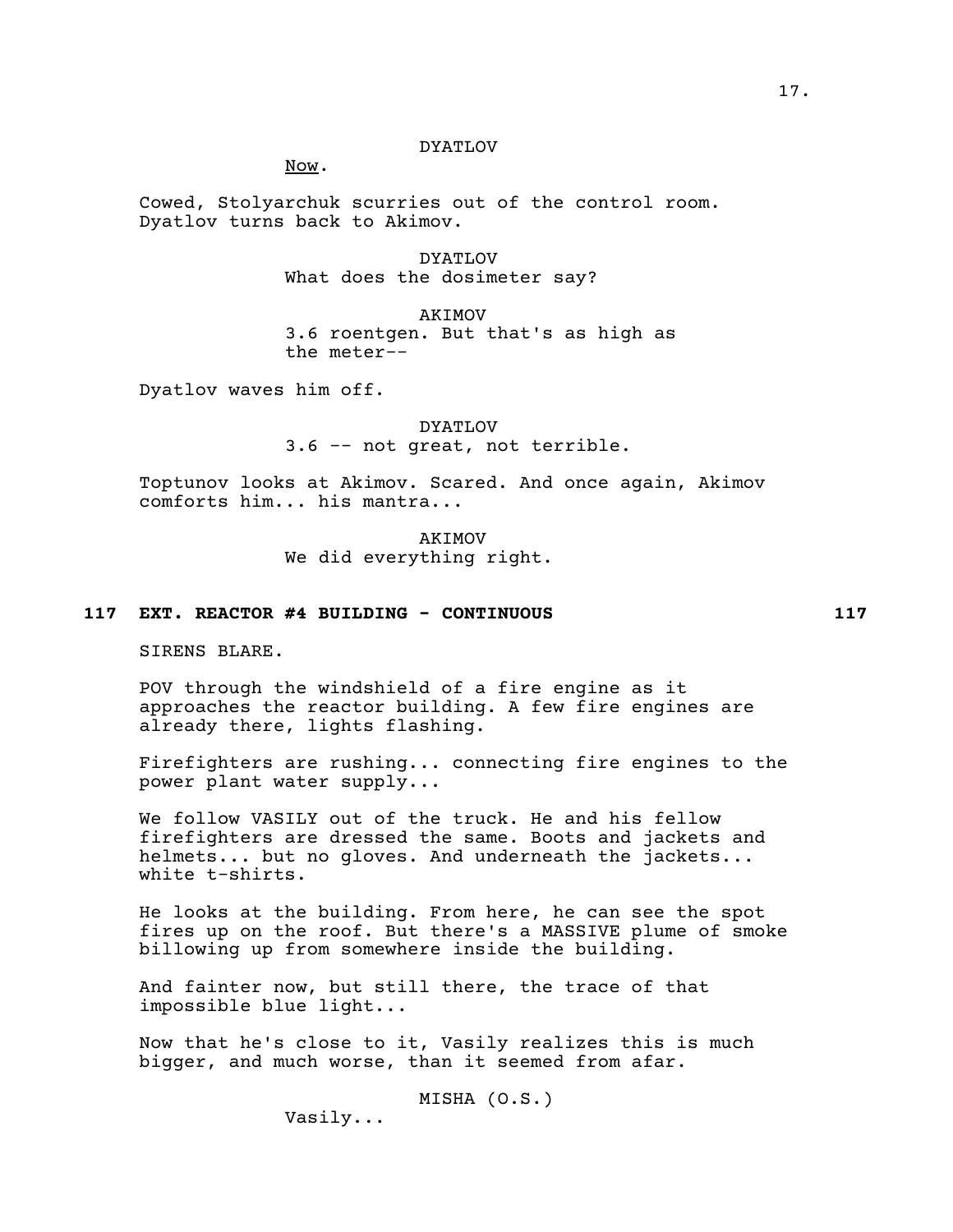Vasily looks over at MISHA, 23, another firefighter. Misha is standing next to a pile of the BLACK RUBBLE. There are strange SMOOTH GROOVES running through it. It almost looks like bits of SCULPTURE.

#### MISHA

What is this?

Misha picks up a piece of the rubble with his bare hand.

MISHA

It's warm.

VASILY I don't know. Don't fuck around with it. Let's just get these hooked up.

Misha tosses the rubble aside.

Vasily begins pulling connection hoses from the side of the engine. As he pulls, the smoke wafts by him, and he SPITS.

> VASILY You taste metal?

**MTSHA** Yeah. What is that?

VASILY (worried) I don't know. The valves, Misha! Let's go!

As Vasily pulls the hoses, MISHA starts opening a water supply valve with a wrench.

Misha takes his hand off the wrench-- the hand he held the warm rubble with-- and SHAKES it in the air.

It hurts.

It hurts more than it should.

## **118 INT. CORRIDOR OUTSIDE CONTROL ROOM - CONTINUOUS 118**

Gorbachenko and the Building 4 Worker emerge from smoke, stumbling ahead as best they can, still carrying SHASHENOK around their shoulders.

GORBACHENKO

Someone!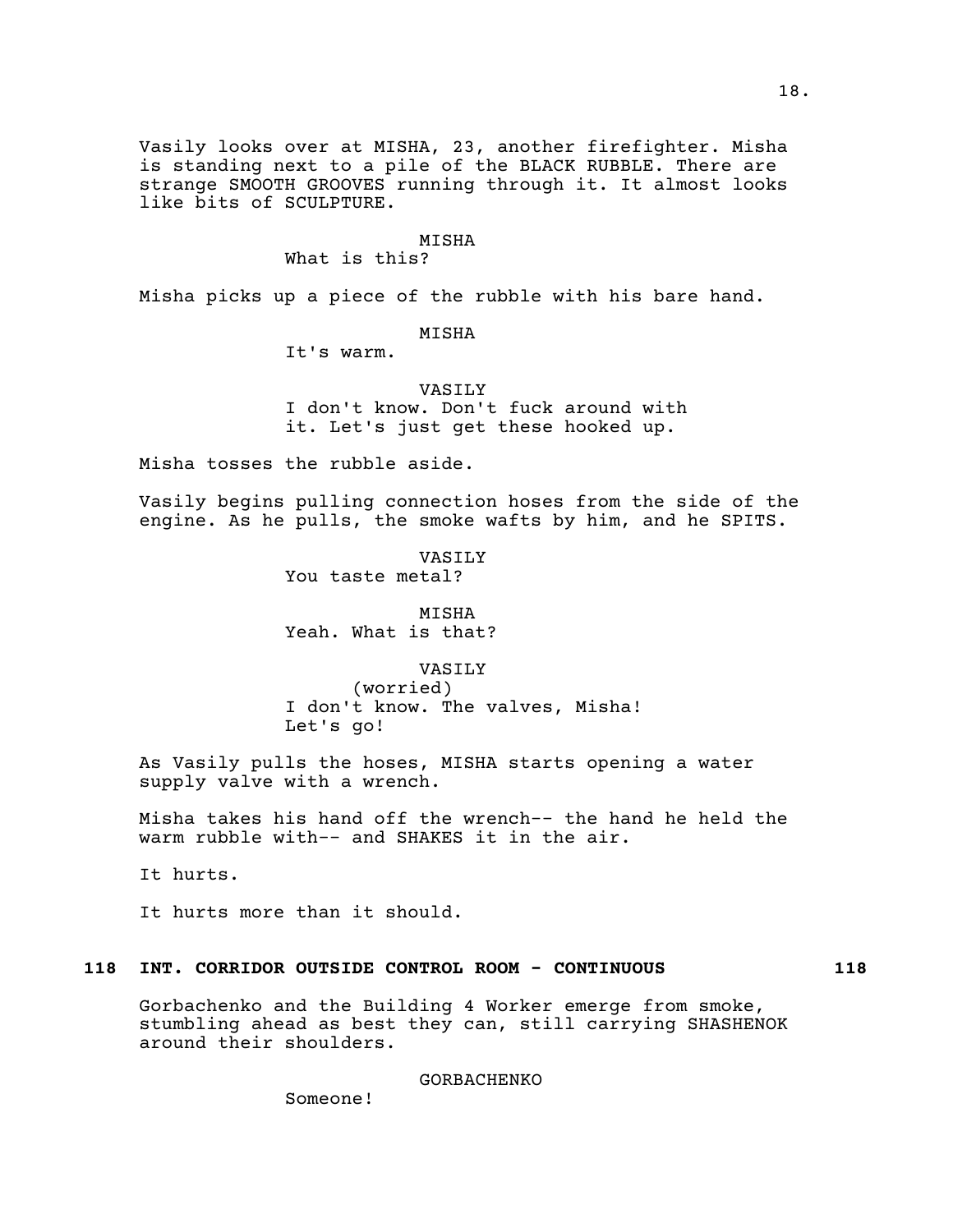Another PLANT WORKER heads over to sub in for Gorbachenko.

Relieved of his burden, Gorbachenko immediately falls to his hands and knees and begins VOMITING.

As he wretches, he winces in pain... his right hand hurts. And his chest. He pulls his uniform shirt open to reveal:

ON GORBACHENKO'S CHEST, there's a strip of FAINT RED, and then below in BRIGHT RED, a round shape and four smaller RED OVALS.

An arm. A palm. *Fingertips*.

A BURN MARK in the shape of Shashenok's HAND.

## **119 INT. REACTOR #4 BUILDING - BOWELS - CONTINUOUS 119**

PROSKURYAKOV and KUDRYAVTSEV enter a long corridor. As they move down the seemingly endless hallway, they see:

A FIGURE in the distance, moving slowly toward them, carrying something large over his shoulder.

They walk toward each other, meeting in the middle of this strange purgatory, and now Proskuryakov and Kudryavtsev see the figure is YUVCHENKO. And he has a limp, bloody VIKTOR slung over his shoulder. Oh god. They stare, unsure of what to say. Finally:

YUVCHENKO

What do you need?

Oh. Right.

#### PROSKURYAKOV

We have to get into the reactor hall to lower the control rods. But the door is jammed in.

YUVCHENKO I don't think there are control rods. I don't think there's a core.

PROSKURYAKOV No, you're mistaken. Akimov said.

Yuvchenko considers. Then lowers Viktor to the ground. Rests him against the wall.

> PROSKURYAKOV Does he need a doctor?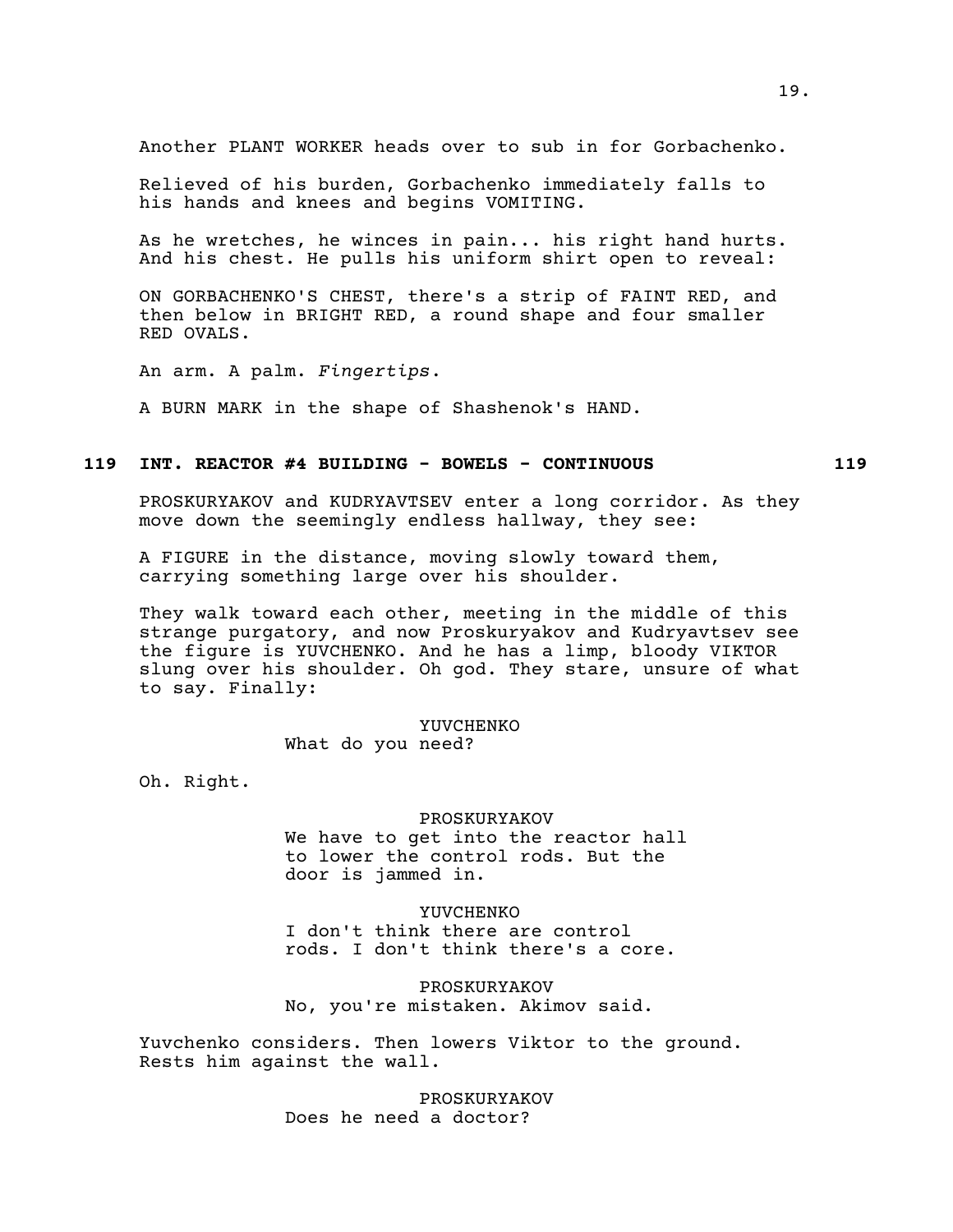## YUVCHENKO

No.

## **120 INT. REACTOR BUILDING - LEVEL 36 - MOMENTS LATER 120**

Yuvchenko leads the two trainees down a dark, SPARKING hall. They're SWEATING. Tremendous heat up here. Smoke.

They're close to the fire.

#### PROSKURYAKOV

Up there.

Ahead: a LARGE METAL DOOR, covered in DUST, bent slightly toward them, as if punched by a huge fist.

Yuvchenko turns to the trainees.

YUVCHENKO

Are you sure?

#### PROSKURYAKOV

Akimov--

Yuvchenko puts his hand up. Doesn't matter. If they're right, they need to go in. And if they're wrong...

> YUVCHENKO I'll hold it open. Move quickly.

They nod. Yuvchenko tests the door. It barely gives.

Yuvchenko presses the side of his body against the door, plants his powerful legs, and with a grunt:

PUSHES the door open - just wide enough for the trainees to pass through.

The door's weight is pushing back... Yuvchenko's brute strength is the only thing keeping it propped open.

YUVCHENKO

Go go go--

The trainees SQUEEZE through into:

## **121 INT. MAIN REACTOR HALL - CONTINUOUS 121**

The trainees enter the UPPER LEVEL of the hall, on a catwalk high above the reactor pit.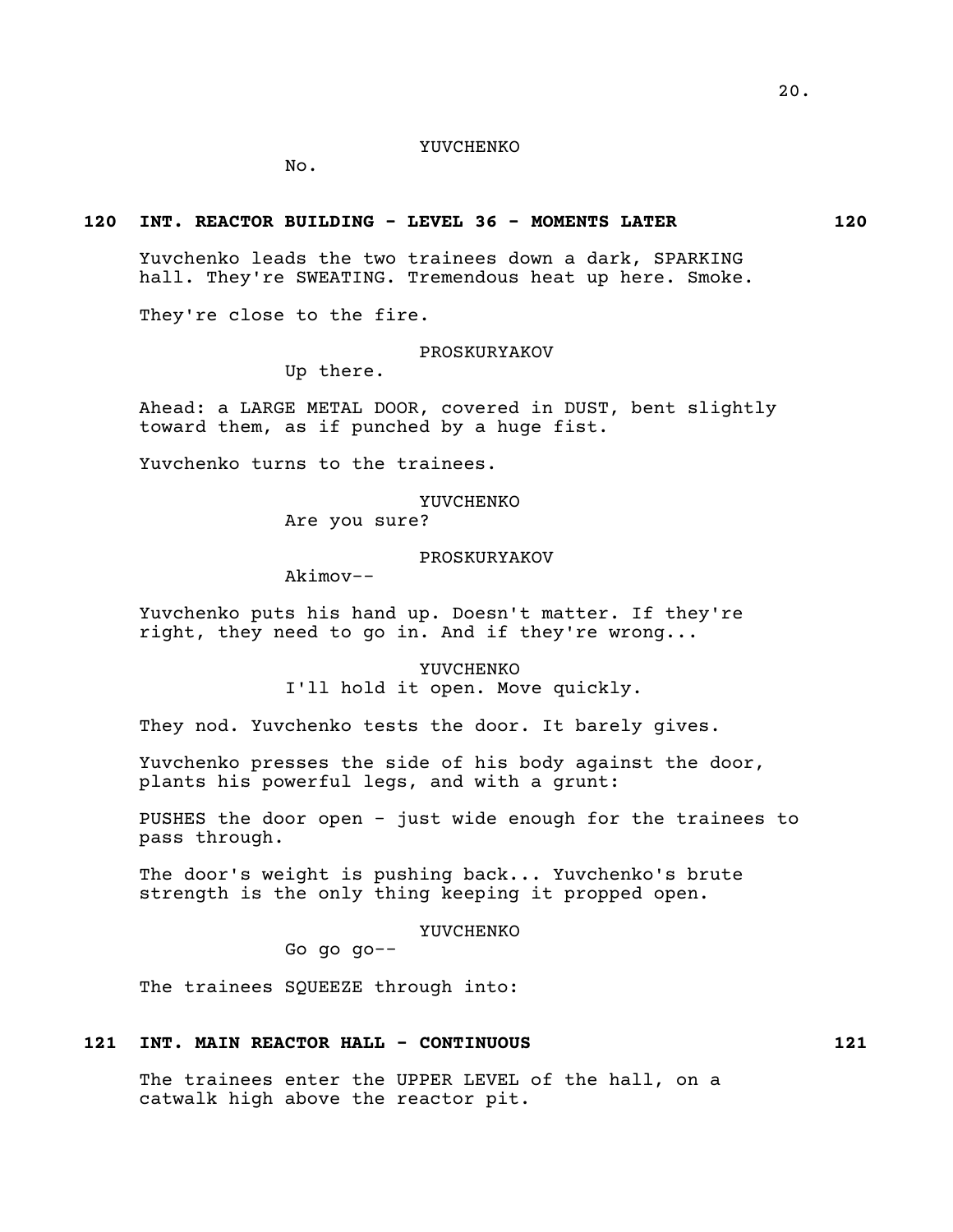They stare in utter shock at:

THE UPPER BIOLOGICAL SHIELD - a massive 1,000 ton, 45 foot diameter STEEL circle.

It's the cover of the reactor core. Except it's not covering the core anymore. It's been blown nearly UPRIGHT, like the lifted-up top of a soup can.

And spidering out from its exposed underside, hundreds of TWISTED FUEL CHANNELS, like bristles on the end of a brush.

And underneath that, like a bomb crater in the floor:

**THE OPEN REACTOR PIT** - burning graphite, torn fuel rods.

Their minds cannot comprehend.

They are staring into a wide-open nuclear reactor.

One of them finally gasps in a breath. Already feeling a wave of nausea. He looks at the other trainee. The man's face is dark brown. An instant nuclear tan.

And the way the other trainee is staring back at him, he knows he looks the same.

They STUMBLE BACKWARD...

## **122 INT. REACTOR BUILDING - LEVEL 36 - CONTINUOUS 122**

Yuvchenko grits his teeth... digging in... and then:

THE TRAINEES run back out of the room. They don't stop. They just run.

Yuvchenko lets the door finally CLOSE. Shouts after them.

YUVCHENKO

Hey!

No answer. And then: pain. Intense, searing pain.

He lifts his uniform shirt. His shoulder... bright red.

He lowers the waist of his trousers. His hip, BURNED to the flesh below the skin. The movement of the cloth against it nearly makes him pass out...

He looks back at the door.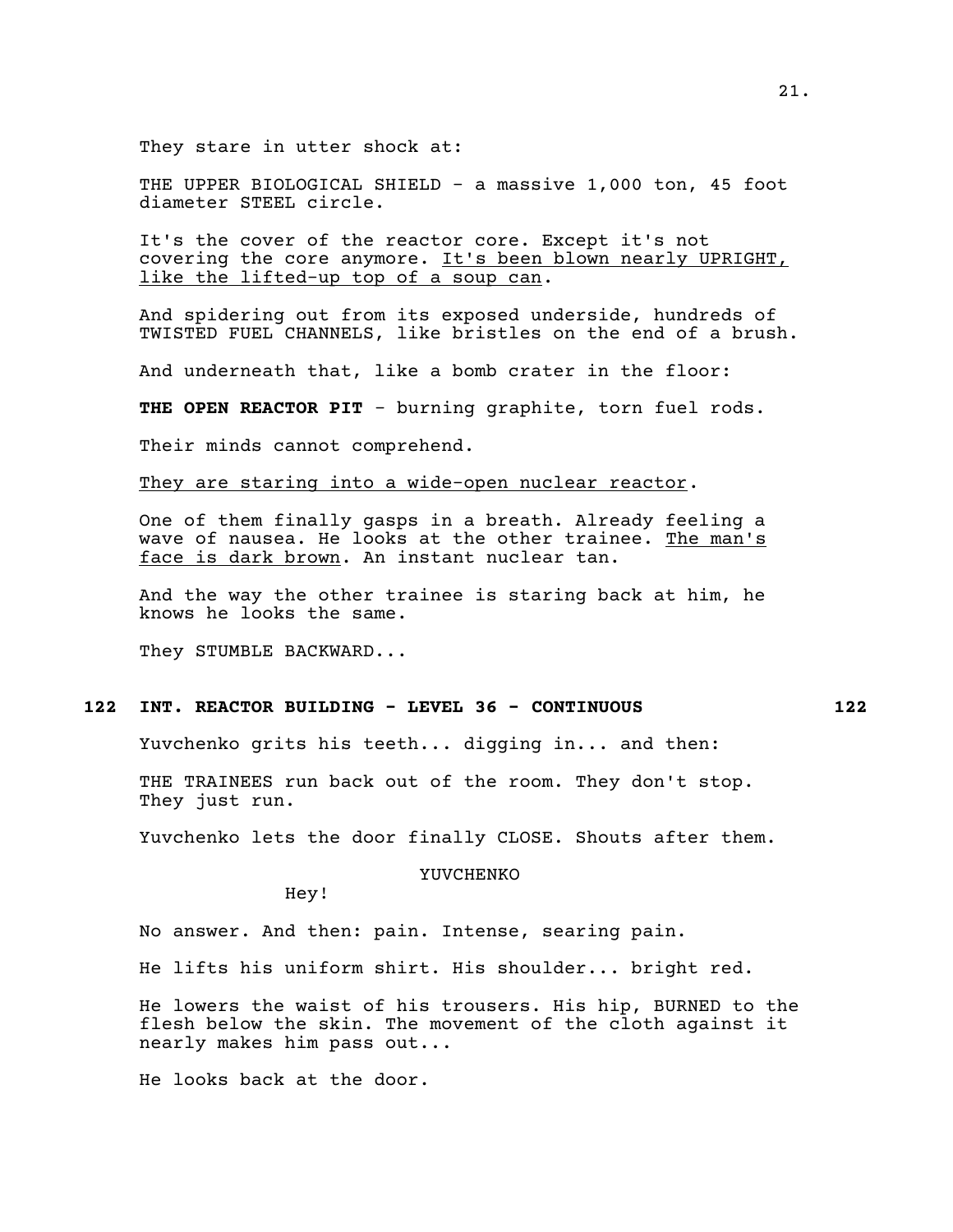IN THE DUST - the pattern of where his body had been pressed against the door.

*Shoulder. Hip. Lower leg.*

He backs away in horror, then HOBBLES off, his burnt leg barely working... shouting into the dark after the trainees-- as if they could help him now.

YUVCHENKO

HEY!

## **123 EXT. REACTOR #4 BUILDING - CONTINUOUS 123**

The night is lit up by the flashing lights of emergency vehicles. Dozens of firefighters are already at work getting water on the fire they can see.

FROM O.S. - a man SCREAMS in agony. Vasily stops and turns to see:

MISHA - on the ground, screaming, held in place by their commanding officer, PRAVIK, 24.

A MEDIC has begun to slowly REMOVE the GLOVE from Misha's hand. With every inch, Misha howls in pain.

Pravik sees Vasily.

PRAVIK

Ignatenko! Get on his hose!

Vasily runs a few feet to the pump truck Misha was stationed on. He picks the hose up from the ground. He's joined by a truck pump operator, TITENOK, 24--

--who quickly opens the valves on the truck. Vasily begins spraying a BLAST of water into a burning pile of rubble.

ANOTHER SCREAM, as the medic finally pulls the GLOVE OFF of Misha, and now Vasily sees:

Misha's HAND is burnt beyond recognition. Strips of skin hanging off of it.

Pravik and the medic stare at it, stunned.

Vasily sees the BLACK RUBBLE Misha held. Just feet away from him.

He takes one step back from it.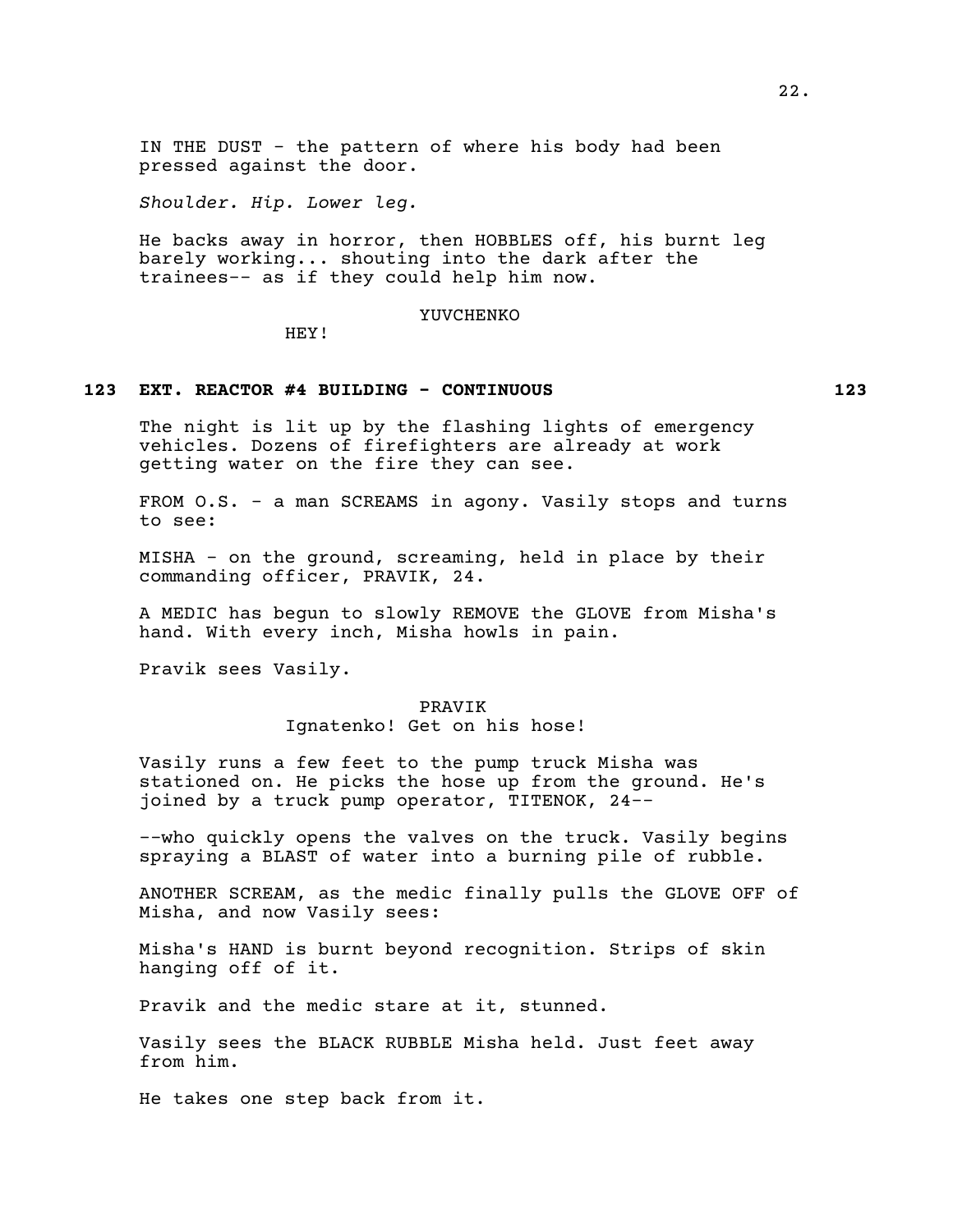And keeps spraying.

#### **124 EXT. VASILY & LYUDMILLA'S APARTMENT BLDG.- SAME 124**

Lyudmilla stands outside along with other people from the building, looking up at the sky, which reflects the unseen fire with an eerie glow.

No one seems nervous. No one except her.

OKSANA (O.S.)

Lyudmilla!

OKSANA, 30, walks with a CROWD of people from the building next door. Men, women, children... about fifteen of them.

Some of the women carry infants. Some, like Oksana, push BABY PRAMS.

> OKSANA You want to come with us?

> > LYUDMILLA

Come where?

#### OKSANA

We're going to the railroad bridge to get a better look. It's not like anyone can sleep with all the sirens.

LYUDMILLA I don't think you should. It could be dangerous.

Oksana's husband, MIKHAIL, scoffs.

MIKHAIL

What do you mean dangerous? It's a fire. It's over there, we're over here.

Oksana gives Mikhail an angry whack on the arm.

MIKHAIL

What? (realizes)

Oh.

Oksana crosses to Lyudmilla. Puts a comforting hand on her.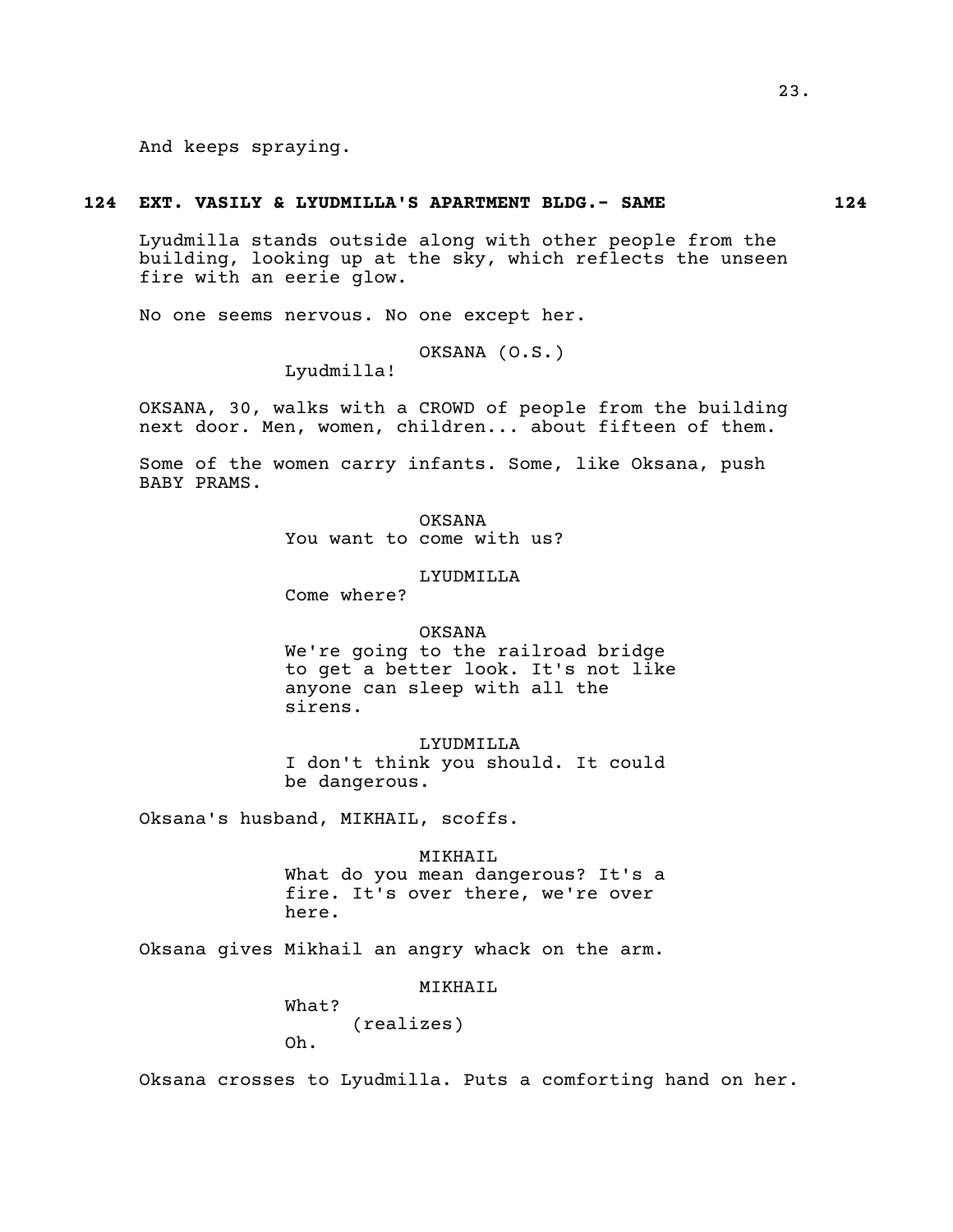## OKSANA

Is Vasily-- ?

Lyudmilla nods.

OKSANA Did he say it was bad?

LYUDMILLA No. He said it was just the roof.

There. You see?

#### OKSANA

He's never gotten hurt before. None of the boys have. Yes? He'll be fine. Get some rest.

Oskana gives her a hug, and then rejoins the rest of the group on their way to the railroad bridge.

Small children skip along, laughing, excited to be out in the middle of the night.

Lyudmilla looks out at the distant glow.

She couldn't say why or how she knows. She just does. Something's wrong.

## **125 INT. CONTROL ROOM - REACTOR #4 - 1:50 AM 125**

CLOSE ON: Dyatlov. Standing with his back against the wall. Palms together in front of his mouth. Tapping his fingers. Thinking. Then:

> DYATLOV The tank. It's big enough.

Akimov and Toptunov turn to look at him.

DYATLOV This kind of explosion. The control tank on 71, it's 100 cubic meters.

AKIMOV

110.

DYATLOV (see?) 110. It could do this. Definitely.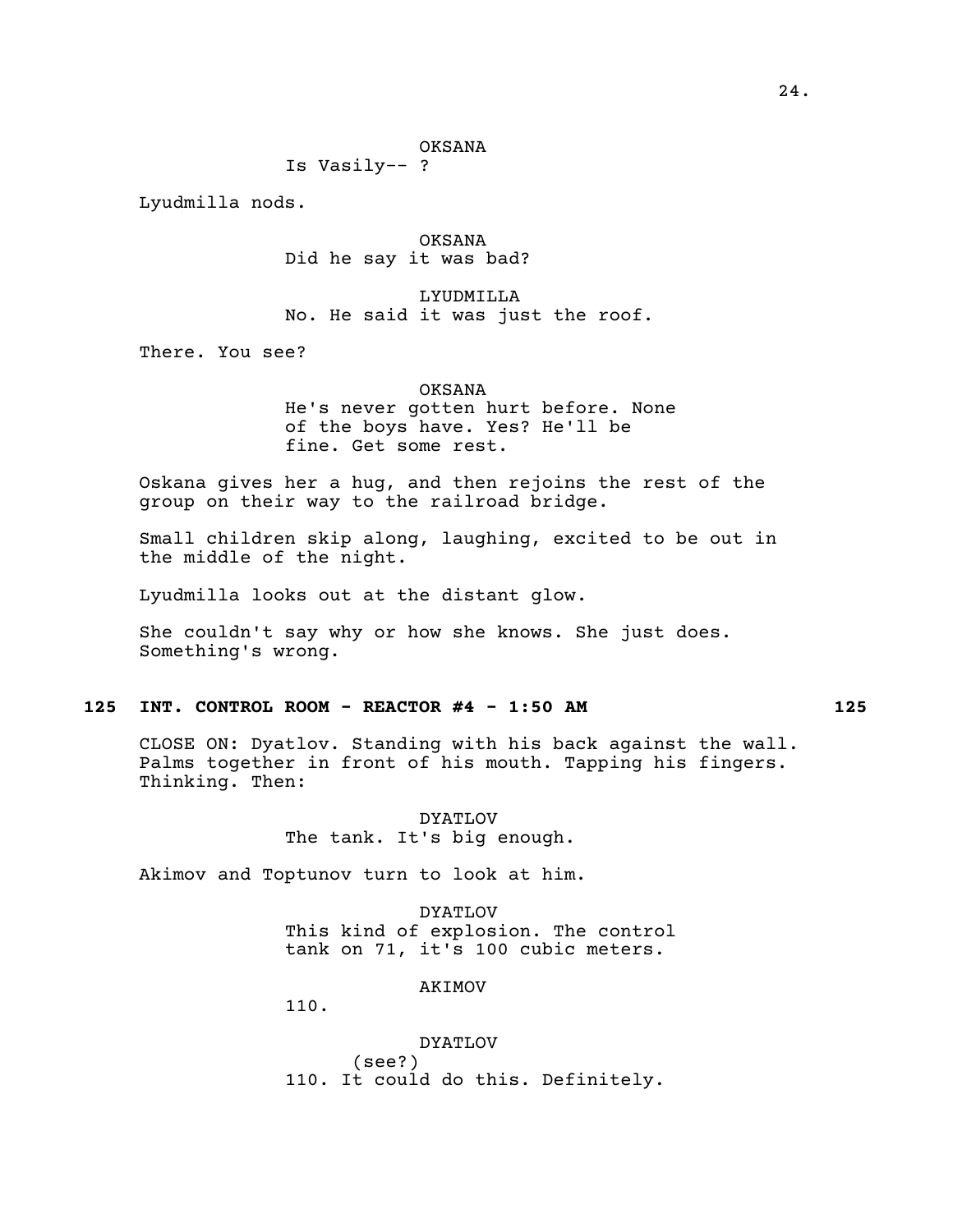He's nodding to himself. As if someone else is convincing him of this fact. Then:

The door OPENS. And before we can see what they see, Toptunov covers his mouth with his hand. *Jesus...*

It's PROSKURYAKOV. His face is now DARK BROWN. Eyes nearly swollen shut.

> PROSKURYAKOV It's gone. I looked right into it. I looked into the core.

Akimov stares in shock at Dyatlov. Panic rising inside him. But Dyatlov doesn't even flinch.

> DYATLOV Did you lower the control rods or not?

Proskuryakov turns to him in confusion.

Then begins RETCHING.

DYATLOV (disgusted) Take him to the infirmary. (beat) Toptunov! Take him!

Toptunov rushes over to the trainee, and as he helps him out of the room--

> TOPTUNOV Where's Kudryavtsev?

> > PROSKURYAKOV

He fell...

Toptunov exits with Proskuryakov, shouting:

TOPTUNOV (O.S.) I need a medic! Anyone?!

Dyatlov resumes leaning against the wall. Fingers back in front of his mouth. Then he feels Akimov's eyes on him.

DYATLOV

He's delusional.

AKIMOV

His face.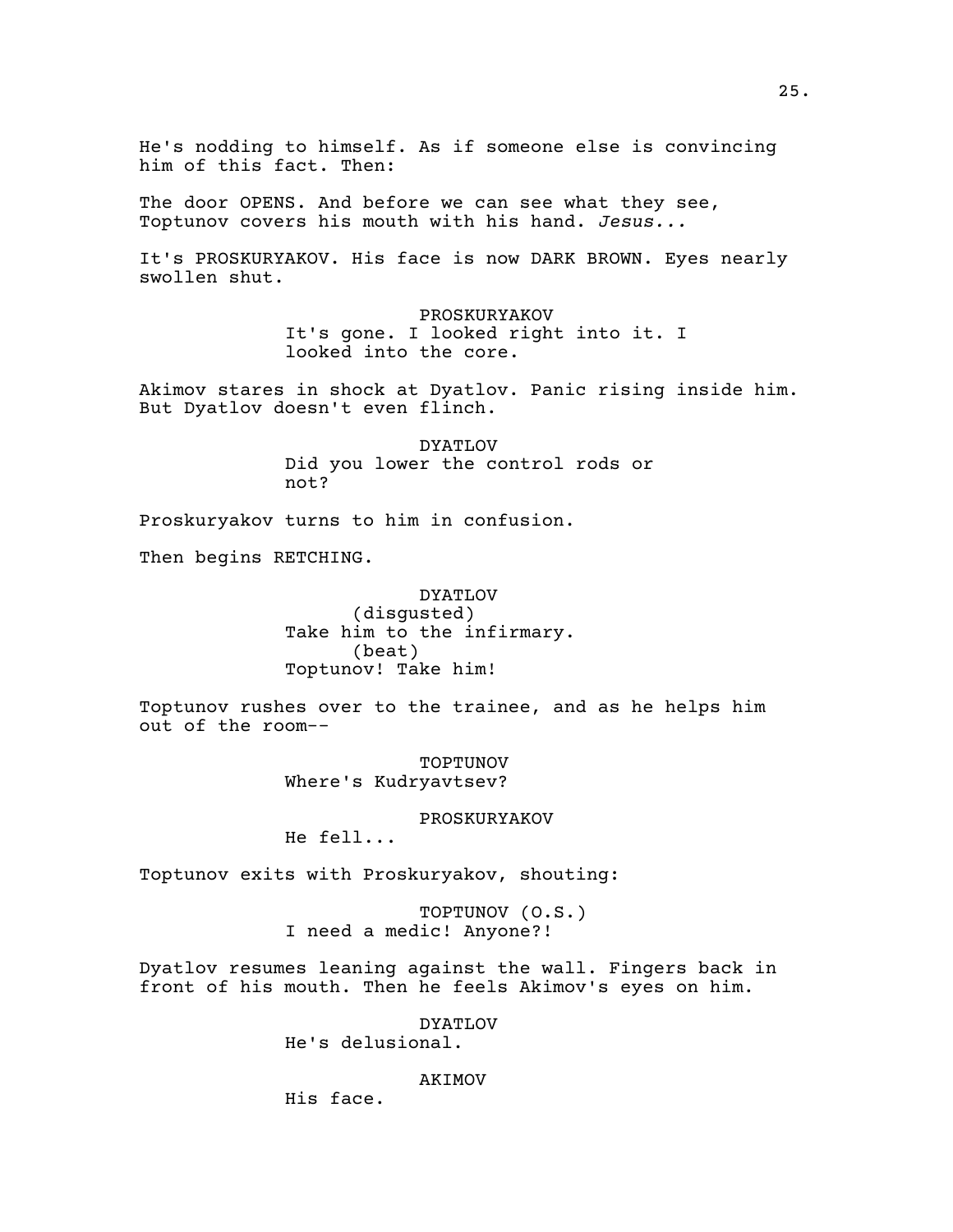Akimov looks down. That can't be true. But the alternative is unthinkable.

> DYATLOV Do we still have a phone line to the outside? (beat) Akimov?

Akimov looks back up. Nods.

DYATLOV Call in the day shift.

Oh god.

AKIMOV

But... if--

DYATLOV We have to keep water flowing through the core. We need electricians, mechanics-- we need bodies. How many times do I have to say it?

Akimov still hesitates.

Dyatlov deliberately walks toward Akimov. Unblinking. Cold.

DYATLOV I'm going to the Administration Building now. To call Bryukhanov. And Fomin. They're going to want a full report. I don't know if I can make things better for you. But I can certainly make them worse.

He stops just inches from Akimov's face.

DYATLOV Call in the day shift, Comrade Akimov.

Akimov swallows. Then: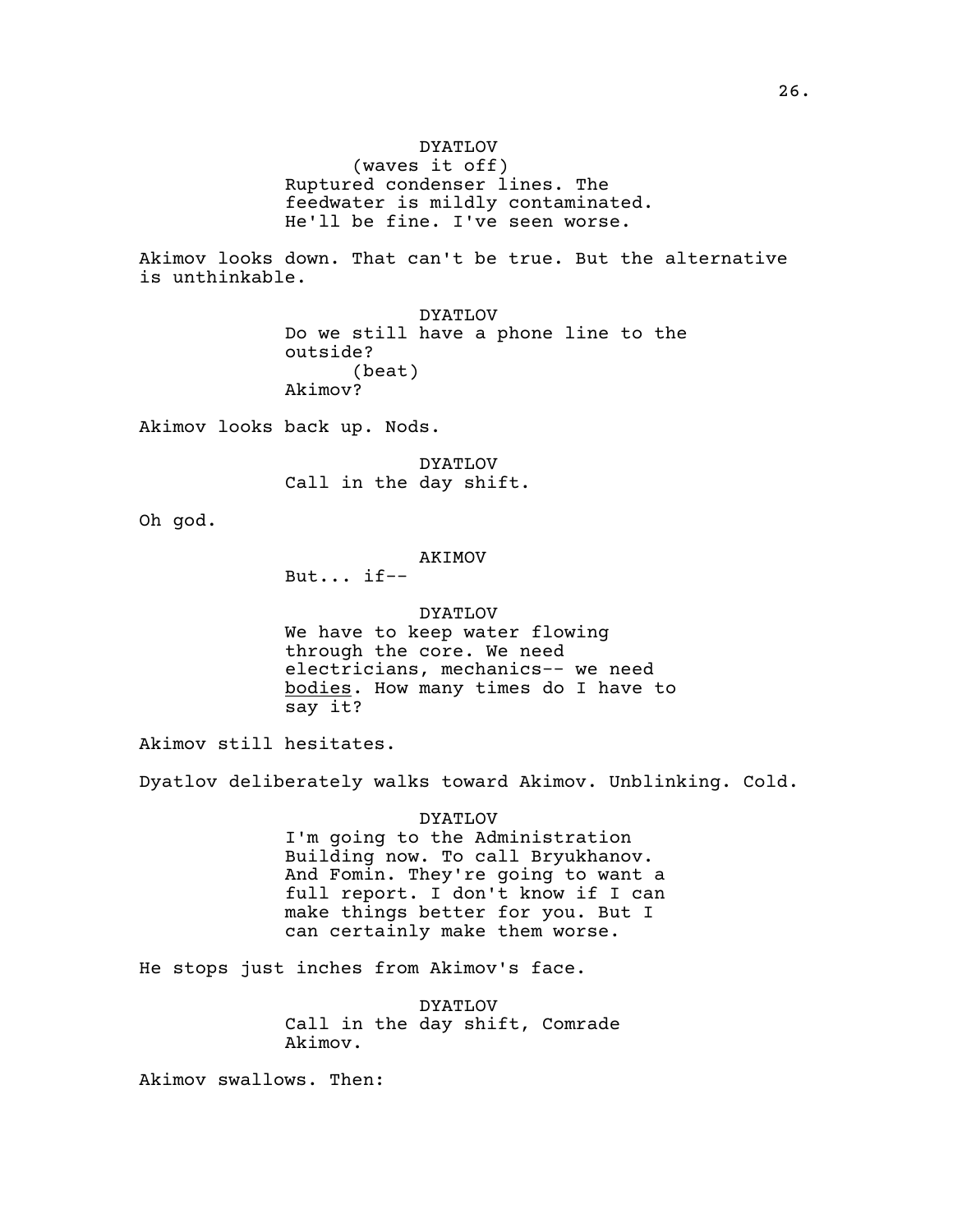### Yes. Comrade Dyatlov.

Dyatlov stares into Akimov's eyes a beat too long. Then nods, satisfied... and exits.

## **126 EXT. PRIPYAT HOSPITAL - SAME 126**

Near silence. Barely crickets. We're in front of PRIPYAT HOSPITAL - five interconnected buildings, each six storeys tall.

The buildings are oddly generic. Soviet cookie-cutters, made of concrete and institutional white tiling.

There are large letters on the roof. We'll translate.

SUBTITLE: **HEALTH OF THE PEOPLE - RICHES OF THE COUNTRY**

## **127 INT. HOSPITAL - MATERNITY LABOUR WARD - CONTINUOUS 127**

Off-screen, we hear a woman is GROANING and STRAINING in pain. But we're looking at:

SVETLANA ZINCHENKO, 25, wearing a doctor's jacket. She's staring out the window at the distant fire.

> OLD MAN'S VOICE (O.S.) You're doing fine. Raise her up. A little more.

Behind her: THE LABOUR WARD. A large, open space. Bare walls - white tile halfway up, sickly mint-green the rest. Electrical lines are routed up the surface of the walls.

The floor is brown tile, with drains set in every ten feet.

There are a SIX delivery gurneys... simple steel frame cots with thin mattress pads and crude gynecological stirrups.

Bright fluorescents beat down on: TWO WOMEN on the cots, each in labour. Hairnets on, hospital gown covering their tops, nude from the waist down, in stirrups.

Nurses attend to them, along with AN OLD DOCTOR, likely in his 70's.

It may be 1986, but in here, it seems more like 1886.

A nurse HAND-CRANKS a cot to help raise a woman's head.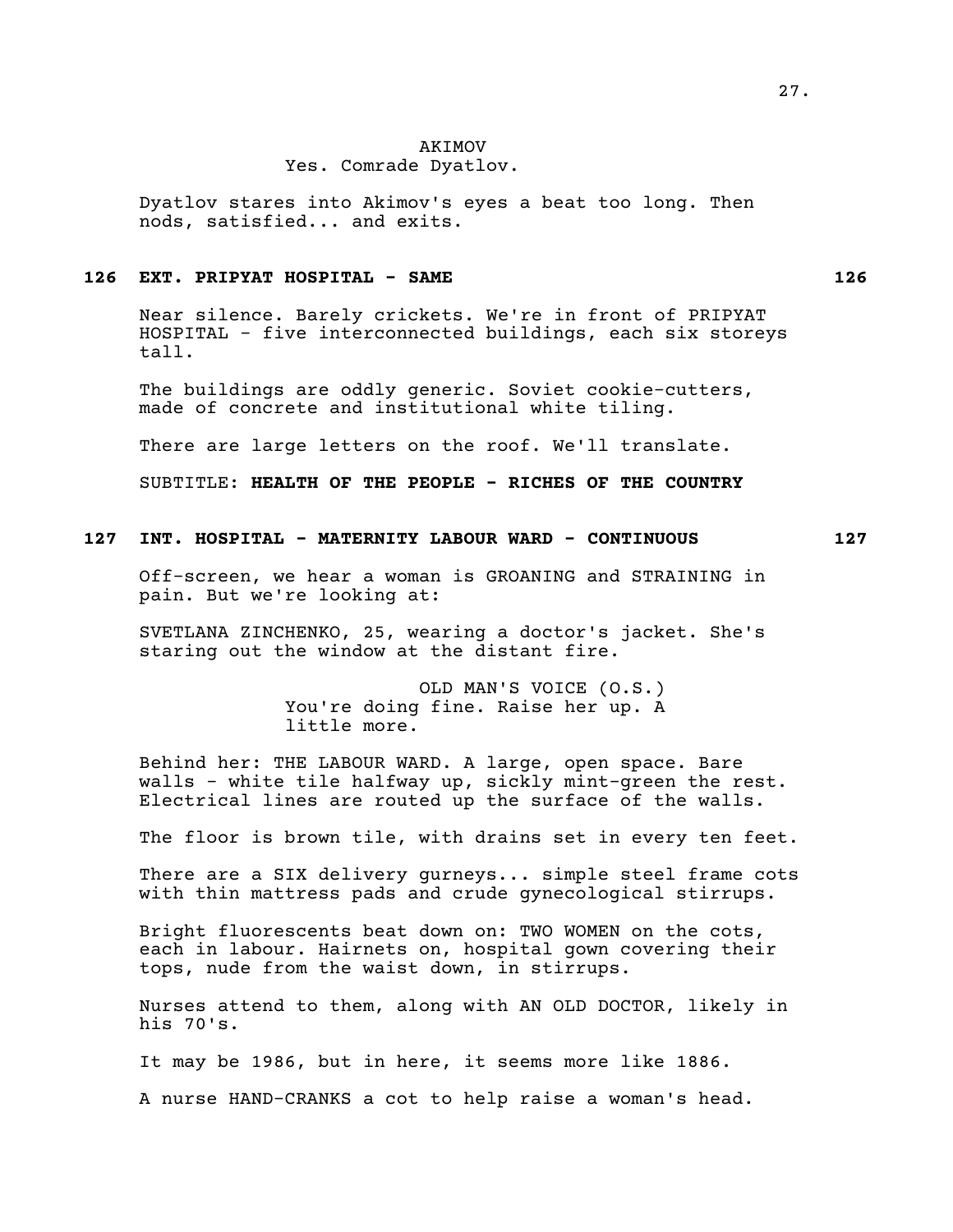## OLD DOCTOR Good. There. Okay.

He points to the patients as he instructs the nurse.

OLD DOCTOR This one, maybe an hour. The other two, not until morning.

He talks a bit too loudly. Hard of hearing.

OLD DOCTOR And how is it downstairs, Doctor Zinchenko?

#### ZINCHENKO

Quiet.

He removes his gloves. Throughout their conversation, one of the women in labour continues to GROAN in pain.

## OLD DOCTOR

Always is. Nothing at this hour but babies. You know I once went two days without sleep? Ten women went into labour at the same time-- did I ever tell you this story?

Zinchenko's still staring out the window. Distracted.

ZINCHENKO

Yes.

The old doctor is a bit hurt by that.

OLD DOCTOR Well, I won't need you in here for a while. If you want, get some rest in the break room.

He opens one of the patient's charts. Begins making handwritten notations. Zinchenko finally turns to him.

> ZINCHENKO They haven't brought anyone in from the fire.

## OLD DOCTOR

What fire?

ZINCHENKO The power plant.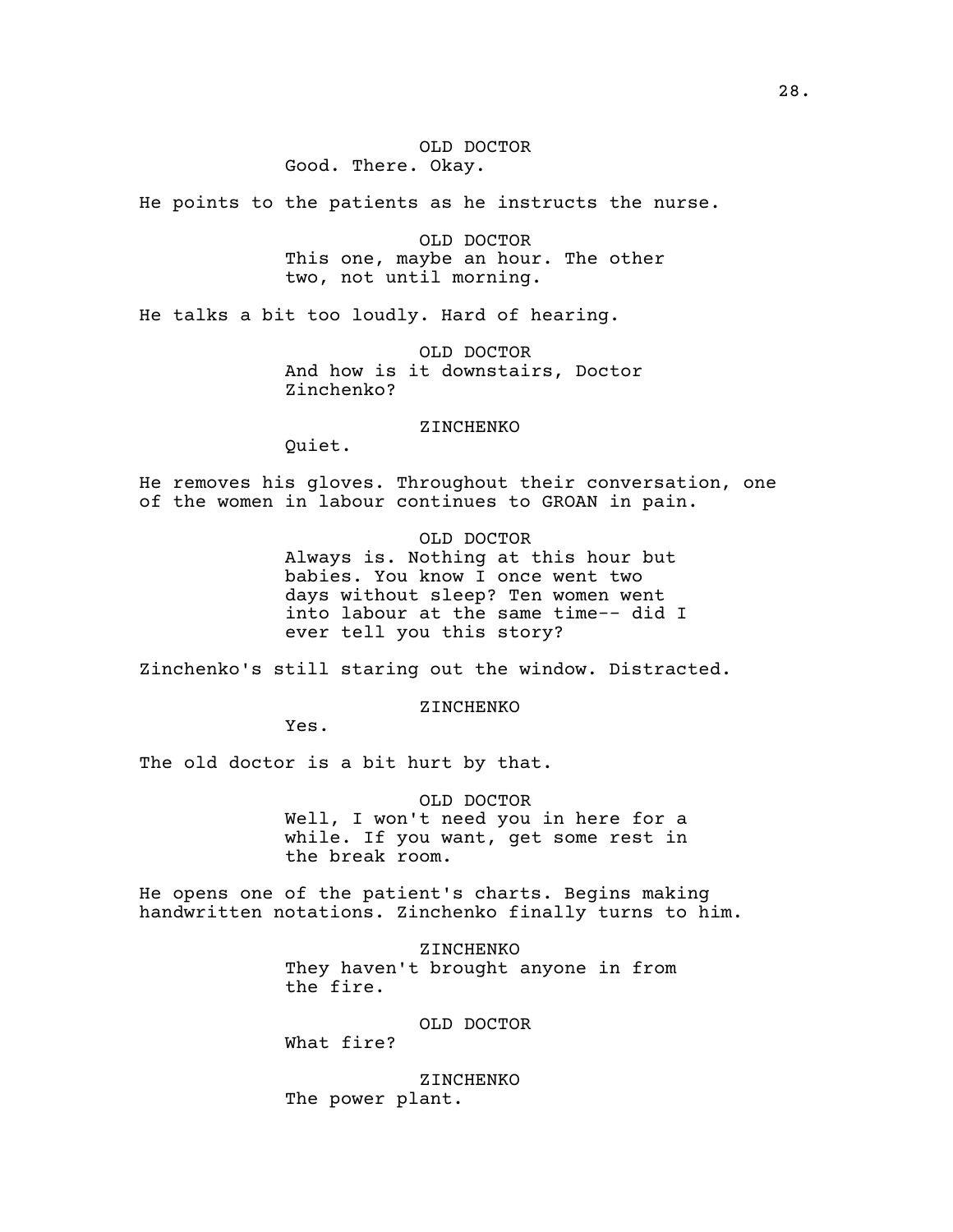OLD DOCTOR Oh? Then it must not be too bad.

ZINCHENKO Do we stock iodine?

He didn't hear that over the woman's groaning.

OLD DOCTOR

Hmm?

# ZINCHENKO (louder)

Iodine.

He looks up from his chart.

OLD DOCTOR You mean disinfectant?

ZINCHENKO No. Pills. Does the hospital stock iodine pills?

OLD DOCTOR Iodine pills... (confused) Why would we have iodine pills?

Off her face, we hear the shrill RING of:

# **128 INT. VIKTOR BRYUKHANOV'S BEDROOM - 2:00 AM 128**

--a bedside TELEPHONE. One ring. Two. Three. VIKTOR BRYUKHANOV-- 50, wavy dark hair, pockmarked cheeks-- slowly wakes. Fumbles for the light. Answers the phone.

### BRYUKHANOV

Hel--

His voice catches on a wad of phlegm that had settled in while he slept. He clears his throat.

#### BRYUKHANOV

Hello?

He listens for a second, then sits straight up. Behind him in bed, his wife rolls over. Now awake. A beat, then:

> BRYUKHANOV Who else knows this? Have you called Fomin?

(MORE)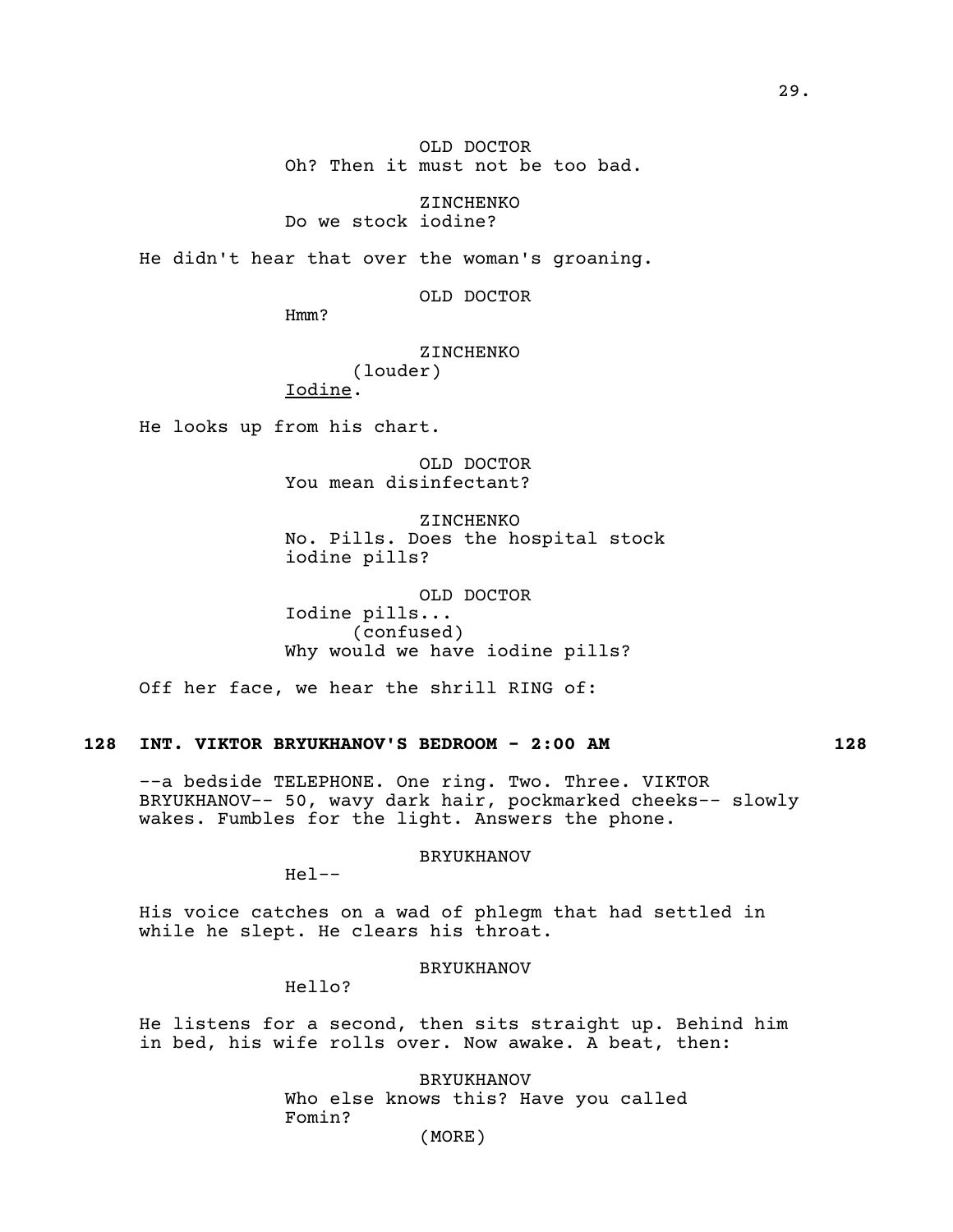## BRYUKHANOV (cont'd)

(beat) Of course I want you to call him. If I'm up, he's up.

Bryukhanov slams the phone down. Gets out of bed.

BRYUKHANOV

Shit!

# **129 EXT. POWER PLANT - ADMINISTRATION BLDG. - 2:30 AM 129**

NIKOLAI FOMIN, 50, balding, glasses, bad suit, stands waiting by the administration building. He watches as:

A boxy GAZ Volga drives right up to him. Bryukhanov emerges. Also in a suit. He looks down toward the far end of the plant, past the firetrucks and flashing lights, to see where Reactor Building 4 very much on fire.

And in an instant, Bryukhanov can envision a very likely fate for himself. An inquiry. An arrest. A trial. A bullet.

> FOMIN Whatever the cause, the important thing is neither you nor I--

Bryukhanov walks away from Fomin mid-sentence, striding toward the Administration Building.

Fomin checks to see if anyone saw that small humiliation. Then hustles to keep up.

# **130 INT. ADMINISTRATION BLDG. - CHECKPOINT - SECONDS LATER 130**

Bryukhanov enters, striding quickly past guards. A distant alarm sound can be heard in this simple lobby area, as well as the occasional blast of firetruck sirens from outside.

He makes a sharp turn past the reception desk toward a GUARD, who is holding open a METAL DOOR.

## **131 INT. NARROW STAIRWELL - SECONDS LATER 131**

Bryukhanov moves down the stairs with purpose. Fomin still trying to keep up.

They arrive at: a small, bare anteroom. In front of them, two large, STEEL BLAST DOORS - the kind you might see on a bank vault.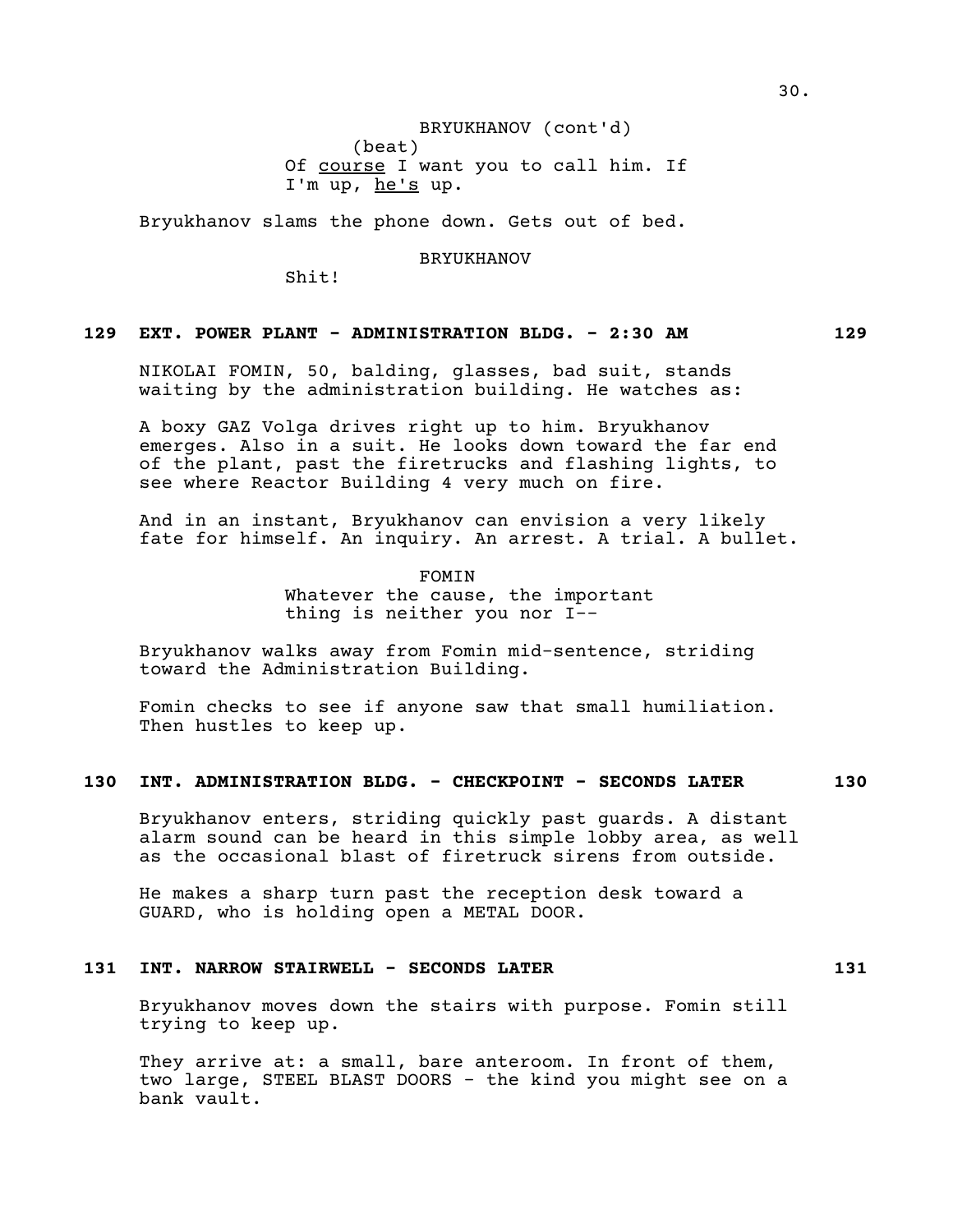## **132 INT. CHERNOBYL BUNKER - SECONDS LATER 132**

Bryukhanov and Fomin pass through as the blast door CLANGS behind them with a heavy thud.

We can no longer hear the alarms or sirens. No sound from the outside world in here at all.

Just the heavy CLACK of their shoes as they walk across the shiny, polished concrete floor.

The bunker contains many rooms... it could almost pass for an office center but for the too-low ceilings, exposed ductwork and repetitive, white-washed cinderblock walls.

Bryukhanov and Fomin enter:

### **133 INT. BUNKER COMMAND ROOM - CONTINUOUS 133**

A simple room with a large oval conference table. Eighteen chairs. A few phones. On the walls, maps, schematics and emergency procedure posters.

Bryukhanov sees Dyatlov waiting for them in the room.

BRYUKHANOV (pissed off) I take it the safety test was a failure?

Bryukhanov sits at the head of the table. Fomin takes a chair next to him-- his sidekick-- and scowls at Dyatlov.

> DYATLOV We have the situation under control.

FOMIN Under control? It doesn't *look*--

BRYUKHANOV

Shut up, Fomin. (miserable) I have to tell the Central Committee about this. Do you realize that? I have to get on a phone and tell Maryin, or god forbid Frolyshev, my power plant is on fire?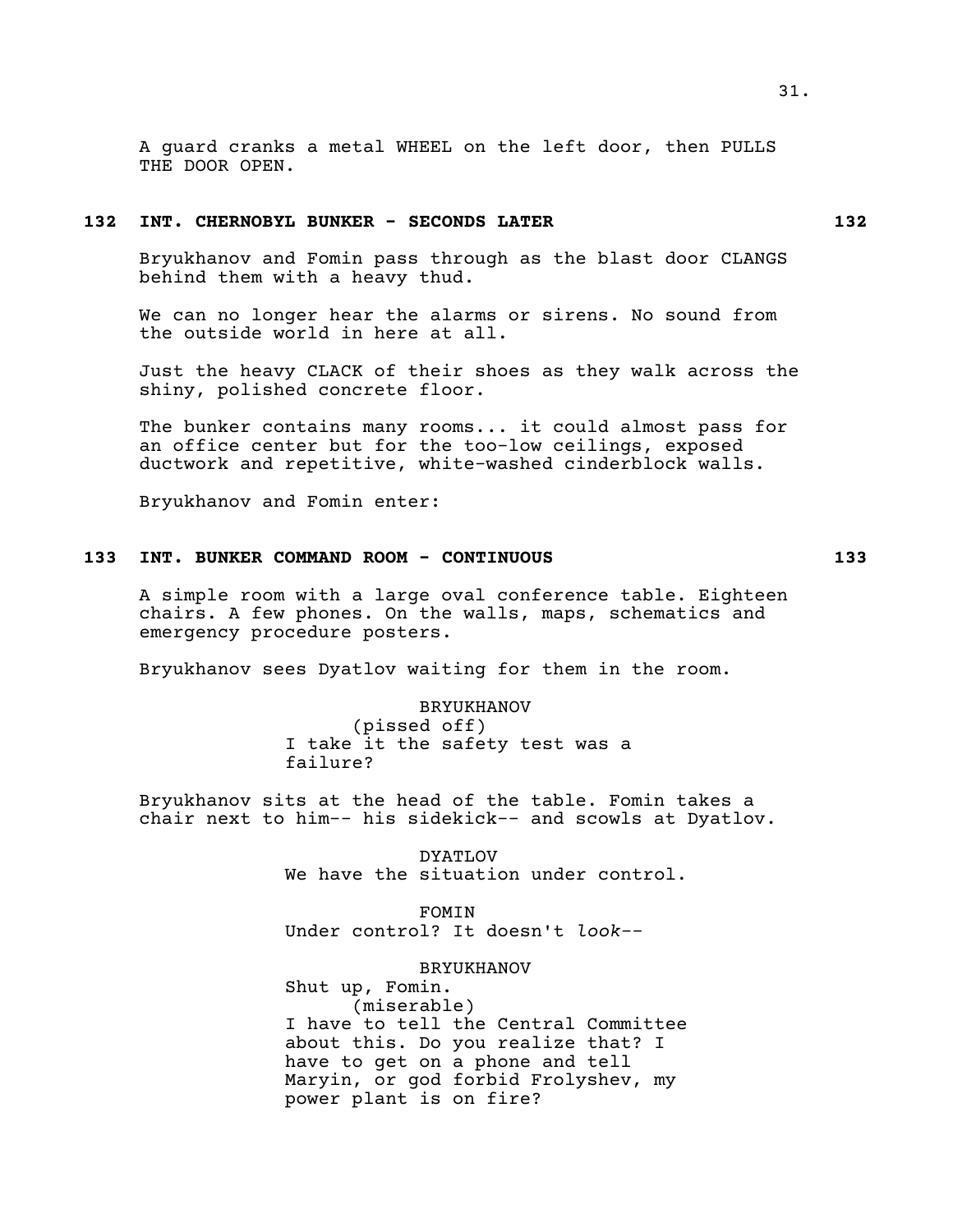## DYATLOV

No one can blame you for this, Director Bryukhanov.

BRYUKHANOV Well of course no one can blame me for this. How can  $I$  be responsible? I was sleeping!

Bryukhanov pulls out a pen and notepad from his jacket pocket.

> BRYUKHANOV Tell me what happened. Quickly.

DYATLOV We ran the test exactly as Chief Engineer Fomin approved.

Fomin sees what Dyatlov just did there. Motherfucker.

DYATLOV

Unit Shift Chief Akimov and Engineer Toptunov encountered technical difficulties, leading to an accumulation of hydrogen in the control system tank. It regrettably ignited, damaging the plant and setting the roof on fire.

Bryukhanov glances at Fomin. Does that sound right?

FOMIN

The tank is quite large. It's the only logical explanation. And of course, Deputy Chief Engineer Dyatlov was directly supervising the test--

Dyatlov registers the return fire. Touché.

FOMIN --so he would know best.

BRYUKHANOV (taking notes) --hydrogen tank, fire. And the reactor?

DYATLOV We're taking measures to ensure a steady flow of water through the core.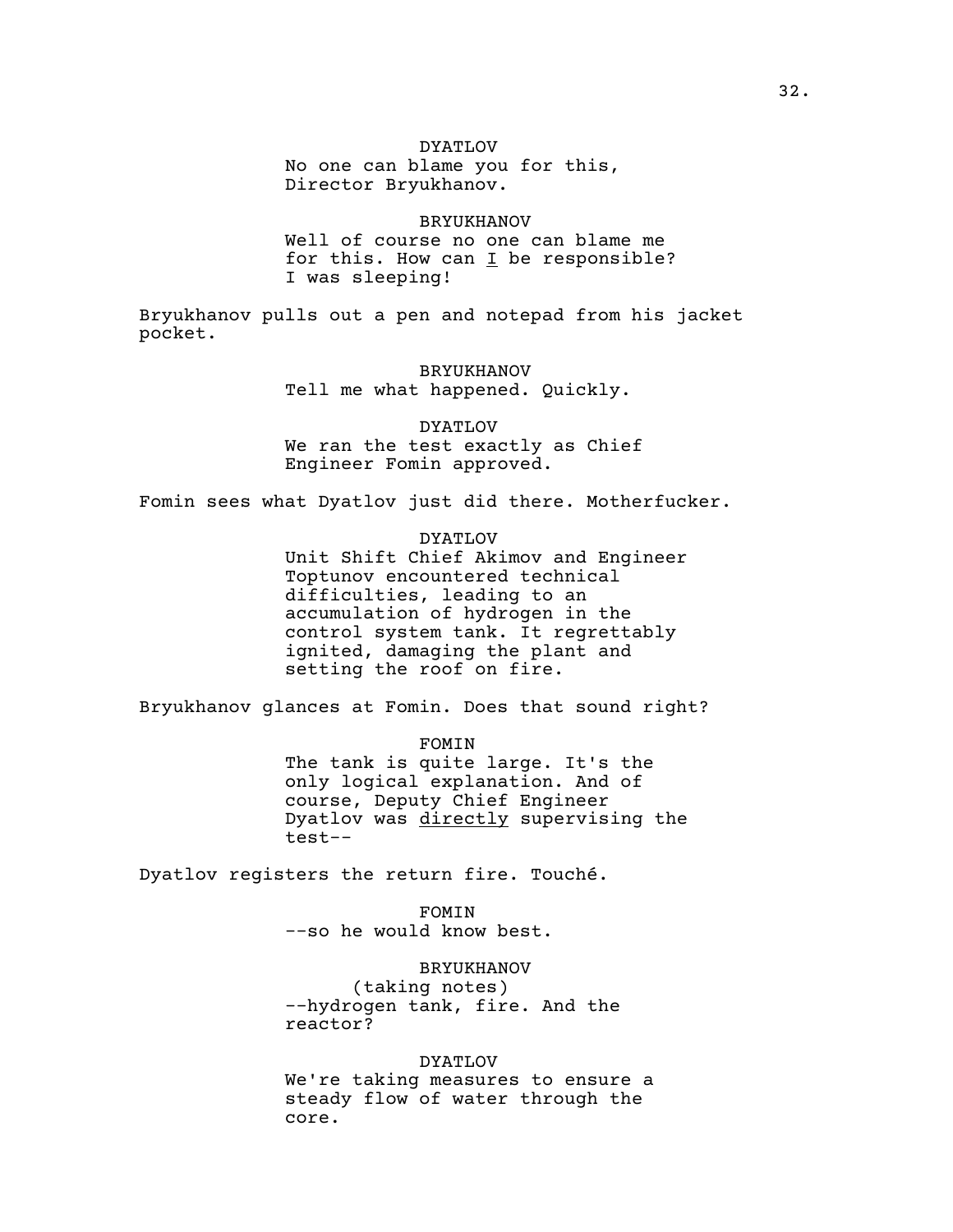# BRYUKHANOV What about radiation?

Dyatlov hesitates for a brief moment. Then:

DYATLOV

Obviously down here it's nothing. But in the reactor building I'm being told 3.6 roentgen per hour.

BRYUKHANOV

That's not great. But it's not horrifying.

FOMIN Not at all. From the feedwater, I assume?

Dyatlov nods.

## FOMIN

We'll have to limit shifts to six hours at a time. But otherwise--

BRYUKHANOV The dosimetrists should be checking regularly. Have them use the good meter. From the safe.

Dyatlov blinks at that. But otherwise... no reaction.

Bryukhanov pulls a phone closer to him.

BRYUKHANOV Right. I'll call Maryin. (to Fomin) Wake up the local Executive Committee. There'll be orders coming down.

Bryukhanov takes a short breath... steels himself... then picks up the phone.

## **134 EXT. RAILROAD BRIDGE - CONTINUOUS 134**

A simple, paved bridge passing 20 feet above the railroad lines.

The CROWD we saw before-- two dozen people-- has gathered here to watch the fire. Some share vodka. Some smoke. A few of the men have their small children up on their shoulders.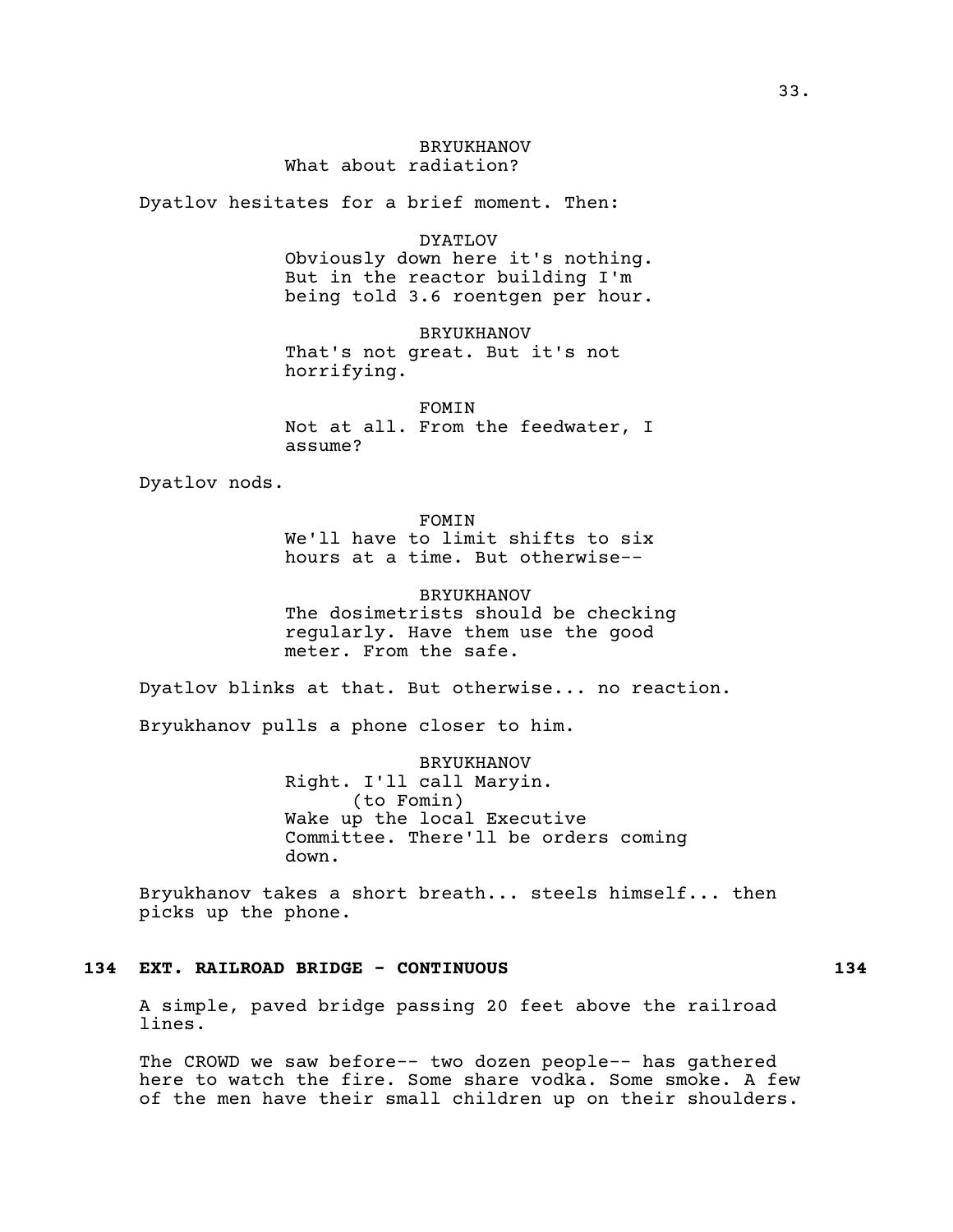The fire occasionally shifts colors... like a rainbow. Mikhail stands with Oksana. She jiggles her pram slightly to keep her baby calm. Her four-year old son is pulling on her dress. He's tired.

FOUR-YEAR OLD

Mama--

OKSANA

Sshh. Here.

She gives the boy a cracker. Then, to her husband--

OKSANA What do you think makes the colours?

MIKHAIL Oh, it's the fuel for sure.

OKSANA

"Oh it's the fuel for sure"? What do you know about it? You clean floors at the train station.

MIKHAIL

(defensive) My friend Yuri works in the plant. He says it runs cool. No fire, no gas. Just... whatever it is.

OKSANA They should tell us whatever it is.

Mikhail looks at her. Oh come on...

OKSANA We *live* near it.

MIKHAIL

It's atoms. Yuri says the only thing is-- you can't walk right up to the fuel. But if you do-- (vodka) One glass per hour for four hours.

OKSANA Isn't Yuri a plumber?

MIKHAIL (yes, but) At the nuclear power plant.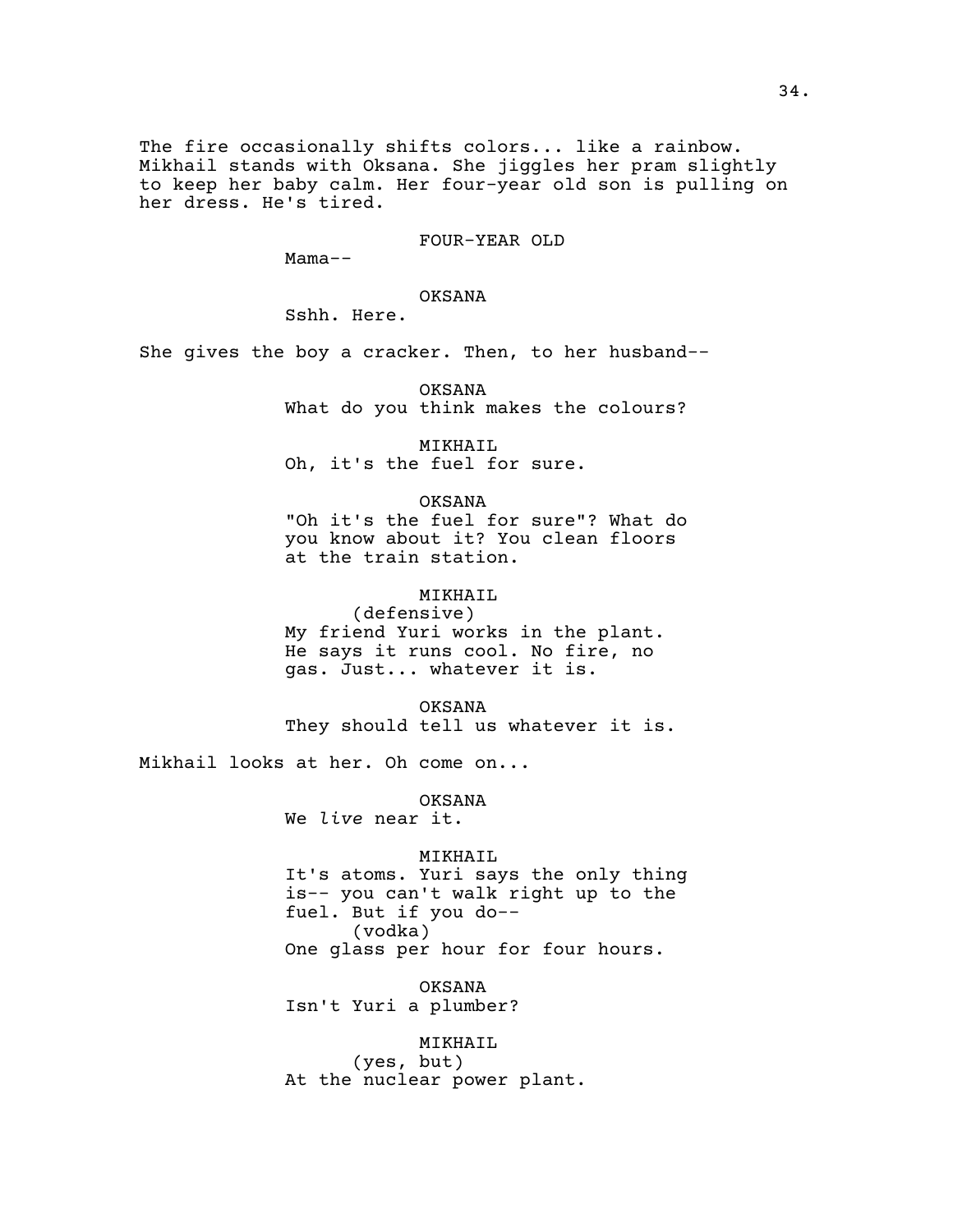His point well-made, Mikhail clinks his vodka cup to one of his mate's.

Oksana shakes her head. *Boys.* Then she nestles into Mikhail for warmth. They all watch the fire. Calm. Peaceful, even.

# OKSANA It *is* beautiful...

The wind picks up, breezing through their hair. And with it, swirls of soot in the air, like tiny bits of paper.

*SLOW MOTION - as the particles swirl around them. The people stand there on the bridge, just a mile from the burning power plant, laughing, drinking...*

*Children laugh and run in circles, trying to grab the black snowflakes of floating soot from the air.*

*Mikhail, watches excitedly, his baby now in his arms. The infant stares calmly at the distant light.*

# **135 INT. REACTOR #4 BUILDING - CONTINUOUS 135**

STOLYARCHUK wanders through the torn open warzone of the reactor building.

Doesn't seem real. A dreamscape of billowing steam drifting across ripped metal and ruptured concrete.

As the steam dissipates, he sees:

A MAN, sitting on a piece of damaged equipment. All alone. Breathing slowly, but heavily. Like a dying animal.

Stolyarchuk walks toward him. Nervous.

The man turns to him. It's YUVCHENKO-- the one who held the reactor hall door open for the trainees.

> YUVCHENKO Do you have a cigarette?

Stolyarchuk fishes a pack from his pocket, and hands Yuvchenko a cigarette. The big man reaches for it with his left arm, as if that's the only part of his body working.

Stolyarchuk lights the cigarette for him. Yuvchenko takes a drag...

35.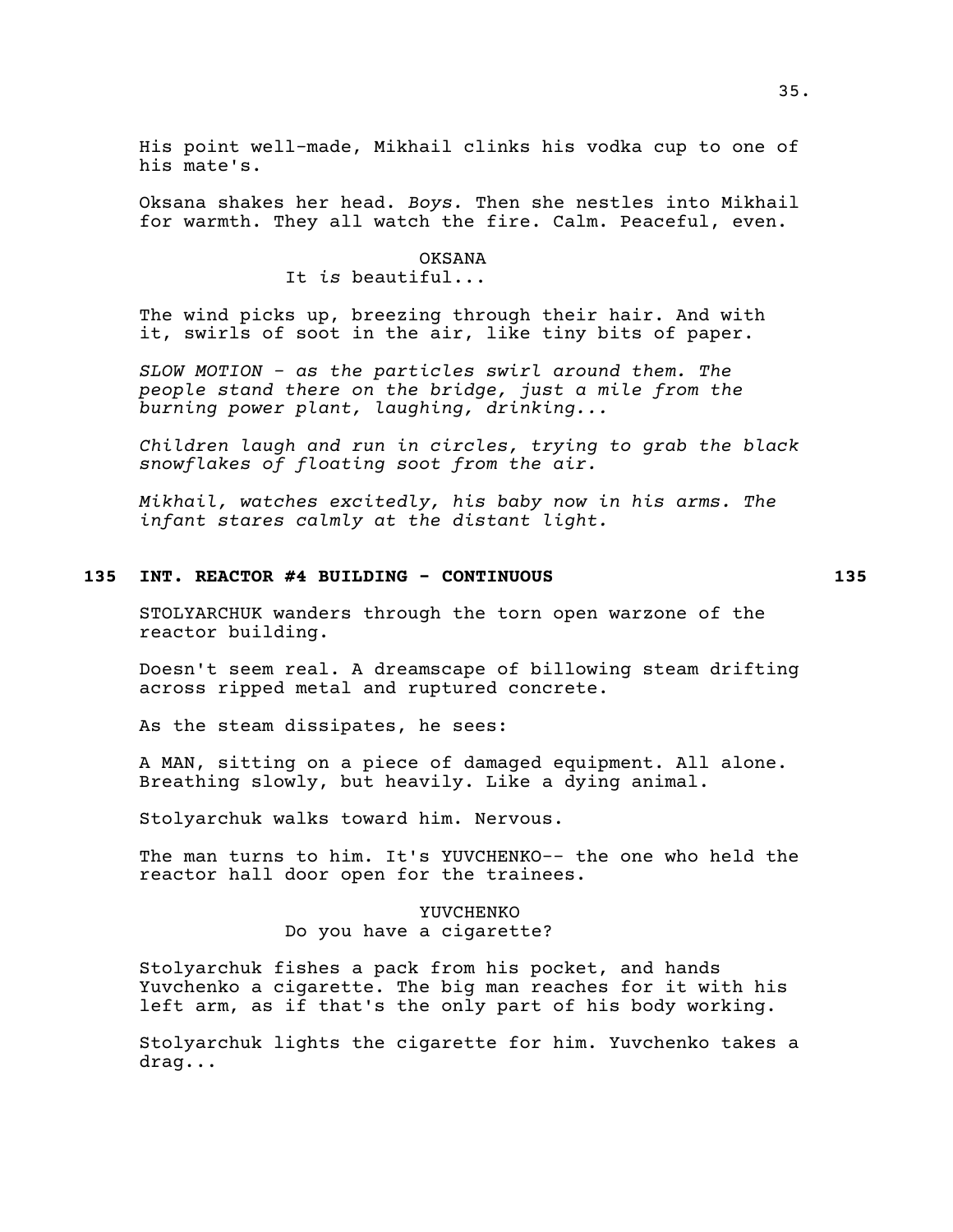SPARKS sprinkle around them, illuminating the steam. It's beautiful in its own way. Yuvchenko nods with his head- come sit with me...

Stolyarchuk walks around to the right of Yuvchenko and sits on the equipment next to him.

And that's when he sees: BLOOD, seeping through Yuvchenko's shirt in three patches: shoulder, hip, lower leg.

It's wet. These aren't wounds that slowly close. These are wounds that slowly open.

Finally, Stolyarchuk finds his voice.

## STOLYARCHUK Do you need help?

Yuvchenko takes a drag. Savoring every moment. Then:

### YUVCHENKO

It's over.

And now the sound of: WATER from outside, being SPRAYED by firehoses. It's penetrating the building from the floor above and begins SPRINKLING DOWN on them... like rain.

Stolyarchuk raises his face to the rain. The world's gone mad. The sound of the water rises, and we're:

## **136 EXT. REACTOR #4 BUILDING - CONTINUOUS 136**

Firefighters battle the blaze. VASILY mans a hose. He glances back at the ladder... the one Kolya went up.

There's no one there.

A firefighter is on all fours nearby. Vomiting.

Pravik emerges from the darkness. Face darkened with soot. Or something else...

> PRAVIK We've done all we can from the perimeter. We have to start making our way to the roof.

Vasily glances again at the sick firefighter. Then back to the Chief. Scared.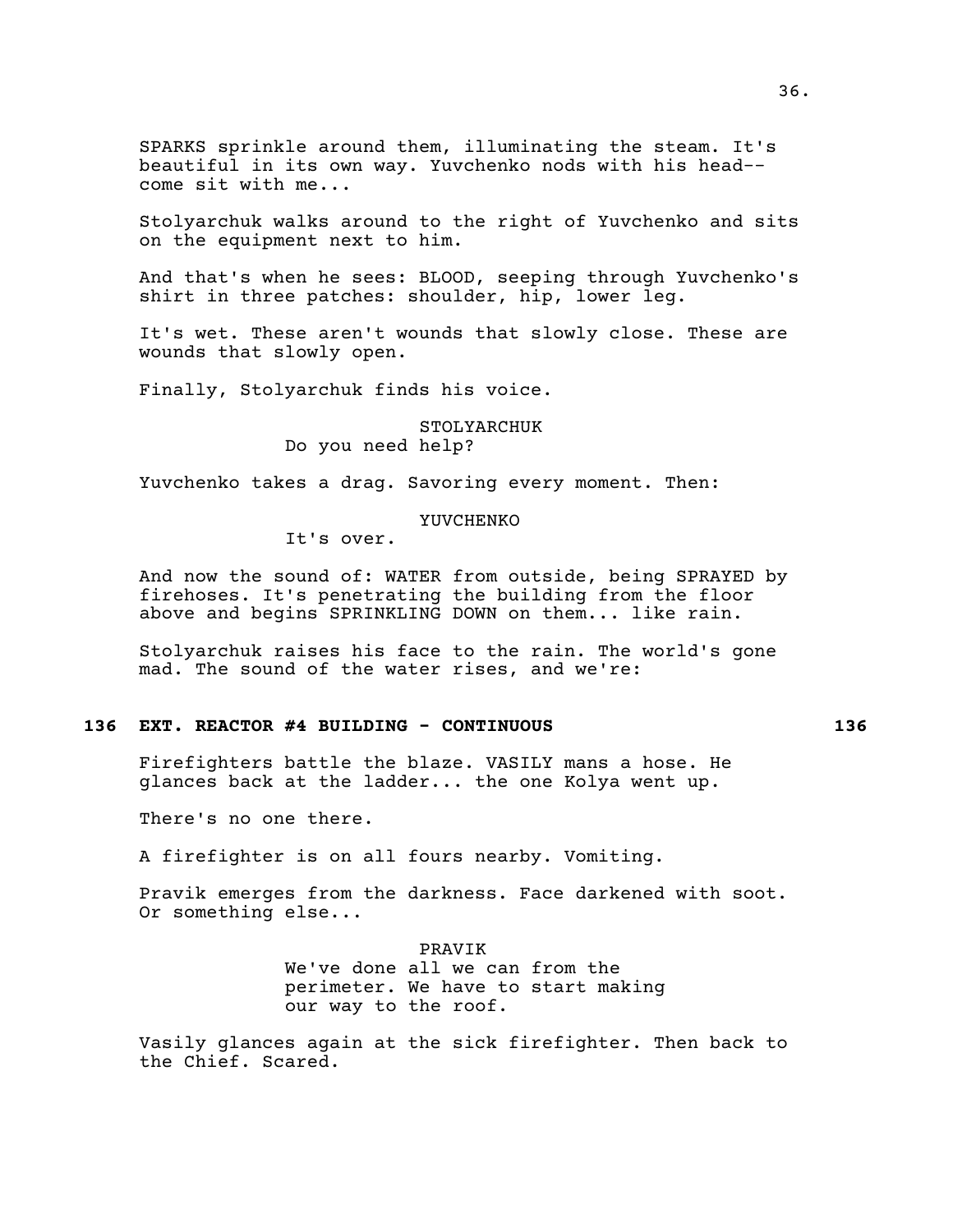PRAVIK There's a fire, Vasily. It has to be put out.

*Do you understand?*

*Yes. The job.*

Vasily shuts his hose off and drags it over toward a brigade of men who are heading for the gaping HOLE in the side of the building.

FROM INSIDE THE HOLE - LOOKING OUT THROUGH FLAMES - Vasily, Pravik, Tishchura, and Titenok are climbing up the rubble, their images distorted by the heat.

They open their nozzles as they advance...

From BEHIND THEM - we rise up to see:

They're heading straight toward the exposed REACTOR HALL and the roaring fire belching out from the OPEN CORE...

ON VASILY - gritting his teeth - the heat is tremendous... but there's something else - a pain he shouldn't be feeling... pins and needles...

And in his visor, a reflection of the fire--

--and strange BLUE FLASHES OF LIGHT...

## **137 OMITTED 137**

## **138 INT. CONTROL ROOM - REACTOR #4 - 3:30 AM 138**

Akimov stands by the control panel. Toptunov next to him. They're silent.

REVERSE TO REVEAL: Stolyarchuk. Looking at them. Also silent.

Behind him, Kirschenbaum. Everyone looks ashen. Then:

AKIMOV What about the auxiliary--?

Stolyarchuk shakes his head. No.

STOLYARCHUK The pumps are gone. Electrical is gone.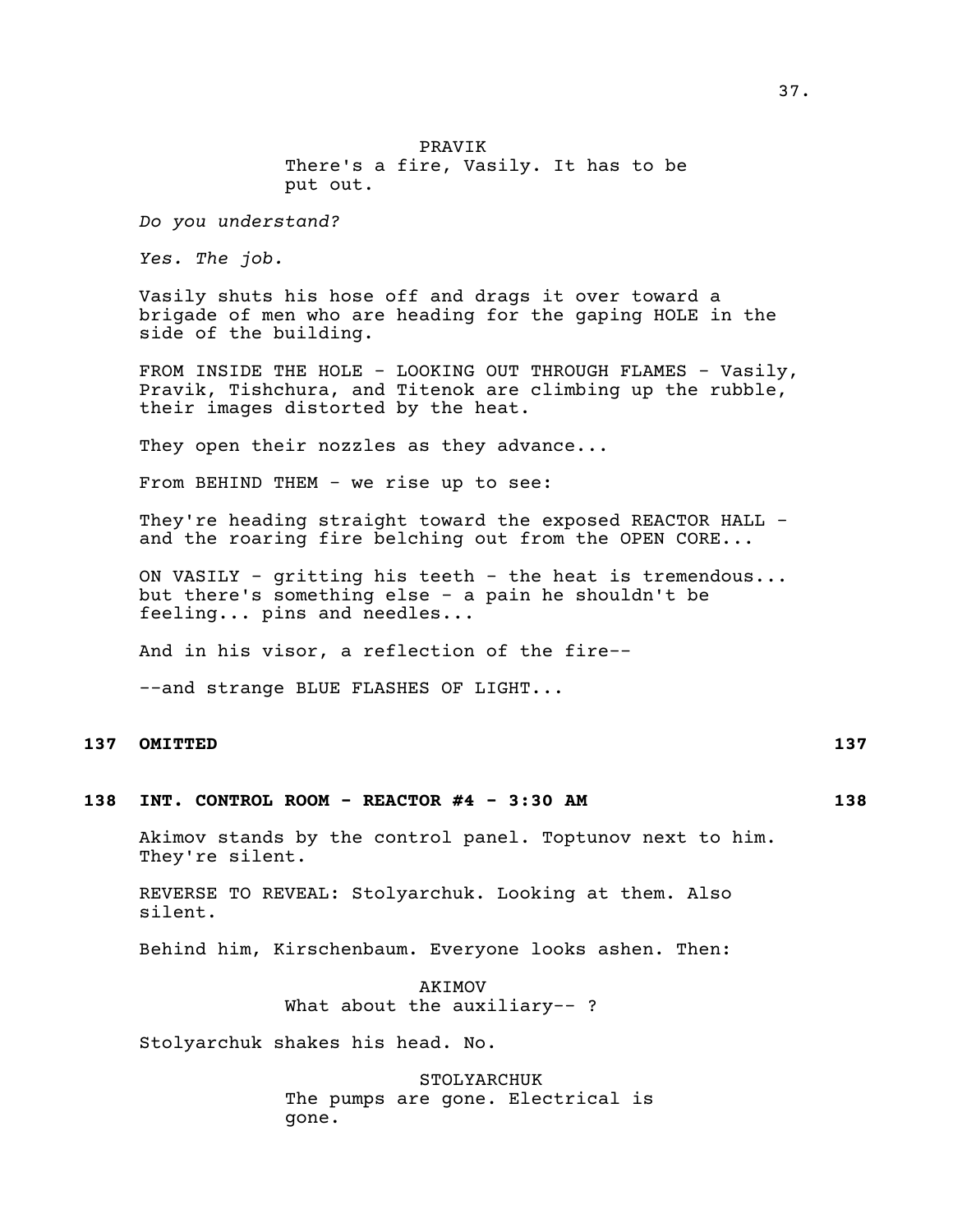#### TOPTUNOV

The core?

STOLYARCHUK I didn't go there. And I won't. (beat) I think it's time we faced--

AKIMOV (not interested) No. We need water in the core or there's a risk of meltdown. We have to open the valves.

#### STOLYARCHUK

Sasha--

#### AKIMOV

What is it you want, Boris? If it's true, then we're all dead. A million people are dead. Is that what you need to hear?

More shocked silence. Then Akimov turns to Toptunov.

AKIMOV We'll open the valves by hand.

#### STOLYARCHUK

By hand? The number of valves, the amount of time to turn them-- you're talking about hours in there...!

AKIMOV

Then help us.

### STOLYARCHUK

Help you do what? Pump water into a ditch? THERE'S NOTHING THERE. (to Toptunov) Leonid-- I'm begging you.

Toptunov is terrified. But Akimov is his boss. His mentor. He averts his eyes. He has no choice.

Akimov gestures to Kirschenbaum.

AKIMOV Watch the panel while we're gone.

KIRSCHENBAUM It's not working.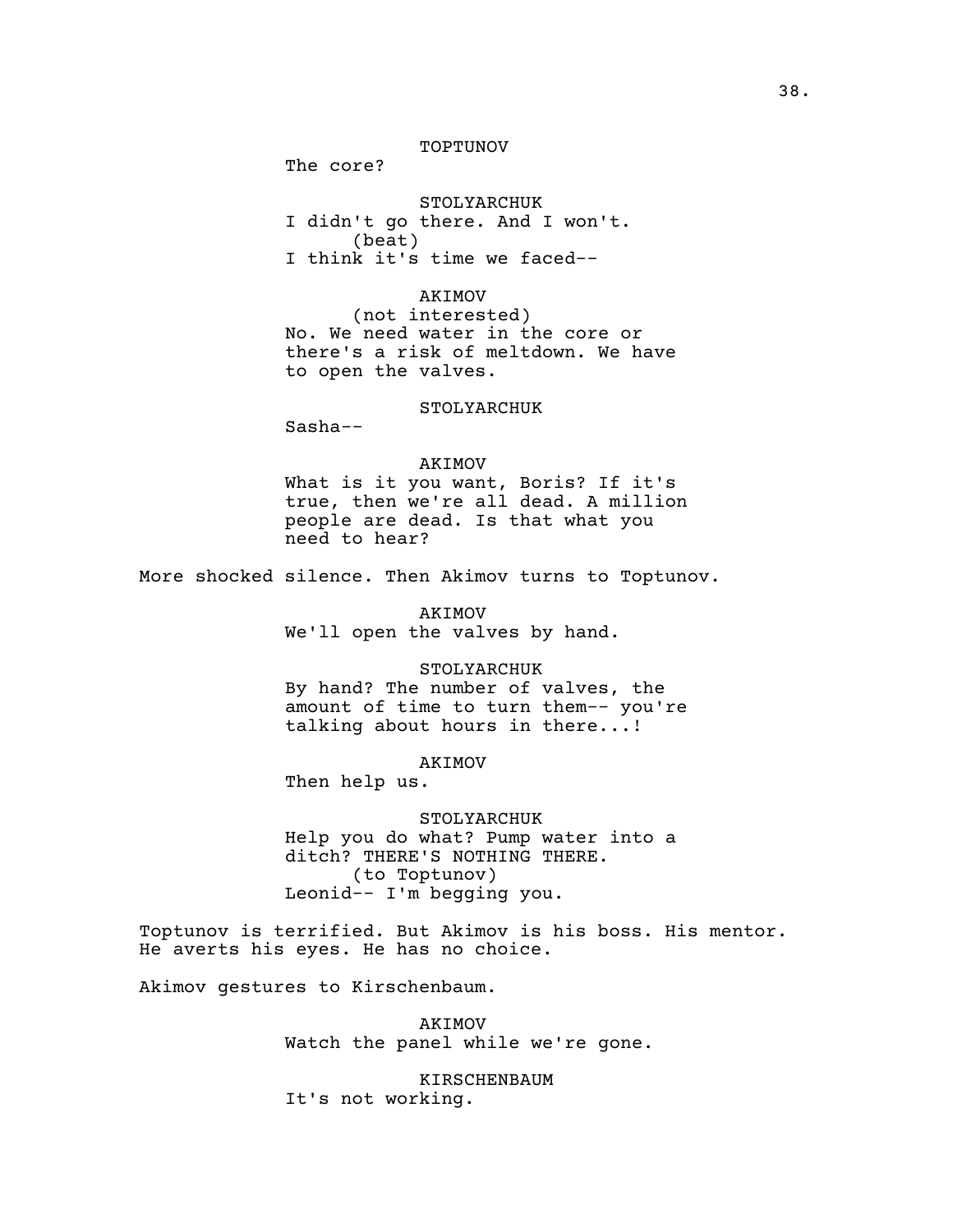#### AKIMOV

# Just watch it!

He leaves. Toptunov doesn't look back at anyone. Just follows Akimov out. Stolyarchuk watches them go. Knows he'll never see them again.

## **139 EXT. ADMINISTRATION BUILDING - CONTINUOUS 139**

DOZENS of WORKERS are assembled in a line. Shuffling into the building.

SITNIKOV, 46, waits. Looks nervously at the glow of the SPOT FIRES on the roof at the other end of the plant.

> DAY SHIFT WORKER Guess we know why they called us in early.

SITNIKOV Is anyone saying what happened?

DAY SHIFT WORKER They were running the safety test on the turbines and blew the control system tank.

Sitnikov looks at the man. Control system tank? *That*?

DAY SHIFT WORKER Doesn't make sense to me either. (quieter) What about sabotage? A bomb?

NIGHT SHIFT WORKER (O.S.) Sitnikov!

Sitnikov turns to see a frantic worker running up to him.

NIGHT SHIFT WORKER Bryukhanov wants us to use the good dosimeter, but it's in the safe, and we can't find the key.

SITNIKOV It's in Building 2. No one's-- ?

Sitnikov steps out of line. Can't believe the incompetence.

SITNIKOV

(snaps) Follow me.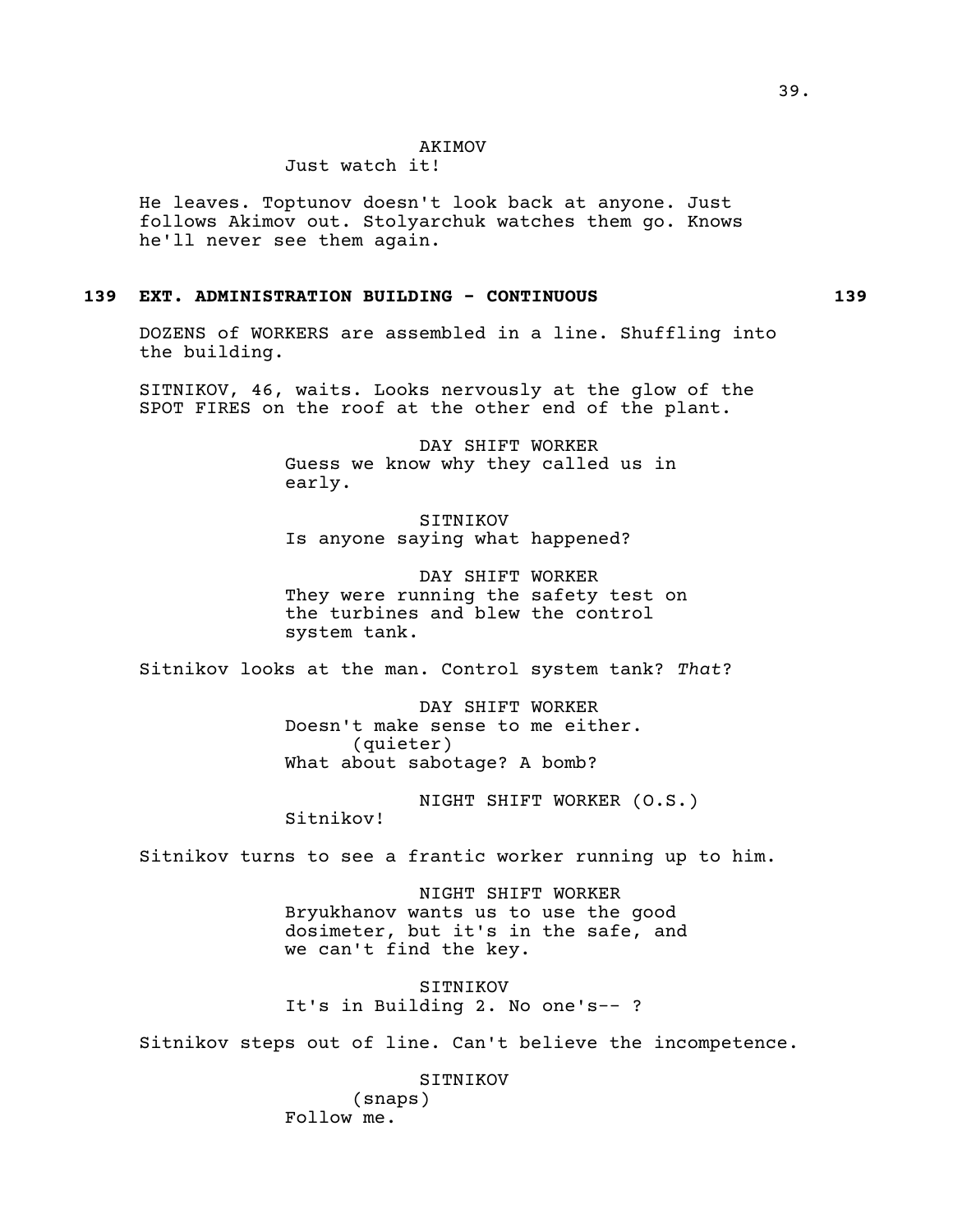As he strides off to Building 2...

## **140 INT. BUNKER COMMAND ROOM - 4 A.M. 140**

Bryukhanov, Fomin and Dyatlov are waiting-- then Bryukhanov rises as: THE PRIPYAT COMMUNIST PARTY EXECUTIVE COMMITTEE enters. Twelve men, ages varying from 30 to 60.

> BRYUKHANOV Gentlemen, welcome. Please, find a seat, there's plenty of room--

The COMMITTEE MEMBERS take their chairs around the conference table. A guard helps an ELDERLY MAN WITH A CANE - 85 years old - over to a single, nicer chair in the corner of the room.

> BRYUKHANOV I apologize for the lateness of the hour. And rest assured, we're all very safe down here. We built this shelter to withstand a nuclear attack by the Americans, so I think we'll be fine.

Some of the Members smile. Most do not. The Old Man in the corner has his hands folded over his cane. Eyes closed. Possibly already asleep.

#### BRYUKHANOV

As you can see, we have experienced an accident. A large control tank malfunctioned, damaging reactor building #4 and starting a fire. I have spoken directly to Deputy Secretary Maryin. Maryin spoke to Deputy Chief Frolyshev, Frolyshev to Central Committee member Dolghikh, and Dolghikh to General Secretary Gorbachev.

An impressive murmur in the room. This is big time.

#### BRYUKHANOV

Because the Central Committee has the greatest respect for the work of the Pripyat Executive Committee, they have asked me to brief you on matters as they stand. First, the accident is well under control.

Most of the Members express relief.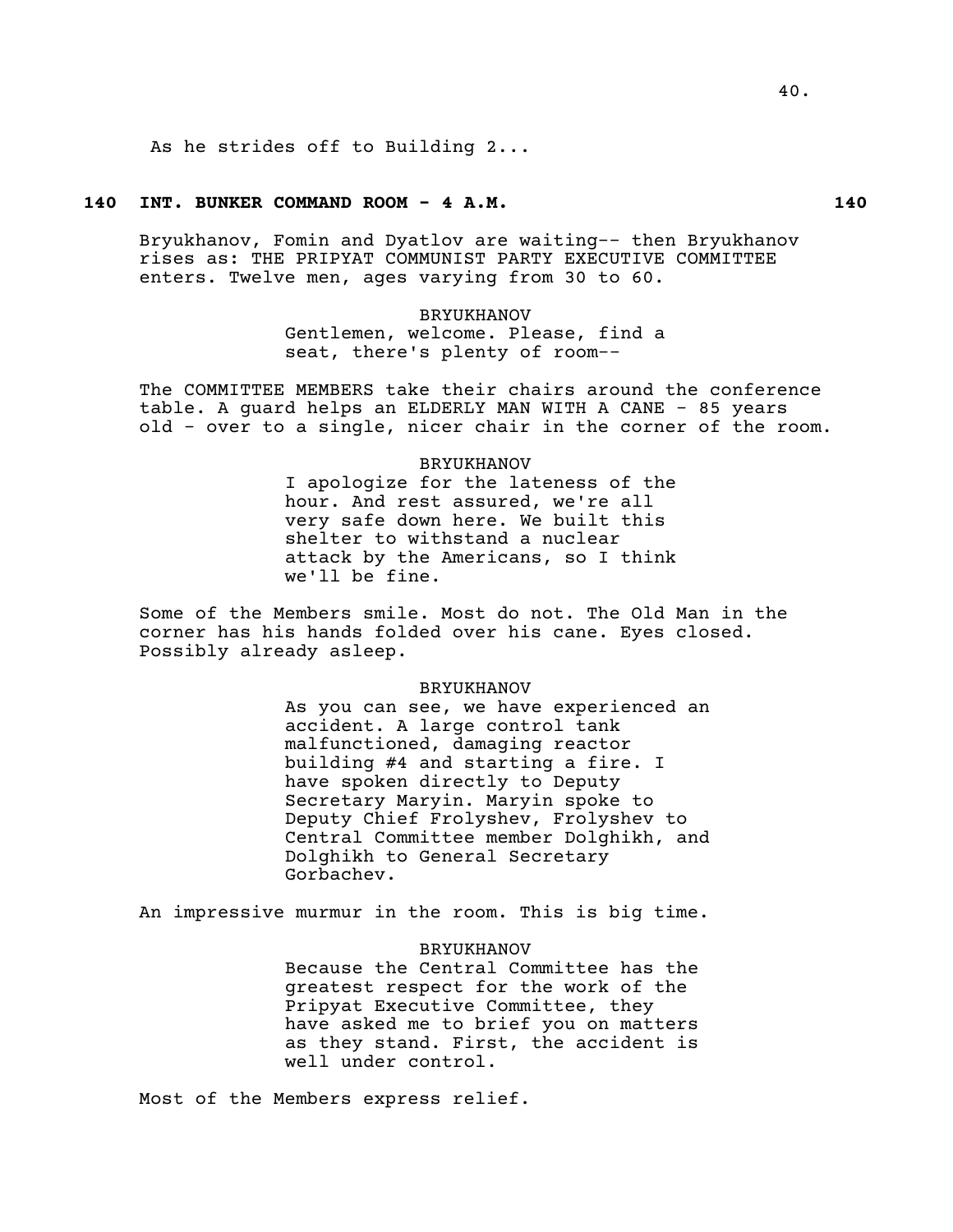#### BRYUKHANOV

Second, because the efforts of the Soviet nuclear industry are considered key state secrets, it is important that we ensure this incident has no adverse consequences.

The Members glance at each other. Here it comes.

BRYUKHANOV To prevent a panic, the Central Committee has ordered a detachment of military police to Pripyat.

And there it is. PETROV, 30, displeased, speaks up.

PETROV How large of a detachment?

BRYUKHANOV (uncomfortable) Between two and four thousand men.

Whispers. Quiet crosstalk. Four thousand? Martial law? Why so many police?

> PETROV What's really going on here? How dangerous is this?

> FOMIN There's mild radiation, but it's limited to the plant itself.

> > PETROV

No it isn't.

FOMIN

Excuse me?

PETROV

(stands) I said no it isn't. Who do you think you're talking to? Some country idiot? I went to university. And I have eyes in my head. (to the Committee) You saw men outside vomiting. You saw men with burns. There's more radiation than they're saying. We have wives here. We have children. I say we evacuate the town.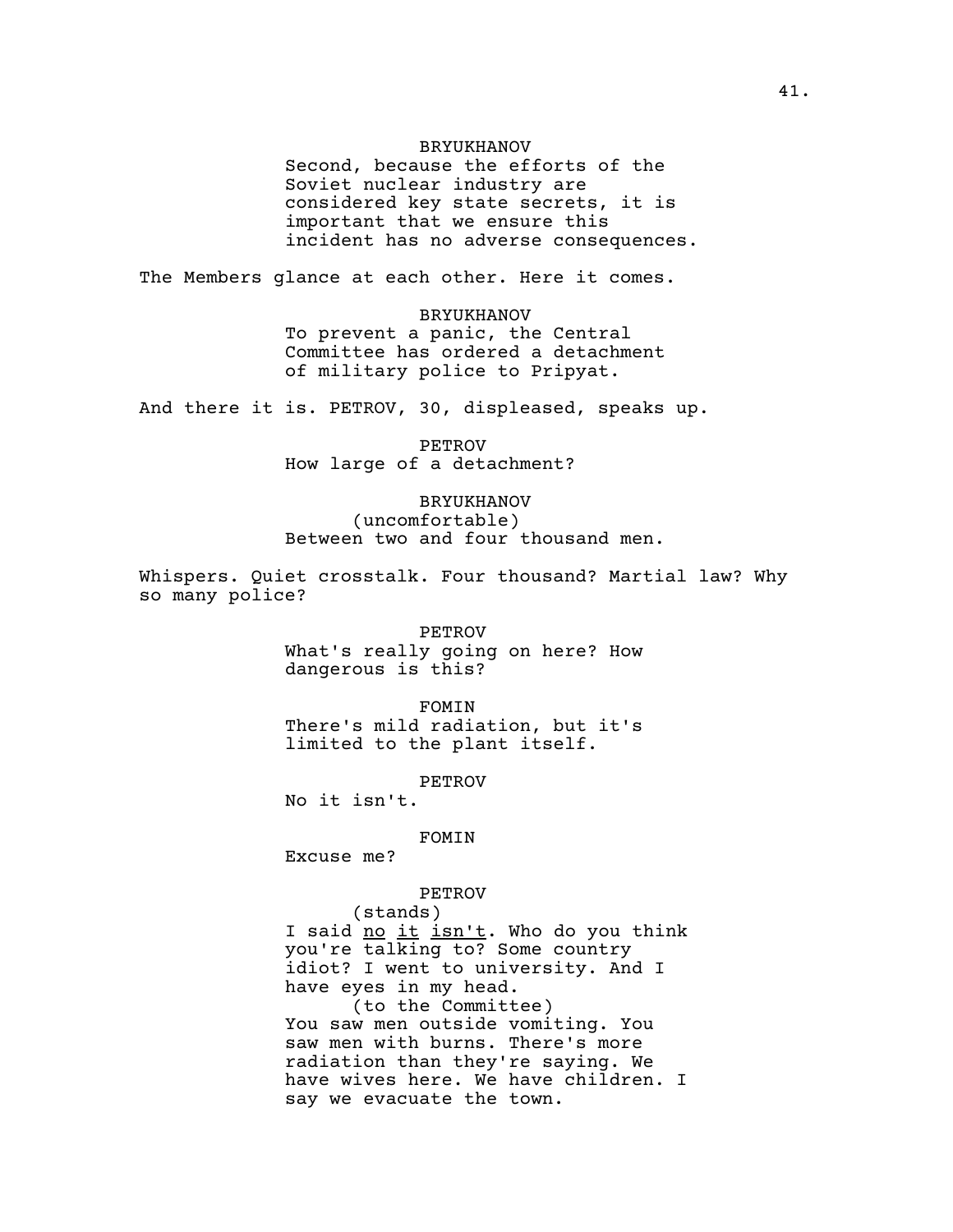More whispers. Evacuate? To where? No, he's right-- no, he's insane, an alarmist!

## BRYUKHANOV

Gentlemen, please! My wife is here. Do you think I would keep her in Pripyat if it weren't safe?

#### PETROV

Bryukhanov-- the fucking air is glowing!

More crosstalk. Voices rising now. Bryukhanov has lost control of the room. Dyatlov tries to step in.

#### DYATLOV

The Cherenkov effect-- it's a completely normal phenomenon, it can happen with minimal radiation--

No one listens to him. Loudly arguing with each other now. And then: tap tap tap ... TAP TAP TAP

They turn to: THE OLD MAN in the corner. Tapping his cane on the floor. Everyone quiets down.

The old man is ZHARKOV. He makes a motion to stand. The guard comes over quickly to help him up, but Zharkov waves him off. He can do it on his own. He rises slowly, then:

#### ZHARKOV

I wonder-- how many of you know the name of this place? We all call it "Chernobyl" of course, but what is its proper name?

They look at each other. No clue. Until:

BRYUKHANOV The Vladimir I. Lenin Nuclear Power

Station.

ZHARKOV

Exactly. Vladimir I. Lenin. And how proud he would be of you tonight-- (to Petrov) --especially you, young man... and the passion you have for the people. For is that not the sole purpose of the apparatus of the State?

Zharkov looks at them, his old eyes twinkling with memories of great days... of great men...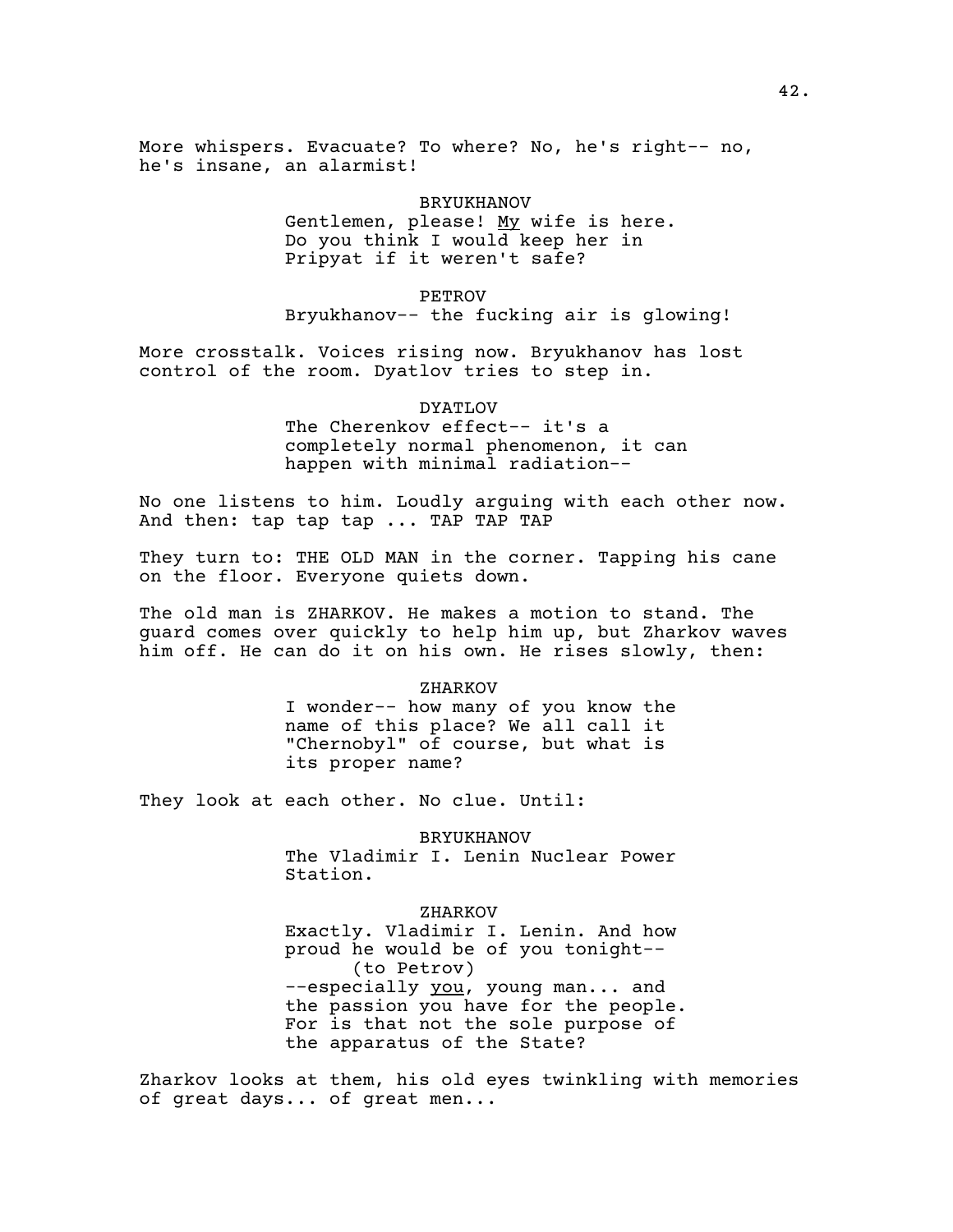#### ZHARKOV

From the Central Committee all the way down to each of us in this room-- we represent the perfect expression of the collective will of the Soviet proletariat.

The Members take this in. Sobered. But proud.

## ZHARKOV

Sometimes, we forget. Sometimes, we fall prey to fear. But our faith in Soviet socialism will always be rewarded. Always. The State tells us the situation is not dangerous. Have faith. The State tells us they do not want a panic. Listen well.

Zharkov turns to Petrov once again.

#### ZHARKOV

True, when the people see police, they will be scared. But it is my experience that when the people ask questions that are *not in their own best interest*, they should simply be told to keep their minds on their labour-- and to leave matters of the State to the State.

Zharkov scans the room. Has them in the palm of his hand.

## ZHARKOV

We seal off the city. No one leaves. And cut the phone lines. Contain the spread of misinformation. That is how you keep the people from undermining the fruits of their own labour. That is how your names become inscribed in the hallways of the Kremlin.

The men in the room look back at him in reverence. Dreaming of promotions. Certificates. Maybe even medals.

> ZHARKOV Yes, comrades. We will all be rewarded for what we do here tonight. (beat) This is our moment to shine.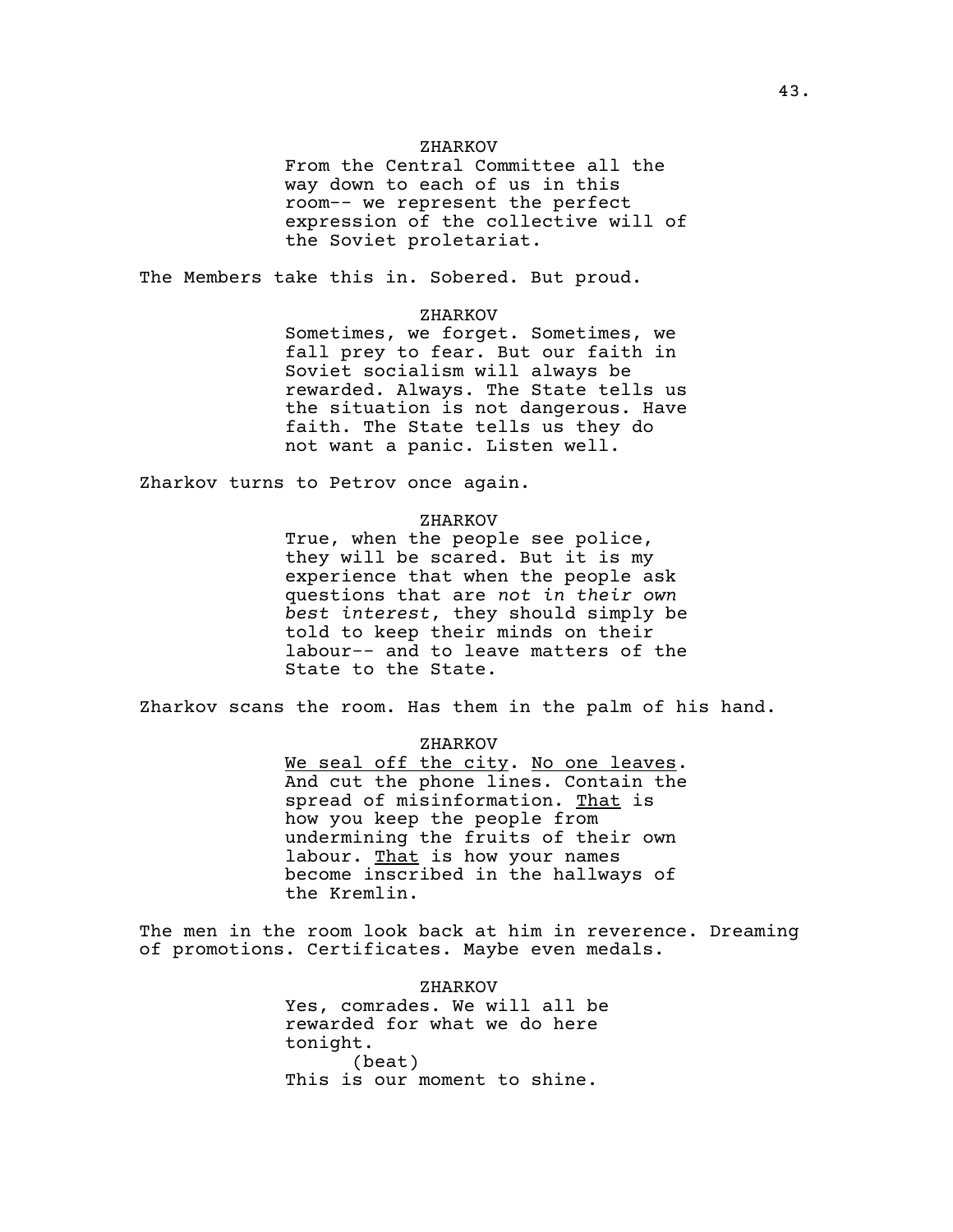A beat-- then: APPLAUSE. The Committee Members rise to their feet. Wonderful! Wonderful! Bryukhanov, Fomin and Dyatlov stand and applaud as well. The system is working. All will be fine.

Petrov looks across the table at another younger Committee Member. They both seem to understand that reason has lost. There's no choice but to clap along with everyone else.

Applause for delusion. Applause for death.

Applause for the Vladimir I. Lenin Nuclear Power Station.

## **141 INT. BUNKER - OUTSIDE THE COMMAND ROOM - MOMENTS LATER 141**

SITNIKOV listens to the applause coming from behind the door of the command room. He's sweaty. Nervous.

The door to the conference room opens, and Bryukhanov sees the Pripyat ministers out. Shaking their hands. Smiling.

But once the ministers are out of sight, the smile drops. Back to business. He sees Sitnikov waiting. What's this guy doing here? A guard whispers to Bryukhanov.

Ah. Fine. Bryukhanov signals for Sitnikov to enter.

# **142 INT. BUNKER COMMAND ROOM - CONTINUOUS 142**

Sitnikov enters. Sees Fomin and Dyatlov there.

## BRYUKHANOV

Well?

### SITNIKOV

I sent my dosimetrists into the reactor building. The large dosimeter from the safe, the one with the thousand roentgen capac--

DYATLOV

(snaps) What was the number?

SITNIKOV There was none. The meter burned out the second it was turned on.

Dyatlov shrugs. Suddenly calm.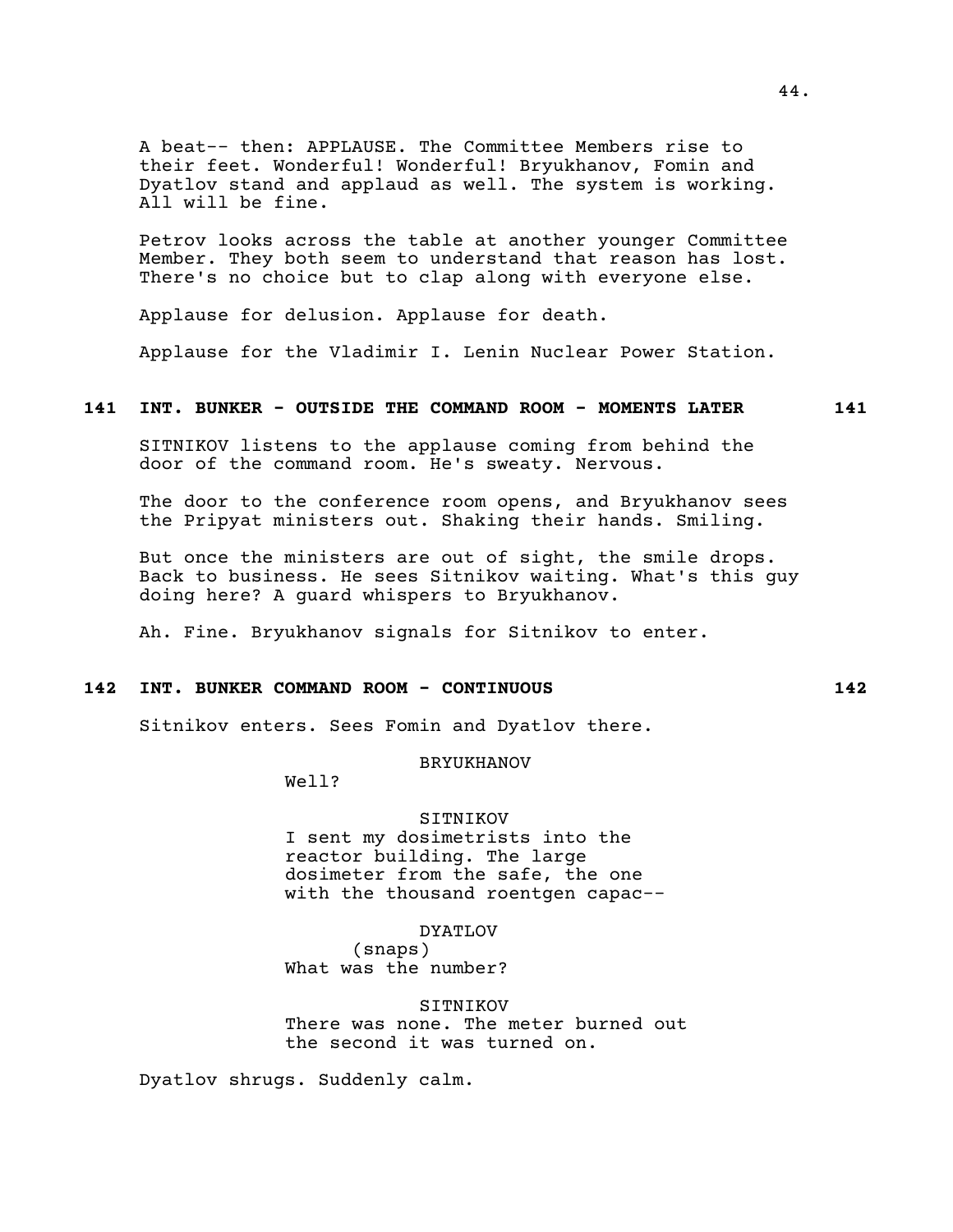## DYATLOV

Typical.

## BRYUKHANOV

See? This is what Moscow does. They send us shit equipment, and they wonder why things go wrong.

SITNIKOV We found another dosimeter.

Dyatlov tenses again.

SITNIKOV From the military fire department. It only goes to 200 roentgen, but it's better than the small ones.

#### FOMIN

And?

Sitnikov hesitates. All his life, he's been warned not to be the bearer of bad news.

> SITNIKOV It maxed out. Two hundred roentgen.

Fomin, Bryukhanov and Dyatlov register shock. Then:

FOMIN What game are you playing?

SITNIKOV No-- I asked him, he took multiple measurements, my best man--

BRYUKHANOV It's another faulty meter. You're wasting our time.

SITNIKOV I checked the meter against a control--

DYATLOV What's wrong with you? How do you get that number from feedwater leaking from a blown tank?

SITNIKOV

You don't.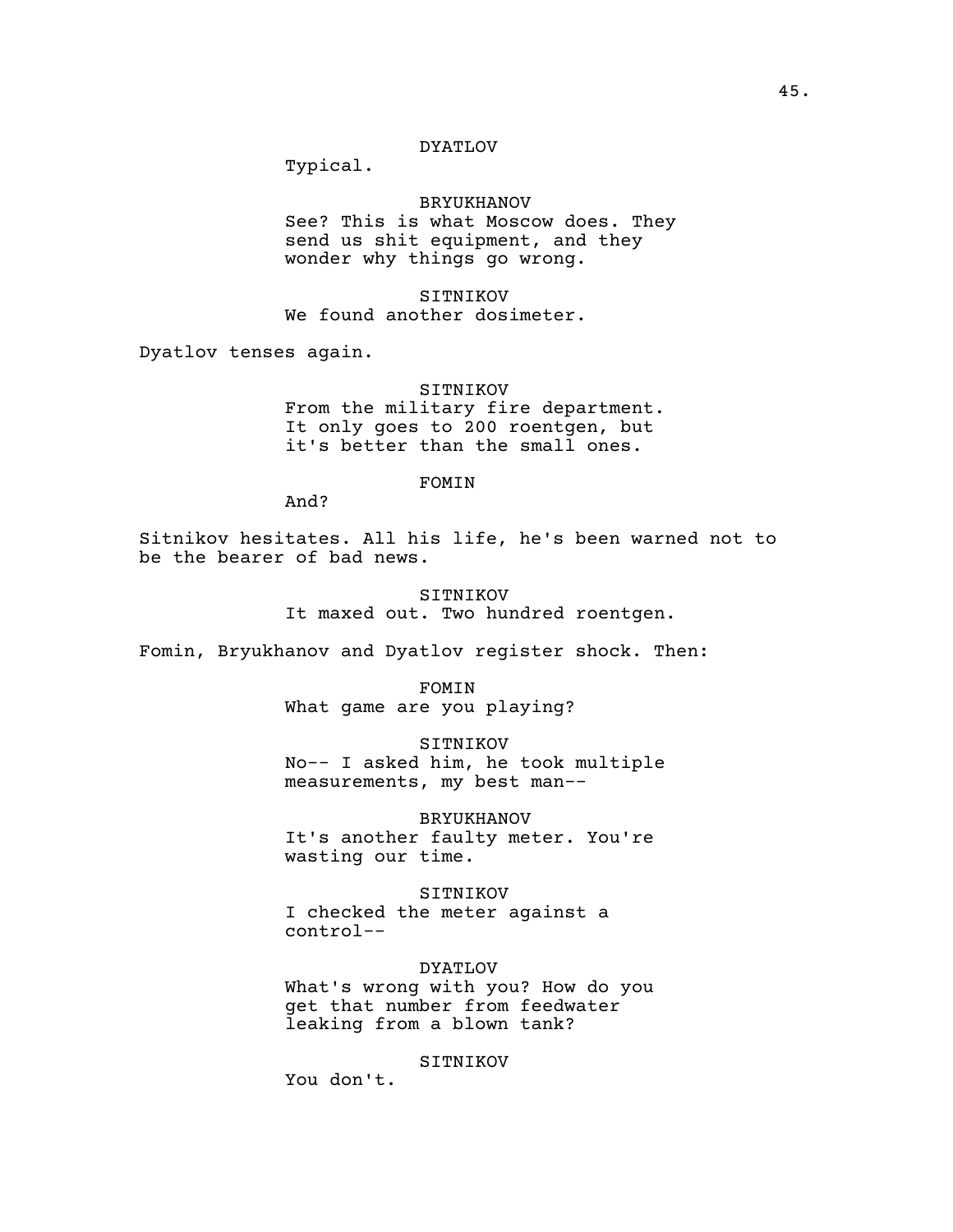DYATLOV Then what the fuck are you talking about?

A long silence. Then:

SITNIKOV I walked around the exterior of building 4. I think there's graphite. In the rubble.

Bryukhanov looks at Fomin and Dyatlov, who scoff.

DYATLOV You didn't see graphite.

SITNIKOV

I did.

DYATLOV You didn't. YOU DIDN'T. Because it's NOT THERE.

Fomin steps in. A calmer voice.

FOMIN Are you suggesting the core-- what? Exploded?

## SITNIKOV

Yes.

## FOMIN

Sitnikov. You're a nuclear engineer. So am I. Please tell me how an RBMK reactor core "explodes". Not a meltdown-- an *explosion*. I'd love to know.

SITNIKOV

I can't.

FOMIN Are you stupid?

SITNIKOV

No.

FOMIN Then why can't you?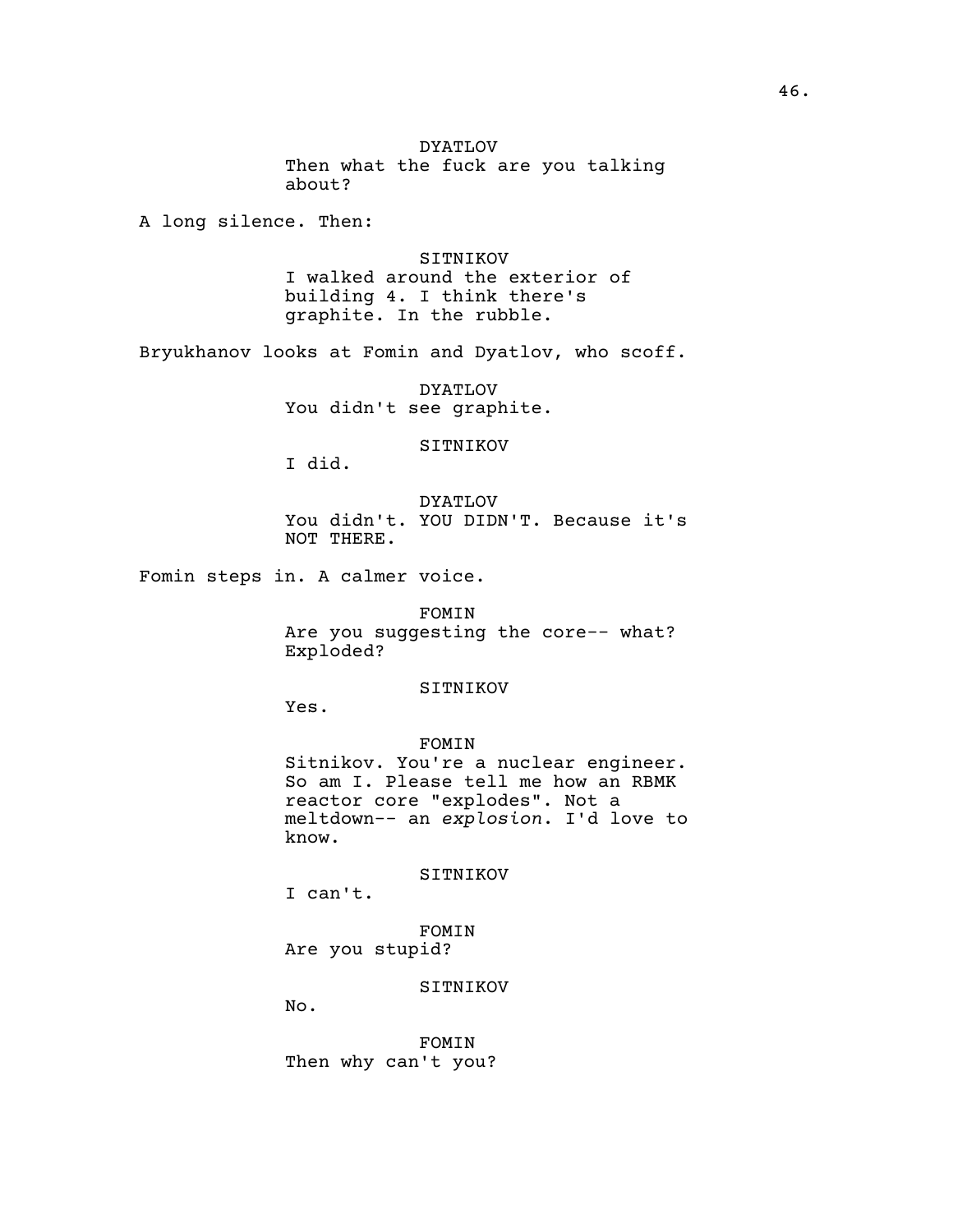Fomin throws up his arms. Looks at Bryukhanov. See? Not possible.

## SITNIKOV

But it did.

Dyatlov slams his fist down on the table.

#### DYATLOV

Enough!

They all turn to him. Startled.

DYATLOV I'll go up to the vent block roof. From there, you can look right down into Reactor Building 4. I'll see it with my own eyes.

He stops. An odd look on his face. Then:

He VOMITS violently. The others move back in shock.

Dyatlov stares at the vomit on the floor. In a daze.

DYATLOV

I apologize.

He tries to lean on the table for support, but misses completely and COLLAPSES to the ground.

#### BRYUKHANOV

Guards!

Three guards run in.

BRYUKHANOV Take him to the medic. Or the hospital. Whatever he needs.

Two of the guards lift Dyatlov off the floor. Begin helping him walk out. Dyatlov has a strange look on his face.

We've seen it before. Right after the explosion.

Bewildered.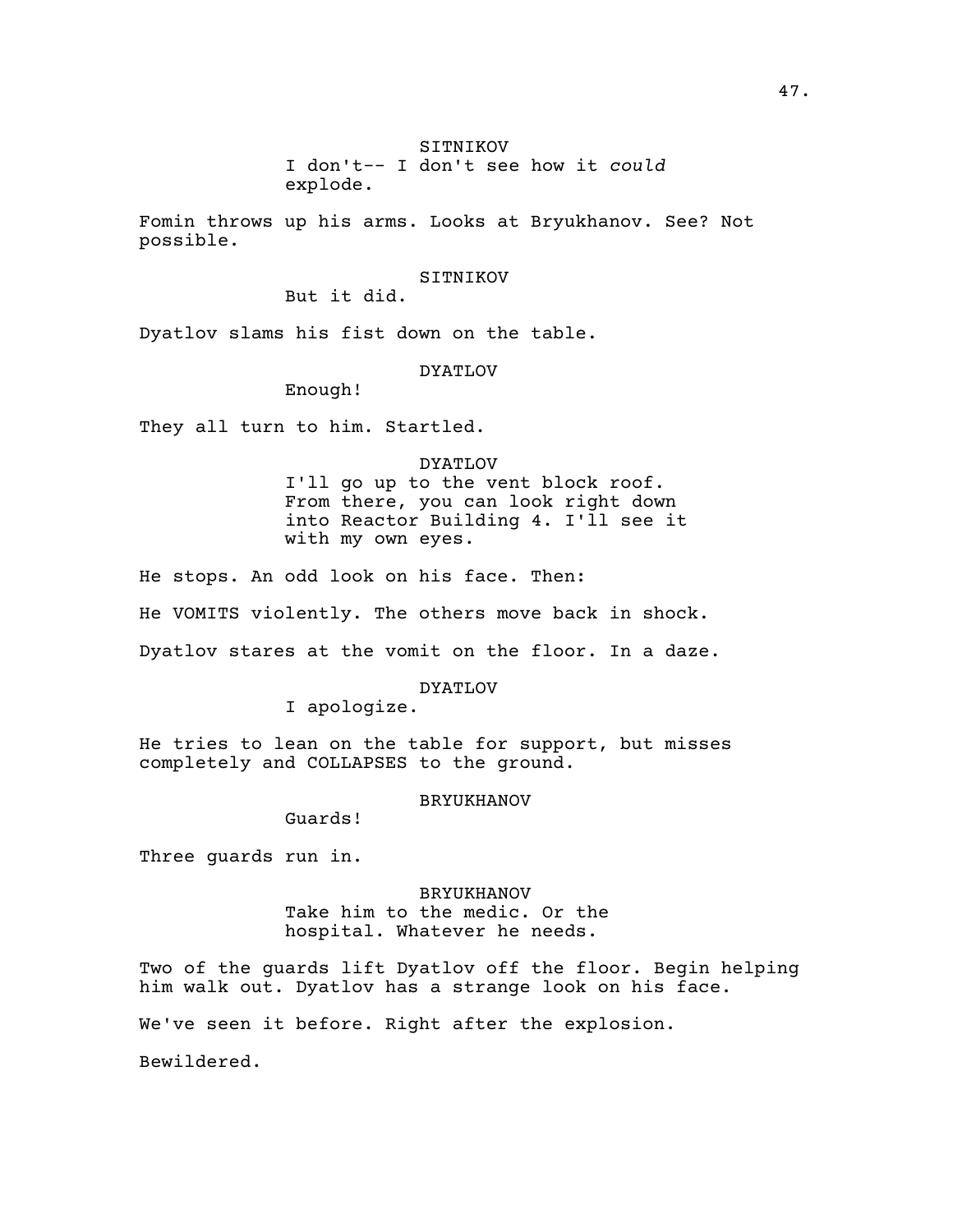(to Bryukhanov) It's the feedwater. He's been around it all night.

Bryukhanov nods. Then Fomin glances at Sitnikov.

FOMIN

You go then.

## SITNIKOV

What?

FOMIN Go to the vent block roof and report back what you see.

SITNIKOV No. No, I won't do that.

Fomin and Bryukhanov stare at him. Did he just say "no"?

BRYUKHANOV Of course you will.

Bryukhanov looks to the remaining guard. Gives him a "make sure he does it" nod.

Sitnikov turns pale. No way out of this.

FOMIN You'll be fine. You'll see...

No he won't. Sitnikov turns, looks at the guard... then walks out. Like a man going to the gallows.

The guard follows him.

## **143 INT. REACTOR #4 BUILDING - 4:30 AM 143**

AKIMOV and TOPTUNOV, sloshing through water and debris up to their knees. They stop and see:

REVEAL - STANDPIPES - dozens of them in a convoluted array, with more VALVES than we could ever count.

> AKIMOV Okay. Let's begin.

He moves ahead. Toptunov doesn't.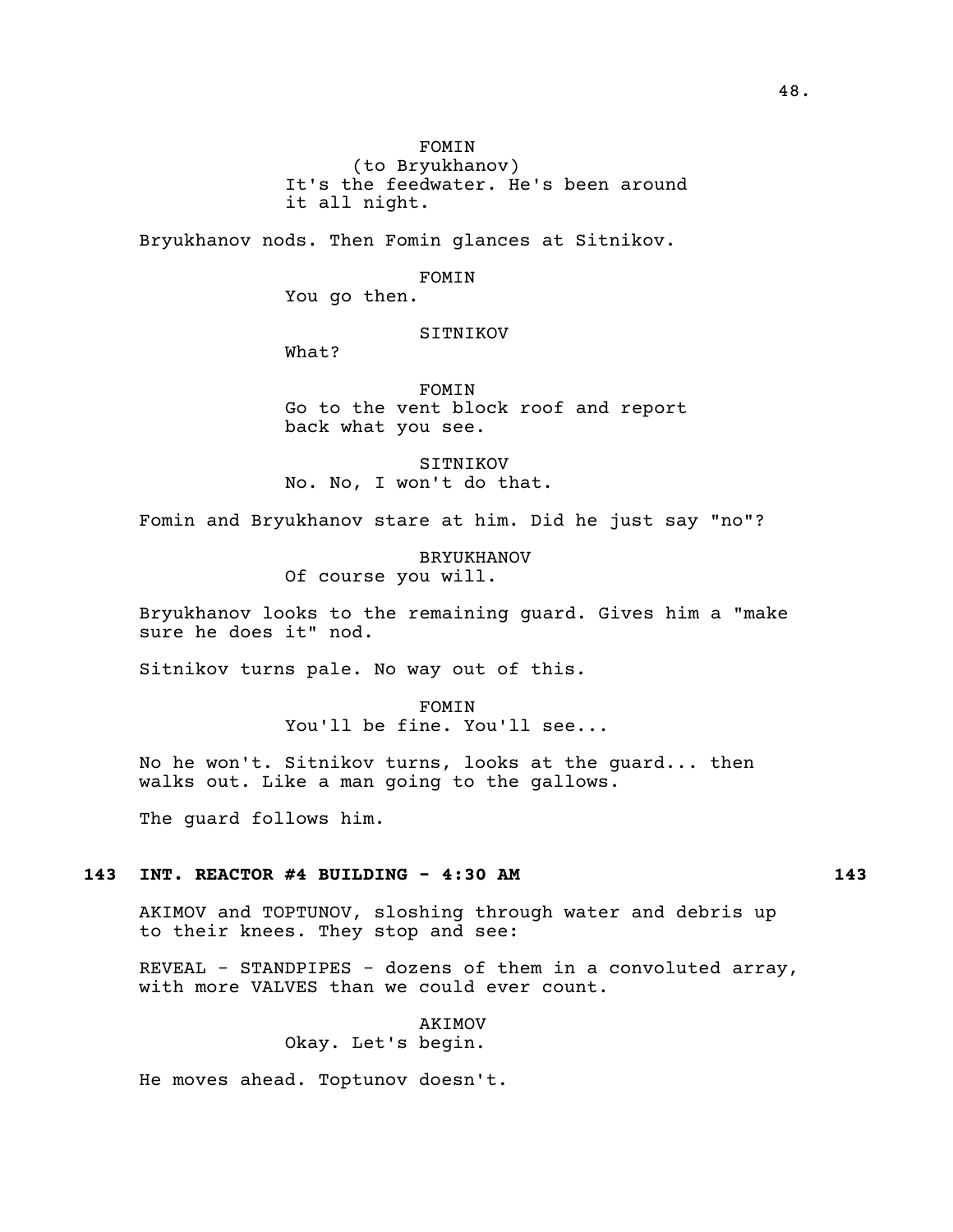#### AKIMOV

# Leonid.

Toptunov nods. Right. He joins Akimov at the standpipes. Each takes a valve. Begins turning.

The valves are TIGHT. They're straining to make them move at all.

> AKIMOV All the way, okay? All the way open.

No sound but that awful, distant hissing, and the sharp metal squeal of the valves. Then:

#### TOPTUNOV

I'm sorry.

AKIMOV There's nothing to be sorry for. I told you-- we did nothing wrong.

TOPTUNOV

But we did.

Akimov stops turning his valve. Doesn't answer. Doesn't look at Toptunov.

Just stands quietly for a second.

Then puts his hands back on the valve and resumes turning.

# **144 EXT. VENT BLOCK ROOF - EARLY DAWN 144**

A metal utility door opens. Sitnikov steps out on to the tar paper and gravel roof. Takes a few steps, then looks back at:

THE GUARD - who waits back - no expression. Just a blank face and an AK-47 slung by a strap over his shoulder.

Sitnikov turns away - looks out at the sky. The horizon is just starting to lighten.

From up here, he can see the flashing of emergency vehicles below. And ahead of him:

THE EDGE OF THE ROOF - and beyond it, coming up from underneath... SMOKE and the glow of FLAMES.

Beyond the edge of that roof is the viewpoint down into Reactor Building 4.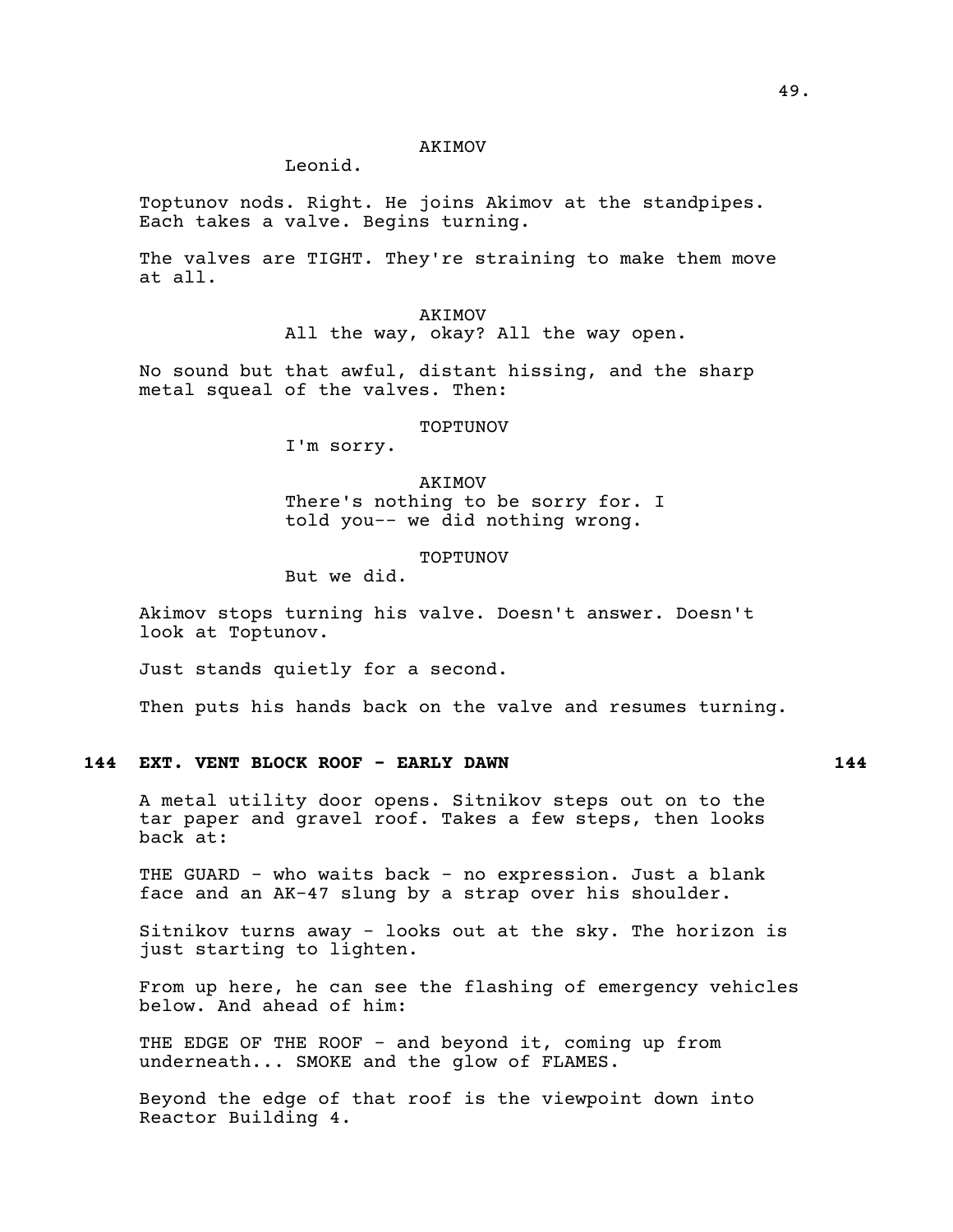And either it is or is not open to the air. And either he is or is not about to die. He looks at his watch. 6 AM. He starts walking. Slowly. Forcing each step. The crunch of his shoes in gravel. The feeling of his heart in his chest. THE EDGE - looms closer Fifteen feet away. Ten feet. Five feet. He stops. Closes his eyes. A prayer-- or a memory-- or a goodbye. Then he opens his eyes, and-- BEHIND SITNIKOV - we watch as he walks to the edge. He looks over. Just for a second. Then lifts his head, turns, and starts walking back. The guard is watching. Sitnikov has begun to cry. And the sound of the world fades away...

# **145 INT./EXT. VARIOUS - MONTAGE - SLOW MOTION 145**

DYATLOV is helped out of the building, stumbling, his arm around an emergency worker. He looks and sees:

Firefighters on the ground. Their friends screaming for help. A female SECURITY GUARD is on her hands and knees. Dazed. Blood streaming from her nose. The left side of her face is red and blistered.

Dyatlov sees VASILY and Titenok carrying Pravik on a stretcher. But Vasily passes out and FALLS... vomiting... Pravik is dumped to the ground... crying out in pain...

Dyatlov looks out toward the damaged end of the plant, the cascade of rubble...

It doesn't make sense. What happened?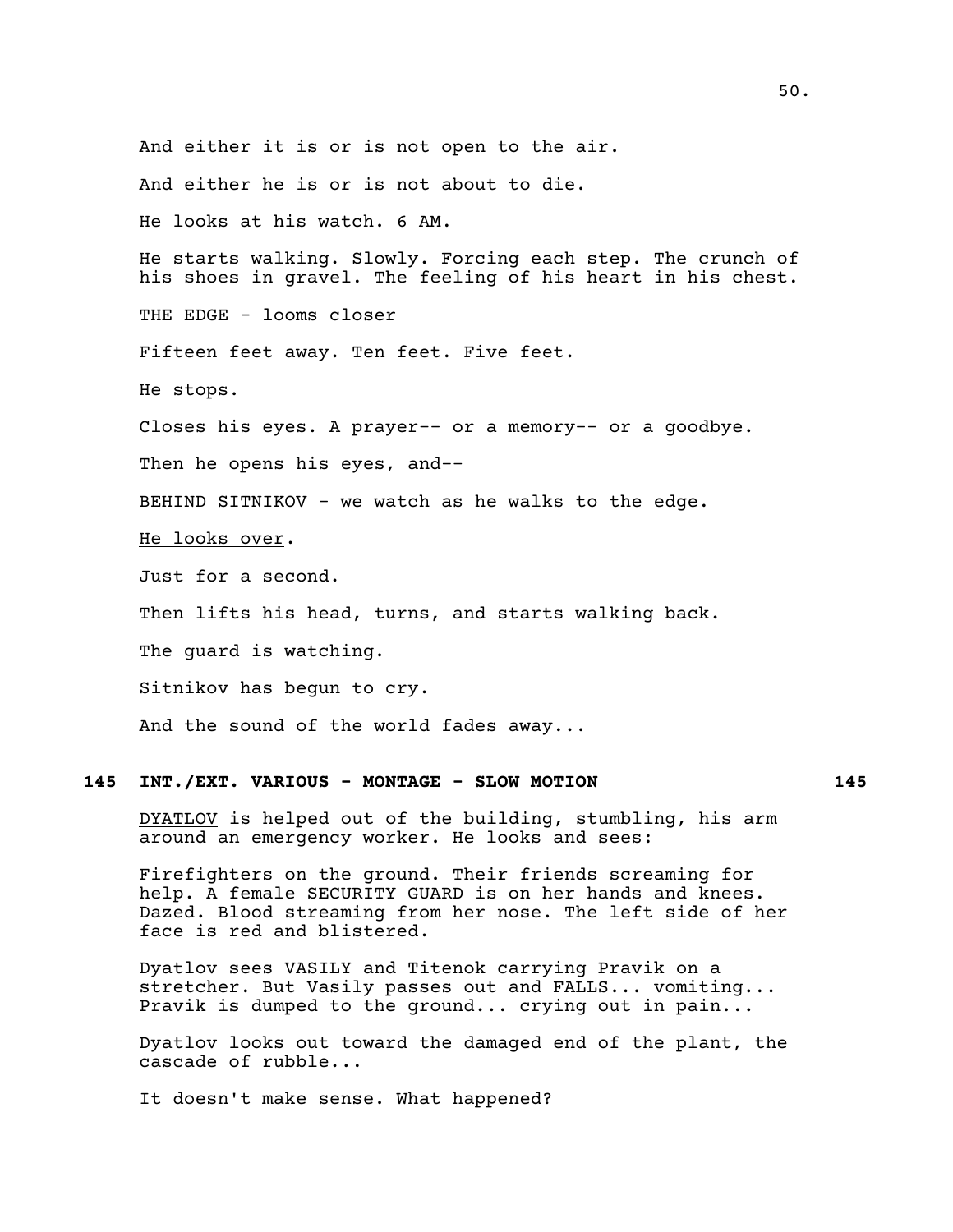SITNIKOV, nuclear tan on his face from that brief moment of exposure, sits in the bunker command room. Bryukhanov and Fomin are yelling at him. Threatening him. Gesturing in disbelief and contempt.

Sitnikov isn't listening. Doesn't care if they believe him or not. He's thinking about what he's lost. Who he's lost.

ZINCHENKO, the young doctor, is ASLEEP in a small exam room by the reception lobby. Nurses are RUNNING in the hallway in the foreground.

Zinchenko wakens, and walks out into the lobby-- toward the main entrance-- and sees through the open doors:

FLASHING LIGHTS - ambulances and fire engines streaming toward the hospital. More than she ever wanted to see heading her way...

And now, the sound of: A PHONE RINGING

### **146 INT. LEGASOV'S APARTMENT - EARLY MORNING 146**

The cat lifts its head. Awakened by the sound.

LEGASOV wakes up. It's two years before we first met him, but he looks much younger. Full head of hair. More weight in his face. Healthy color.

He gets out of bed, crosses out of his room, makes his way into the kitchen, and answers the phone.

LEGASOV

Hello?

SHCHERBINA (PHONE) Valery Legasov?

LEGASOV

Yes?

SHCHERBINA (PHONE) You are the Legasov who is the First Deputy Director of the Kurchatov Institute of Atomic Energy?

Legasov feels his pajama shirt pocket for his glasses. But left them back in the bedroom.

> LEGASOV Yes. That's--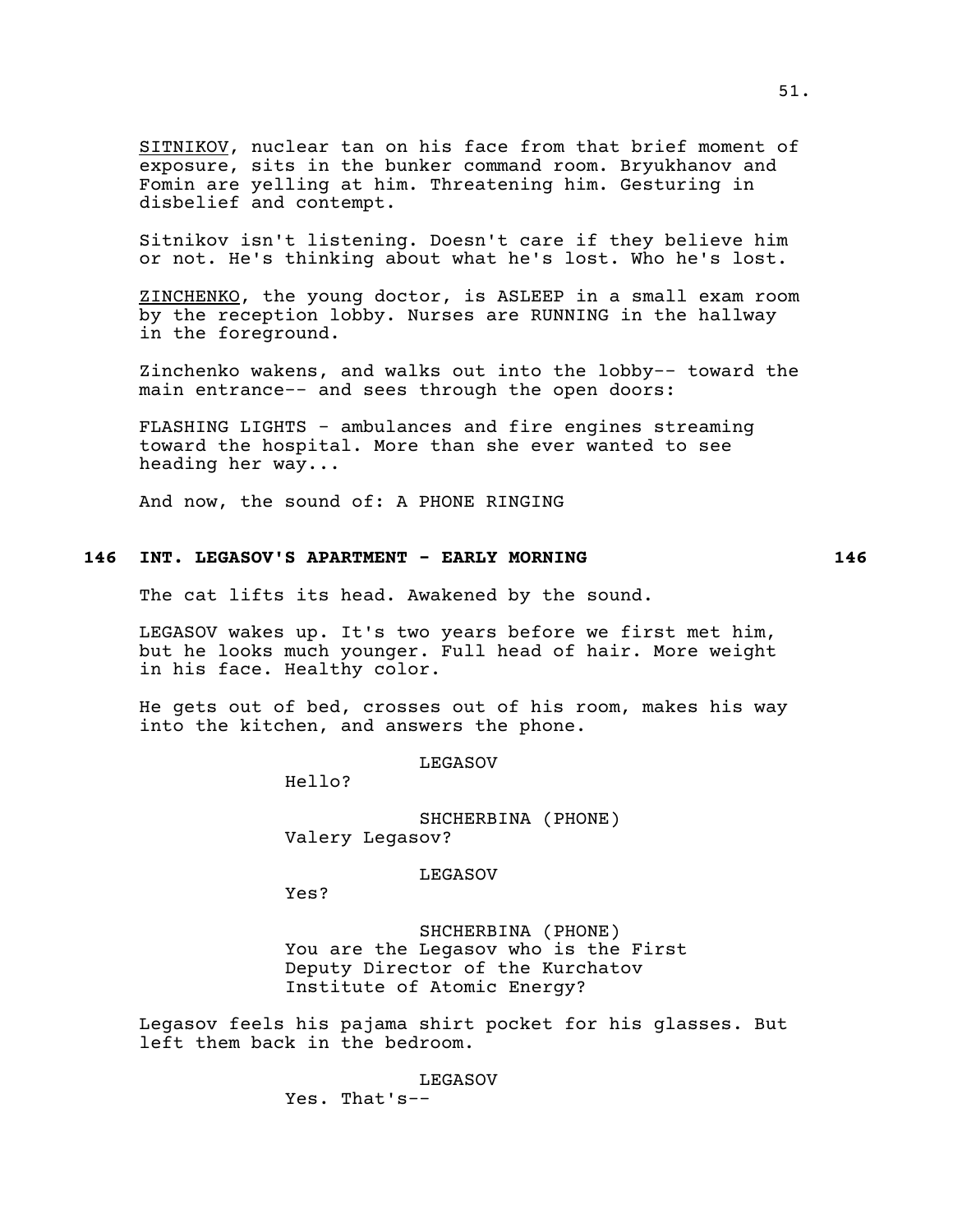He picks up the table clock to get it closer to his eyes. It's 7:00.

#### LEGASOV

Who am I spea-- ?

SHCHERBINA (PHONE) This is Boris Shcherbina, Deputy Chairman of the Council of Ministers and head of the Bureau for Fuel and Energy. There's been an accident at the Chernobyl Nuclear Power Plant.

Legasov is immediately alert.

## LEGASOV

How bad is it?

SHCHERBINA (PHONE) No need to panic. There was a fire. It's mostly put out. The system control tank exploded.

LEGASOV Control system tank. Is the core-- ?

SHCHERBINA (PHONE) We've ordered them to continuously pump water.

LEGASOV I see. And contamination?

SHCHERBINA (PHONE) Mild. The plant manager, Bryukhanov, is reporting 3.6 roentgen per hour.

### LEGASOV

Well, no, that's-- that's actually quite significant. The surrounding areas should be evacuated--

# SHCHERBINA (PHONE)

(cuts him off) You're an expert on RBMK reactors, correct?

LEGASOV Yes, I've studied--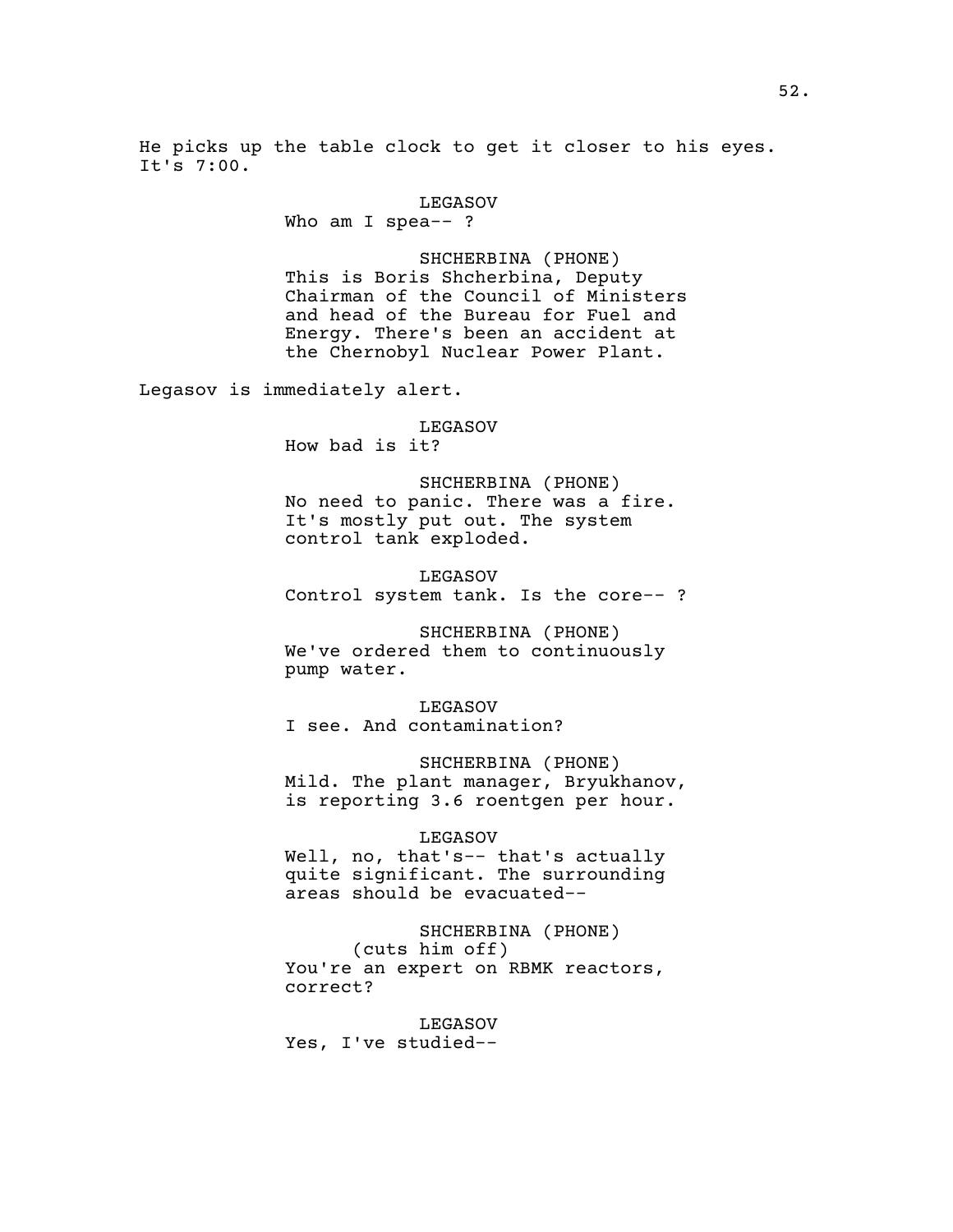SHCHERBINA (PHONE) General Secretary Gorbachev has appointed a committee to manage the accident. You're on it. We'll convene at two this afternoon.

LEGASOV (concerned) That late? I'm sorry, but I think given the radiation you're reporting, it might be best to--

SHCHERBINA (PHONE) Legasov. You're on this committee to answer direct questions about the function of an RBMK reactor if they should happen to arise. Nothing else. Certainly not policy. Do you understand?

LEGASOV Yes. Of course. I didn't mean to--

Click. Shcherbina has hung up. Legasov hangs up as well and rises. Gears already spinning. 3.6 roentgen... ? A strange number. The control system tank? It makes no sense.

He moves to his window. Opens the curtains to the SUNRISE.

MATCH TO:

# **147 EXT. CHERNOBYL POWER PLANT - 7 AM 147**

The SUN, brightening to a glare. BOOM DOWN to find:

The torn-open reactor building, even more horrifying in the daylight.

# **148 INT. REACTOR #4 BUILDING - CONTINUOUS 148**

We move low and slow through a strange MIST - water vapour hovering thick - flooding and debris have almost turned the facility into a swamp...

We turn a corner and as the mist dissipates, we see:

AKIMOV AND TOPTUNOV, still by the valves. Both weak from radiation sickness. Faces swelling. Hands trembling and reddened.